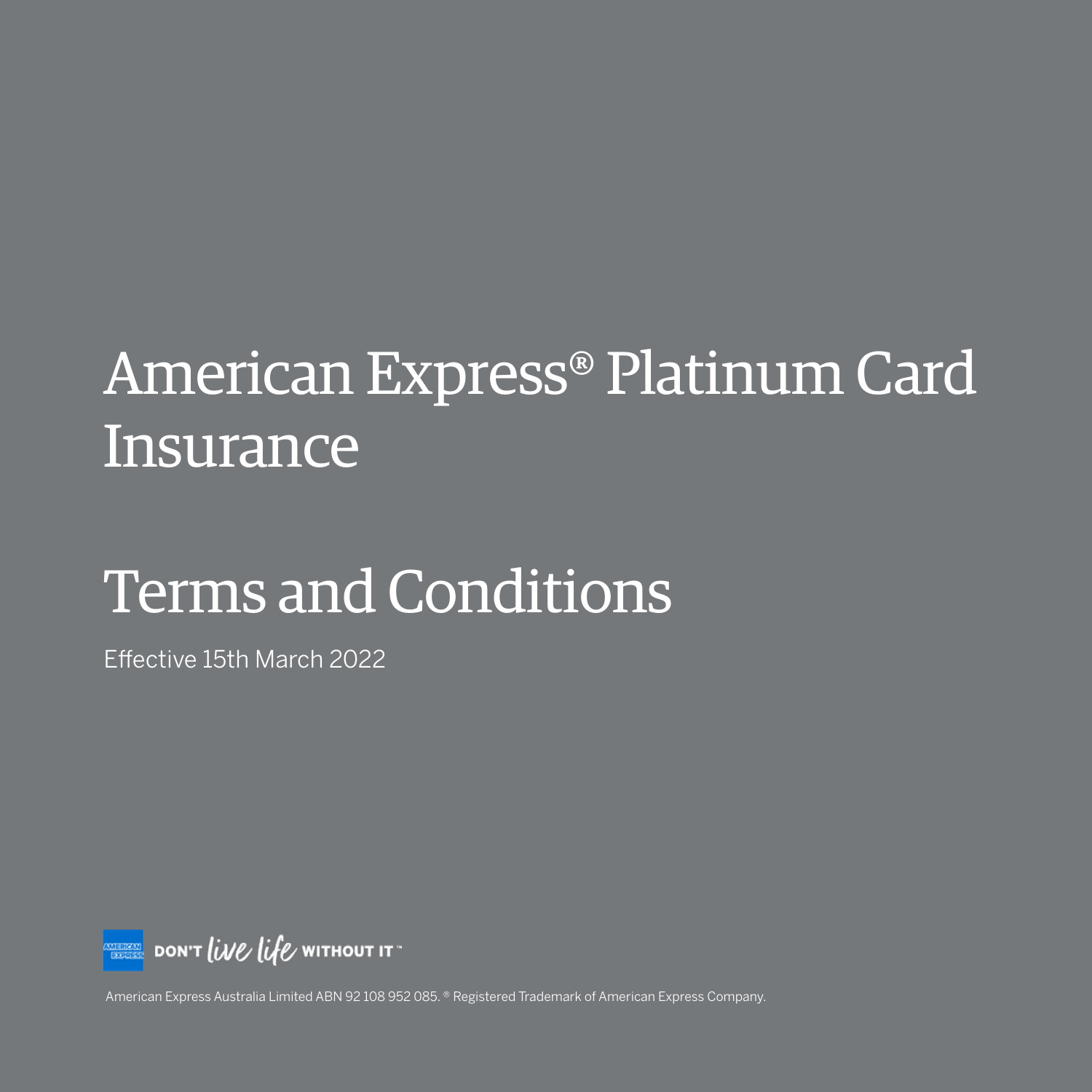# **Contents**

| <b>Terms And Conditions</b>                                                                                                                                                                                                                                                                                                                                                                                                                               | 1                                                             |
|-----------------------------------------------------------------------------------------------------------------------------------------------------------------------------------------------------------------------------------------------------------------------------------------------------------------------------------------------------------------------------------------------------------------------------------------------------------|---------------------------------------------------------------|
| • About this Policy<br><b>Cancelled or Suspended Cards</b><br>$\bullet$<br>Termination<br>$\bullet$                                                                                                                                                                                                                                                                                                                                                       | 1<br>1<br>1                                                   |
| Remember To Check This Policy<br>٠<br>Always Take Care When Travelling<br>٠<br>Making A Claim<br>٠<br>• Changes To This Policy                                                                                                                                                                                                                                                                                                                            | 1<br>1<br>1<br>1                                              |
| <b>Important Things To Know About This Policy</b>                                                                                                                                                                                                                                                                                                                                                                                                         | 1                                                             |
| <b>Excess</b><br>٠<br><b>Pre-Existing Medical Conditions</b><br>٠<br>Pregnancy & Travel Insurance Benefits<br><b>Exclusions Within This Policy</b><br>٠<br>Age Limits<br>٠<br><b>Excluded Sports And Activities</b><br>٠<br>COVID-19<br>٠<br>Travelling Against Medical or Government Advice<br>٠<br>Return Trips Only<br>$\bullet$<br>Loss Damage Waiver Cover for Rental Vehicles<br>٠<br>Fraud<br>$\bullet$<br>Australian Law<br>• Australian Currency | 1<br>3<br>3<br>4<br>4<br>5<br>5<br>5<br>5<br>5<br>6<br>6<br>6 |
| <b>Chubb Assistance (In The Event Of An Emergency)</b>                                                                                                                                                                                                                                                                                                                                                                                                    | 6                                                             |
| <b>Eligibility For Cover Under This Policy</b><br><b>Eligibility Table</b><br>٠<br>If You change Your American Express Card Account                                                                                                                                                                                                                                                                                                                       | 6<br>7                                                        |
| product, or Your American Express Card Account is<br><b>Cancelled or Suspended</b>                                                                                                                                                                                                                                                                                                                                                                        | 9                                                             |
| <b>Coverage Summary</b>                                                                                                                                                                                                                                                                                                                                                                                                                                   | 11                                                            |
| <b>Schedule of Benefits</b>                                                                                                                                                                                                                                                                                                                                                                                                                               | 16                                                            |
| <b>Definitions</b>                                                                                                                                                                                                                                                                                                                                                                                                                                        | 20                                                            |
| <b>Benefits</b>                                                                                                                                                                                                                                                                                                                                                                                                                                           | 24                                                            |
| Section (A) Trip Cancellation And Amendment Cover<br>$\bullet$<br>Section (B) Card Account Balance Waiver Cover<br>Section (C) Personal Accident Cover<br>٠<br>Section (D) Travel Inconvenience Cover<br>٠<br>Section (E) Medical Emergency Expenses Cover<br>$\bullet$<br>Section (F) Resumption Of Long International Trip Cover<br>$\bullet$                                                                                                           | 24<br>27<br>27<br>28<br>29<br>30                              |
|                                                                                                                                                                                                                                                                                                                                                                                                                                                           |                                                               |

| ٠         | Section (G) Personal Baggage, Valuables, Money                                          |    |
|-----------|-----------------------------------------------------------------------------------------|----|
|           | <b>And Travel Documents Cover</b>                                                       | 31 |
| ٠         | Section (H) Personal Liability Cover                                                    | 34 |
| $\bullet$ | Section (I) Loss of Income Cover                                                        | 35 |
| $\bullet$ | Section (J) Hijack Cover                                                                | 35 |
| ٠         | Section (K) Kidnap Cover                                                                | 36 |
| ٠         | Section (L) Loss Damage Waiver Cover                                                    | 36 |
| ٠         | Section (M) Card Purchase Cover                                                         | 37 |
| ٠         | Section (N) Card Refund Cover                                                           | 38 |
| ٠         | Section (O) Buyer's Advantage Cover                                                     | 38 |
| ٠         | Section (P) Smartphone Screen Cover                                                     | 39 |
|           | • General Exclusions Applicable To Sections A-P above                                   | 40 |
| ٠         | General Conditions Applicable To All Sections                                           | 41 |
|           | <b>Assistance Services</b>                                                              | 42 |
| $\bullet$ | Section (Q) Legal Assistance                                                            | 42 |
|           | • Section (R) Roadside Assistance                                                       | 42 |
| $\bullet$ | Section (S) Home Assistance                                                             | 43 |
|           | • General Terms And Conditions Applicable To Assistance<br>Services, Sections Q-S Above | 44 |
|           | <b>How To Make A Claim</b>                                                              | 44 |
|           | <b>General Information About This Policy</b>                                            | 45 |
|           | <b>Privacy Statement</b>                                                                | 46 |
|           | • Why We collect Your Personal Information                                              | 46 |
|           | • How We obtain Your Personal Information                                               | 46 |
|           | • When do We disclose Your Personal Information?                                        | 46 |
| ٠         | Exchanging Personal Information with American Express                                   | 46 |
| ٠         | Your decision to provide Your Personal Information                                      | 46 |
| ٠         | Access to and correction of Your Personal Information                                   | 46 |
| ٠         | How to Make a Complaint                                                                 | 46 |
|           | <b>Complaints And Dispute Resolution Process</b>                                        | 47 |
|           | <b>Financial Claims Scheme</b>                                                          | 47 |
|           | <b>General Insurance Code Of Practice</b>                                               | 48 |
|           | <b>Sanctions</b>                                                                        | 48 |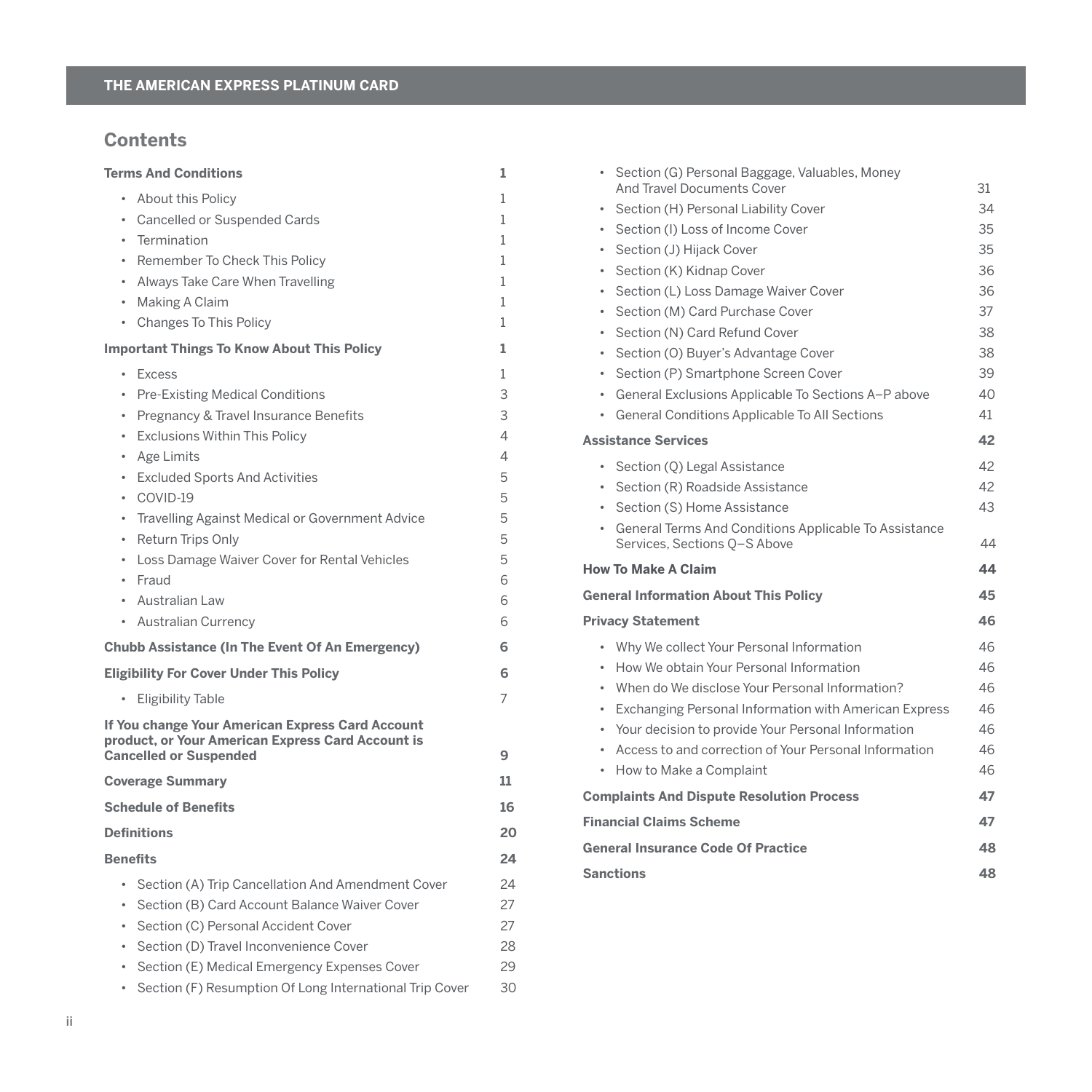# <span id="page-2-0"></span>**Terms And Conditions**

# **This Policy is effective from 15/03/2022**

American Express® Card Insurance Policy Number: 09NACPLT06

#### **Eligible American Express Card Products**

This Policy applies to the following American Express Card Account product only:

(a) American Express Platinum Card.

#### **About this Policy**

This Policy sets out important information about the insurance benefits available to Card Members, Additional Card Members, their Spouses and Dependent Children. It explains the nature of the arrangements and relevant benefits and risks. If You feel that this product does not meet Your specific needs and intended coverage, this Policy may not be right for You. You may need to buy separate or additional insurance if this Policy does not cover You for all the things You need cover for.

This document provides general advice only. It does not take into account Your individual objectives, financial situation or needs. You need to decide if the limits, type and level of cover are appropriate for You.

There is no obligation to accept any of the benefits of this Policy. However, if You wish to make a claim under the cover provided within this Policy, You will be bound by the definitions, terms and conditions, exclusions and claims procedures set out in this document.

This Policy offers 3 main types of benefit and services:

- 1. Travel insurance benefits
- 2. Retail item cover
- 3. Personal assistance services.

#### **Cancelled or Suspended Cards**

If your card is cancelled or suspended, you are not entitled to cover under this Policy. It is your responsibility to make sure that your minimum repayments are paid on time and that you comply with your American Express Card Account terms and conditions. Refer to Your American Express Card Account terms and conditions or please contact American Express by calling the number on the back of your Card to obtain a copy.

## **Termination**

Cover will be terminated at the earlier of the following:

- Your American Express Card Account is cancelled or suspended; or
- termination of the Group Policy.

Upon termination of the Group Policy, the insurance benefits will no longer be available to Card Members after the termination date. If You have satisfied the eligibility criteria prior to the termination of the Group Policy, cover is still available with respect to the cover section(s) that You are eligible for. American Express will always notify You in advance if the Group Policy is to be terminated.

#### **Remember To Check This Policy**

It is important to check this Policy from time to time, particularly before You travel to remind yourself of what is and isn't covered. Some things You might consider doing whilst travelling might not be covered (for example, jet skiing, bungee jumping or hiring a scooter if You don't have a motorcycle licence).

You may need to buy separate or additional insurance if this Policy does not cover You or the things You need cover for.

Please familiarise yourself with this Policy. We want to ensure You are clear about what it covers and what it does not cover or excludes. If You are unclear about anything in this document, please call 1800 236 023 and Our insurance team will be happy to assist You with any enquiries.

#### **Always Take Care When Travelling**

Make sure You have checked the most up to date Australian Government travel advice before You go on a Trip to understand any specific risks for Your destination. You also need to make sure You take care with Your belongings, make sure You keep valuable possessions on You and never leave Your luggage Unattended (for example, in a car overnight). This insurance is not designed to cover carelessness or high-risk activities, so be a sensible and prudent traveller.

#### **Making A Claim**

If You need to make a claim, keep supporting documents and proof of any loss, including all police reports, sales receipts and card statements showing any purchases made. See Section '**How To Make A Claim**' for more detail.

#### **Changes To This Policy**

The cover under this Policy may be updated from time to time. A copy of the current policy wording can always be found by visiting the American Express Australia website at: [https://www.americanexpress.com/au/](https://www.americanexpress.com/au/insurance/insurance-with-your-card/) [insurance/insurance-with-your-card/.](https://www.americanexpress.com/au/insurance/insurance-with-your-card/) This document replaces and supersedes any Policy issued prior to the effective date.

# **Important Things To Know About This Policy**

We have listed a number of important things (below) that You should know about this Policy. This information is not intended to be a complete list of all coverage sections, terms, conditions or exclusions under this Policy. Rather, the information is intended as a quick reference point to assist You in Your understanding of this Policy.

#### **Excess**

#### **Where applicable, an Excess is applied for each Event.**

If a claim is covered, the Excess is first deducted from the amount We will pay and before any relevant depreciation and limits have been applied to the claim amount.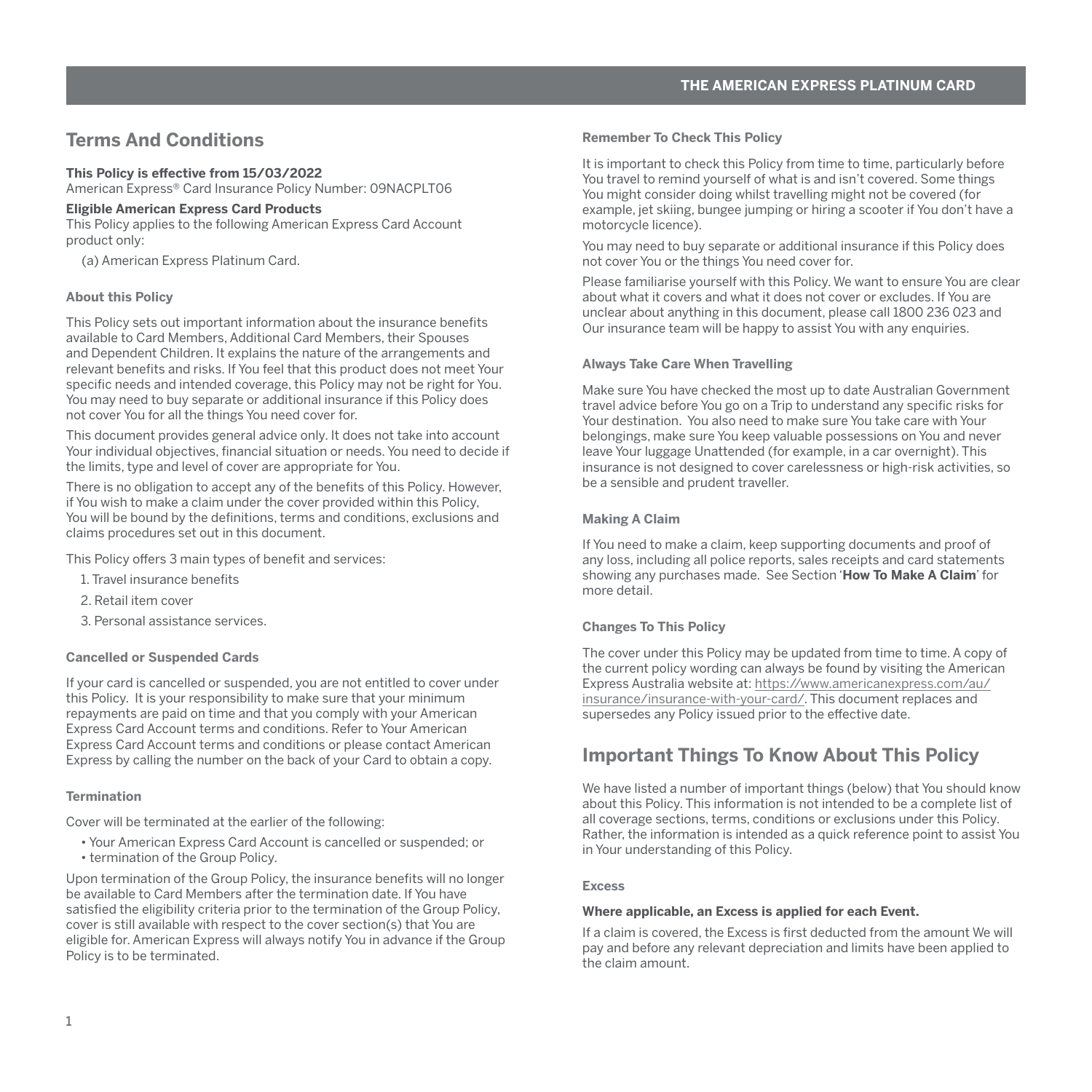The applicable Excess amount is specified in the Schedule of Benefits.

An Excess may also be a waiting period, which is the amount of time You have to wait until the benefit may become payable.

# **Examples**

**The below examples are provided for illustrative purposes only. Each claim will be assessed individually, based on the facts relative to the specific claim**

| Example A - Excess applied:                                                                                                                                                                                                                                                                                                                                                                                                                                                                                                                                                                                                                                                                                           | Example B - Excess and depreciation<br>applied:                                                                                                                                                                                                                                                                                                                                                                                                                                                                                                                                                                                                                                                                                                                                                                                                                                                                                                                                                                                                                                                                 | Example C - Excess and depreciation applied to<br>more than one Event:                                                                                                                                                                                                                                                                                                                                                                                                                                                                                                                                                                                                                                                                                                                                                                                                                                                                                                                                                                                                                                                                                                                                                                                                                                                                                                                                                                                                                                                                              |
|-----------------------------------------------------------------------------------------------------------------------------------------------------------------------------------------------------------------------------------------------------------------------------------------------------------------------------------------------------------------------------------------------------------------------------------------------------------------------------------------------------------------------------------------------------------------------------------------------------------------------------------------------------------------------------------------------------------------------|-----------------------------------------------------------------------------------------------------------------------------------------------------------------------------------------------------------------------------------------------------------------------------------------------------------------------------------------------------------------------------------------------------------------------------------------------------------------------------------------------------------------------------------------------------------------------------------------------------------------------------------------------------------------------------------------------------------------------------------------------------------------------------------------------------------------------------------------------------------------------------------------------------------------------------------------------------------------------------------------------------------------------------------------------------------------------------------------------------------------|-----------------------------------------------------------------------------------------------------------------------------------------------------------------------------------------------------------------------------------------------------------------------------------------------------------------------------------------------------------------------------------------------------------------------------------------------------------------------------------------------------------------------------------------------------------------------------------------------------------------------------------------------------------------------------------------------------------------------------------------------------------------------------------------------------------------------------------------------------------------------------------------------------------------------------------------------------------------------------------------------------------------------------------------------------------------------------------------------------------------------------------------------------------------------------------------------------------------------------------------------------------------------------------------------------------------------------------------------------------------------------------------------------------------------------------------------------------------------------------------------------------------------------------------------------|
| Anna books accommodation to the Sunshiny<br>caravan park. Her Trip with the family is in<br>summer, which is 3 months away. A week<br>before the start of the family Trip, her son<br>has an accident at school and breaks his leg.<br>Unfortunately, he needs surgery and the Doctor<br>confirms it's best to be at home for the recovery.<br>Anna paid \$1,200 for the accommodation. The<br>Excess is \$250.<br>a) Deduct the Excess of \$250<br>b) Check the total cover limits and sub limits<br>in the Schedule of Benefits. The amount<br>claimable is below these limits.<br>Calculation for the amount payable:<br>(-Excess) + accommodation = amount payable<br>$(-\$250) + \$1,200 = \$950$ claim payment. | Jane travels to Brazil and while in Brazil her<br>laptop is stolen. She reports the theft to the<br>police and provides Us with the required<br>documentation. Jane paid \$6,000 for her<br>laptop 12 months prior to this Event. Jane's<br>Excess is \$250.<br>a) Deduct the Excess of \$250<br>b) Establish original purchase price of the<br>laptop: \$6,000<br>c) Apply depreciation*:<br>. 2.5% per month for 12 months = 30%<br>depreciation.<br>$\cdot$ 30% of \$6.000 = \$1.800 total<br>depreciation.<br>d) Establish current value of the laptop<br>by subtracting depreciation from the<br>purchase price of the laptop<br>$\cdot$ \$6,000 - \$1,800 = \$4,200<br>e) Check the total and per item limit shown<br>in the Schedule of Benefits and select the<br>lower of current value of the laptop or the<br>item limit. If the per item limit is \$2,500<br>which is lower than the current value<br>\$4.200, hence We take the lower number<br>$= $2,500.$<br>Calculation for the amount payable:<br>(-Excess) + limit per item = amount payable<br>$(-\$250) + \$2,500 = \$2,250$ claim payment. | Rob and his wife travelled to France for 14 days. On<br>the 4th day of their Trip, Rob slips down the stairs<br>at the hotel. Thankfully it's not a major injury, but<br>he did twist his ankle and needs to seek medical<br>attention. He was billed \$500 for the Doctor's<br>appointment including some scans and medication.<br>On the 8th day, Rob had his laptop stolen, which<br>was worth \$1,000 when it was purchased 6 months<br>ago. Unfortunately, on the last day of their Trip.<br>Rob's wife then lost her Smartphone worth \$900<br>that was purchased directly before their Trip<br>commenced. When they return to Australia, Rob<br>submitted a claim for the 3 Events.<br>As Rob and his wife had 3 Events during their Trip to<br>France, an Excess would be applied to each of the<br>Events (and Covered Persons).<br>Claim 1: $(-\$250)$ Excess + \$500 Medical costs =<br>\$250 claim payment.<br>Claim 2:<br>a) Deduct the Excess of \$250<br>b) Establish original purchase price of the laptop:<br>\$1,000<br>c) Apply depreciation*:<br>. 2.5% per month for 6 months = 15%<br>depreciation.<br>$\cdot$ 15% of \$1,000 = \$150 total depreciation.<br>d) Establish current value of the laptop by<br>subtracting depreciation from the purchase<br>price of the laptop<br>$\cdot$ \$1.000 - \$150 = \$850<br>Calculation for the amount payable:<br>(-Excess) + current value = amount payable<br>$(-\$250) + \$850 = \$600$ claim payment.<br>Claim 3: $(-\$250)$ Excess + \$900 Smartphone =<br>\$650 claim payment. |

**\*For depreciation details, please review Section G – Personal Baggage, Valuables, Money and Travel Documents Cover**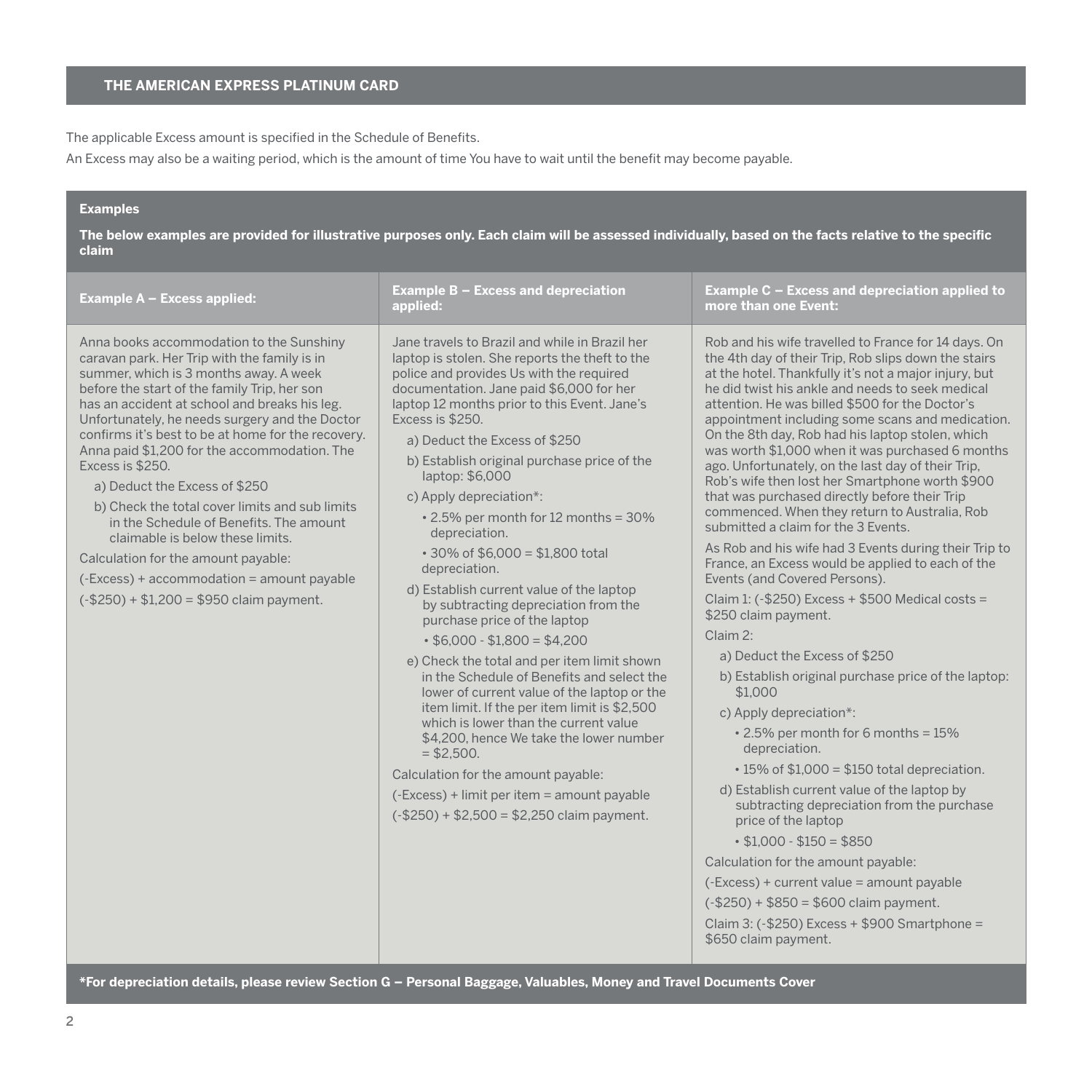#### <span id="page-4-0"></span>**Pre-Existing Medical Conditions**

#### This Policy **does not cover any costs incurred from or relating to** any

Pre-Existing Medical Condition under Sections A – L (below). For example, it does not provide cover if You need emergency medical treatment overseas for an existing illness or if You need to Cancel Your Trip because a Close Relative's existing medical condition deteriorates before You travel. If You have Pre-Existing Medical Conditions, this cover may not be right for You. Before You make Your Qualifying Travel Purchase, You should review this Policy to make sure it provides the right cover for You and Your health situation.

# **Pregnancy & Travel Insurance Benefits**

It's important to understand how Your travel insurance benefits under this Policy may be limited if You are pregnant. These are summarised below.

#### **When does the travel insurance cover You if You are pregnant?**

If You are pregnant, You will be covered for unforeseen emergency medical treatment whilst overseas up to 8 weeks before Your estimated date of delivery. However, You will not be covered for costs associated with the actual birth of Your child overseas or any pregnancy related medical conditions that You were already suffering before Your Qualifying Travel Purchase. For more information see – **When are You Not Covered if You are pregnant?** (below).

Two key sections of this Policy that You should be aware of are:

#### **1. Section E - Medical Emergency Expenses Cover:**

You are covered for Events arising from or related to Your pregnancy when You are on an International Return Trip, if You have a sudden and unexpected Injury or Illness, which:

a) occurs more than 8 weeks before Your estimated date of delivery; and b) is not otherwise excluded within this Policy.

#### **2. Section A - Trip Cancellation and Amendment Cover:**

You are covered if You have a sudden and unexpected Injury or Illness arising from or related to Your pregnancy that prevents You from going on the Trip or continuing the Trip, and which:

a) is confirmed by medical evidence provided by a treating Doctor; b) occurs more than 8 weeks before Your estimated date of delivery; and c) is not otherwise excluded within this Policy.

# **When Are You Not Covered if You are pregnant?**

You are not covered for any costs arising from or related to:

- 1. any Pre-Existing Medical Condition;
- 2. any past medical condition(s) relating to a previous pregnancy or if You have experienced pregnancy complications prior to Your Qualifying Travel Purchase;
- 3. Your pregnancy under Medical Emergency Expenses Cover or Trip Cancellation and Amendment Cover within 8 weeks of Your estimated date of delivery;
- 4. any costs under Medical Emergency Expenses Cover arising from childbirth or the health of a newborn child. This exclusion applies

irrespective of the stage of pregnancy at which the child is born; meaning a newborn (whether premature or otherwise) is not considered a Covered Person under this Policy if the child was born on the Trip;

- 5. any costs under Medical Emergency Expenses Cover arising from or relating to an abortion, unless an abortion is medically necessary to protect the health and safety of the mother following an Injury or Illness, as determined by a treating Doctor;
- 6. fertility treatment or treatment associated with an assisted reproduction program including but not limited to, in vitro fertilisation (IVF).

#### **Exclusions Within This Policy**

As with all insurance, there are certain exclusions that apply. Some exclusions only apply to certain benefits under this Policy, while other exclusions apply to all claims. You should read the following:

- a) General Exclusions and General Conditions sections within this Policy, which apply to all claims.
- b) Each cover section includes information about what We cover and any terms and conditions and exclusions that apply to the cover section.

To ensure You understand when We will pay for a claim, You should read each section carefully. You should make sure to check this Policy before You travel to make sure that You, and all the things You want to do, are covered.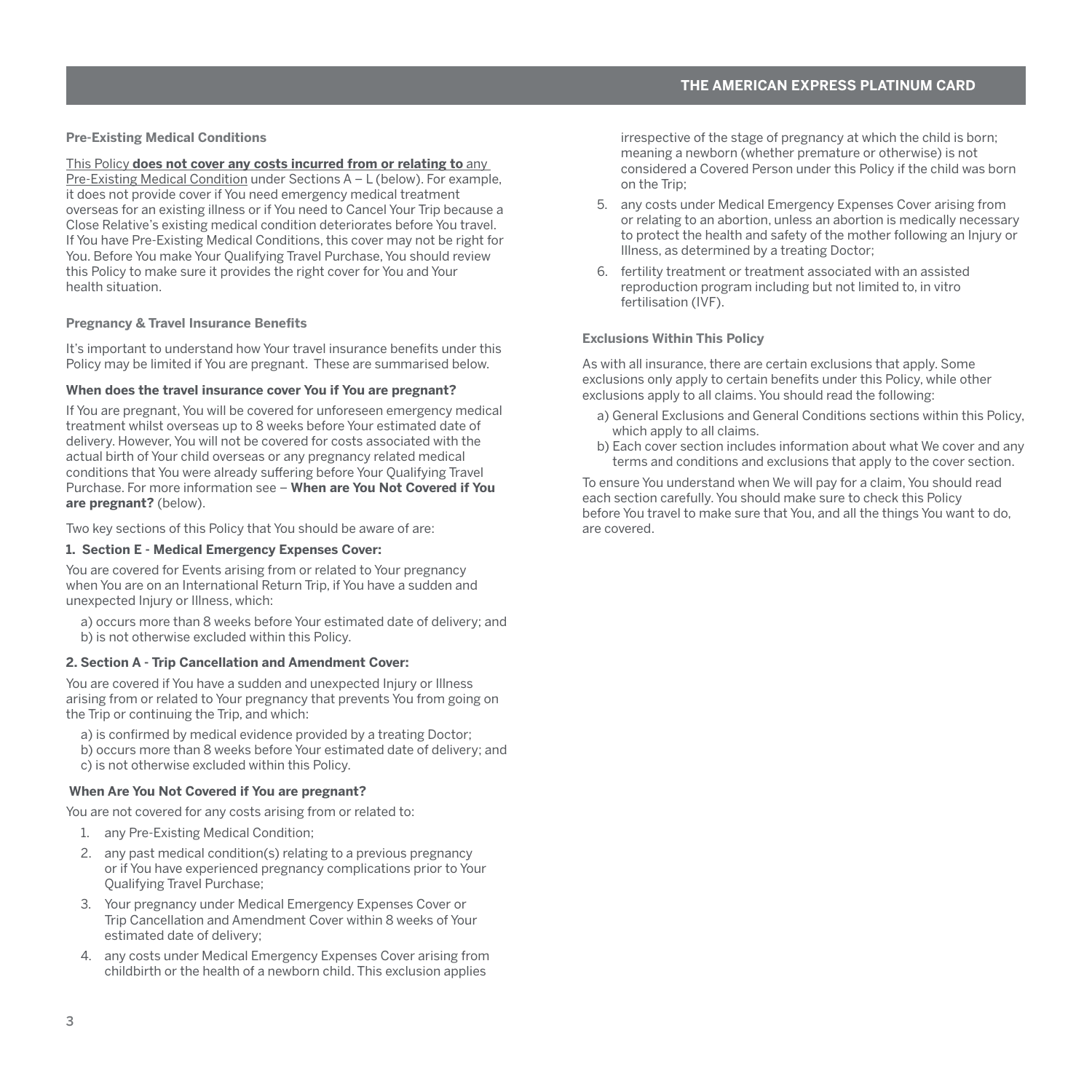# <span id="page-5-0"></span>**Age Limits**

Please note that to be eligible for some of the benefits under this Policy, age limits apply. Please see the table below for a summary of the age limits that apply within this Policy.

| <b>Cover Section</b>                                                                                                                                                                                                                                                                                | <b>Age Limit</b>                                                                                                            |  |
|-----------------------------------------------------------------------------------------------------------------------------------------------------------------------------------------------------------------------------------------------------------------------------------------------------|-----------------------------------------------------------------------------------------------------------------------------|--|
| <b>Age Limit for Covered Person</b>                                                                                                                                                                                                                                                                 |                                                                                                                             |  |
| <b>Travel Insurance Cover</b> (Section A and Sections C - K)<br><b>Card Account Balance Waiver Cover (Section B)</b>                                                                                                                                                                                | You must be 79 years of age or younger before You make Your Qualifying<br>Travel Purchase                                   |  |
| <b>Loss Damage Waiver Cover (Section L)</b>                                                                                                                                                                                                                                                         | You must be 21 years of age or older and under 80 years of age before You<br>make Your Qualifying Rental Vehicle Purchase.  |  |
| <b>Card Purchase Cover (Section M)</b><br><b>Card Refund Cover (Section N)</b><br><b>Buyers Advantage Cover (Section O)</b><br><b>Smartphone Screen Cover (Section P)</b><br><b>Legal Assistance (Section O)</b><br><b>Roadside Assistance (Section R)</b><br><b>Home Assistance (Section S)</b>    | No age limitations apply for these cover sections.                                                                          |  |
| Age Limit for Close Relative or Travelling Companion                                                                                                                                                                                                                                                |                                                                                                                             |  |
| If Your claim relates to the cancellation or disruption of Your Trip due to an<br>Injury or Illness of Your Close Relative or Travelling Companion, age limits<br>also apply<br>Trip Cancellation and Amendment Cover (Section A)<br><b>Resumption of Long International Trip Cover (Section F)</b> | Close Relative or Travelling Companion must be 90 years of age or younger<br>when You make Your Qualifying Travel Purchase. |  |

#### **Excluded Sports And Activities**

Not everything You do on Your Trip will be covered by this Policy. This includes

- some popular holiday activities such as bungee jumping, jet skiing, horse riding or trekking (with climbing equipment or when You ascend more than 3,000 metres from sea level).
- competitive sporting events (for example, where You may receive a fee or prize money).

Please see the definition of 'Excluded Sports and Activities' for a full list of activities and sports which are not covered under this Policy.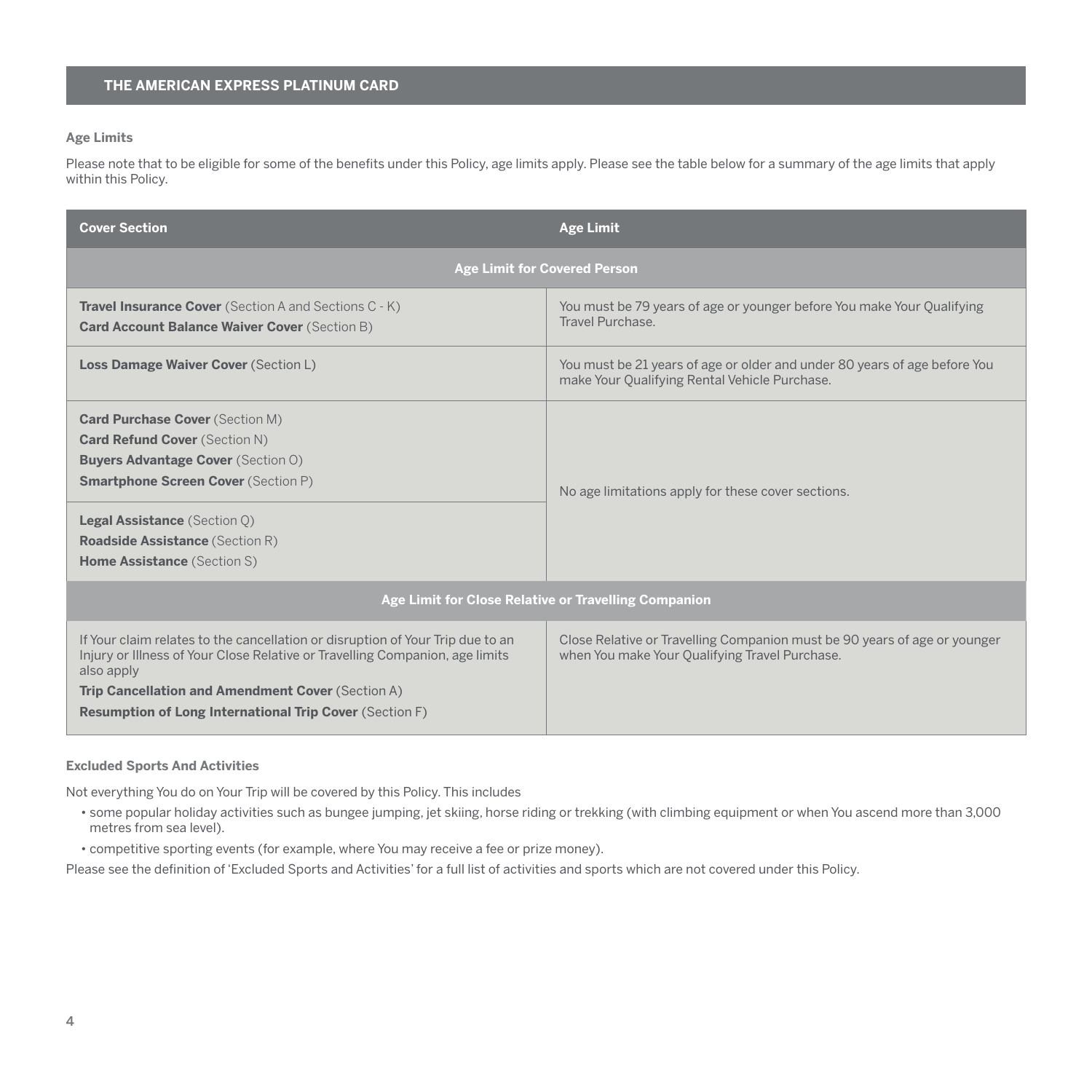# <span id="page-6-0"></span>**COVID-19**

This Policy provides some limited cover related to Coronavirus Disease 19 (COVID-19) as outlined below. All claims are subject to the usual Policy terms, conditions and exclusions.

## **Domestic Return Trips (Limited Cover only)**

- If You need to change, Curtail or Cancel Your Domestic Return Trip due to You, Your Travelling Companion, Your Close Relative or a person You are visiting for the main purpose of Your Trip being diagnosed with COVID-19, You will be eligible to claim under Section A - Trip Cancellation and Amendment Cover.
- There is **no** Cancellation, Curtailment or Trip Change cover due to border closures or travel advisory warnings related to COVID-19 for Domestic Return Trips.
- There is **no** Medical Emergency Expenses cover for Domestic Return Trips.

#### **International Return Trips**

- If You need to Curtail, Cancel or make a Trip Change to Your International Return Trip due to You, Your Travelling Companion, Your Close Relative or a person You are visiting for the main purpose of Your Trip being diagnosed with COVID-19, You will be eligible to claim under Section A - Trip Cancellation and Amendment Cover.
- If You need to cancel, curtail or change Your International Return Trip because of border closures or travel advisory warnings due to COVID-19, You will be eligible to claim under Section A – Trip Cancellation and Amendment Cover.
	- **Cancellation cover** applies for border closures or upgraded travel advisory warnings which occur after You make Your Qualifying Travel Purchase for International Return Trips.
	- **Curtailment or Trip Change cover** applies for border closures or upgraded travel advisory warnings which occur after You start Your International Return Trip.
	- If You become ill with COVID-19 whilst on an International Return Trip, You will be eligible to claim under Section E – Medical Emergency Expenses Cover. Please note:
	- there is no cover if You travel when a 'Do Not Travel' travel advisory warning has been issued by an Australian State or Territory or the Australian Federal Government or an Australian government agency (such as the Department of Foreign Affairs (DFAT)) prior to Your Trip starting – even if You have an exemption to travel from the Australian Government or an Australian government agency.
	- there is no cover if You travel when the borders have been closed at Your destination prior to Your Trip starting.

# **Cancellation or Postponement of Special Events (No Cover)**

There is no cover for the cancellation or postponement of a Special Event (for example, a wedding, conference, concert or sporting event) in Australia or overseas arising from or related to COVID-19.

Please refer to each policy section for a full overview of the cover, terms conditions and exclusions that apply.

**Travelling Against Medical or Government Advice**

If You are advised not to travel or not to go on a particular Trip (for example, to a specific destination), You must comply with that advice. You will not be covered under Sections A – K of this Policy if You start a Trip against the following advice:

- (a) a treating Doctor advises You not to travel; or
- (b) an Australian State or Territory or the Australian Federal Government or an Australian government agency (such as DFAT) advises You not to travel (for example, through border closures or 'Do Not Travel' travel advisories). This exclusion applies even if You have been granted a travel exemption by an Australian State or Territory, the Australian Federal Government or an Australian government agency (such as DFAT) to travel.

If You are advised not to travel **after** You have made Your Qualifying Travel Purchase, You may be entitled to cancel or change Your Trip and make a claim under Section A - Trip Cancellation and Amendment Cover (subject to the terms and conditions of this Policy).

#### **Return Trips Only**

You are only eligible for the travel insurance benefits under Sections A – K of this Policy for return Trips i.e. trips that begin and end from Your Home or Work in Australia. It does not cover One-Way Trips where You have no plans to return to Australia.

You may need to provide evidence of Your intention to return to Your Home or Your Work where reasonably possible, for example by providing copies of a return ticket, itinerary or schedule, return transfer or accommodation bookings, confirmation of return to Work dates etc. Remember, cover automatically ends for all Trips at 180 days.

#### **Loss Damage Waiver Cover for Rental Vehicles**

For Rental Vehicle hire of less than 31 days that are paid for on Your American Express Card Account, this Policy provides cover for costs that You are responsible for under Your Rental Agreement with a Rental Company. Loss Damage Waiver cover does not extend to all vehicles that You may wish to hire. For example, motorcycles, campervans and buses (except for mini buses hired for recreational purposes) are not covered.

#### **Fraud**

Chubb takes insurance fraud seriously. Creation or submission of false documents, or exaggerating a genuine claim is considered insurance fraud. Such behaviour has a negative impact on the cost of insurance for all customers.

We use Our dedicated special investigations unit at Chubb to detect and investigate selected claims daily. When the evidence supports it, Chubb will report suspect claims to the police and dedicate resources to assisting any potential criminal prosecutions.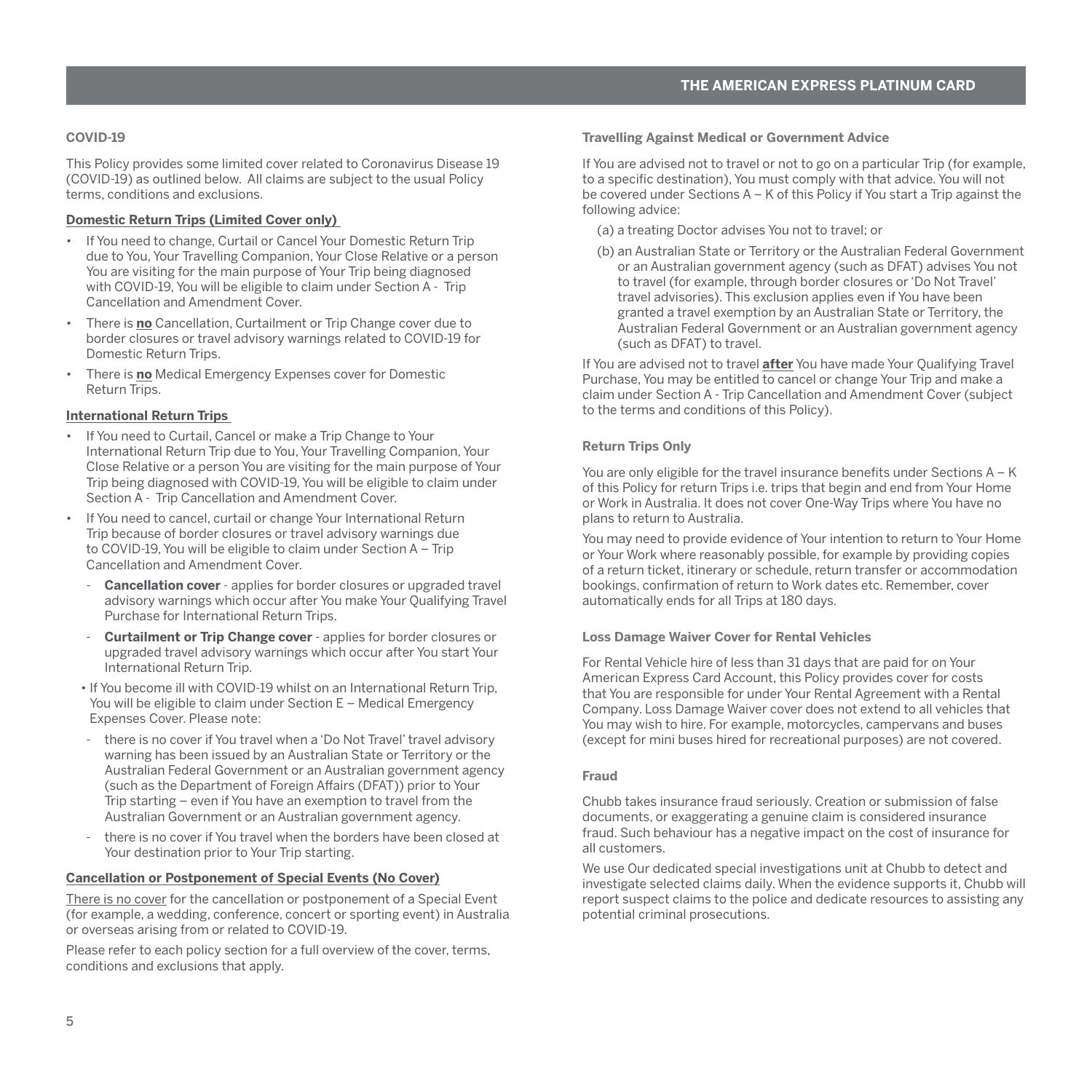## <span id="page-7-0"></span>**Australian Law**

Your Policy is governed by the laws of the State or Territory of Australia where Your Home is. Any dispute or action in connection with Your Policy will be conducted and determined in the courts of the State or Territory of Australia in which Your Home is.

#### **Australian Currency**

All payments made under this Policy must be in Australian currency.

# **Chubb Assistance (In The Event Of An Emergency)**

#### **Emergency assistance around the world**

In the event of a medical emergency whilst overseas simply phone **+61 2 8907 5666** to get immediate help in locating medical assistance in Your local area.

For all non-emergency matters, contact Chubb Customer Service on **1800 236 023**, or You can submit Your claim online by visiting the Chubb Claims Centre for American Express:

[www.americanexpress.com/australia/claims](http://www.americanexpress.com/australia/claims)

Where Your claim is excluded or falls outside this Policy coverage, We may still provide You with some emergency assistance. If We do this, the provision of emergency assistance by Chubb Assistance will not in itself be an admission of liability.

Considerable effort is made to locate, assess and reassess medical facilities and other services worldwide. However, the medical standards, sanitary conditions, reliability of telephone systems and facilities for medical services differ from country to country and accordingly, it is not always possible to have control over these factors. In the circumstances, responsibility for any loss, medical complication or death resulting from any factor beyond Our control, cannot be accepted by Chubb Assistance or Us.

# **Eligibility For Cover Under This Policy**

Cover under this Policy is only available to Card Members who meet the eligibility criteria. You need to use Your American Express Card Account in accordance with the Eligibility Table below. Not all cover sections have the same eligibility criteria, so it is important You understand when the benefits under this Policy become available to You.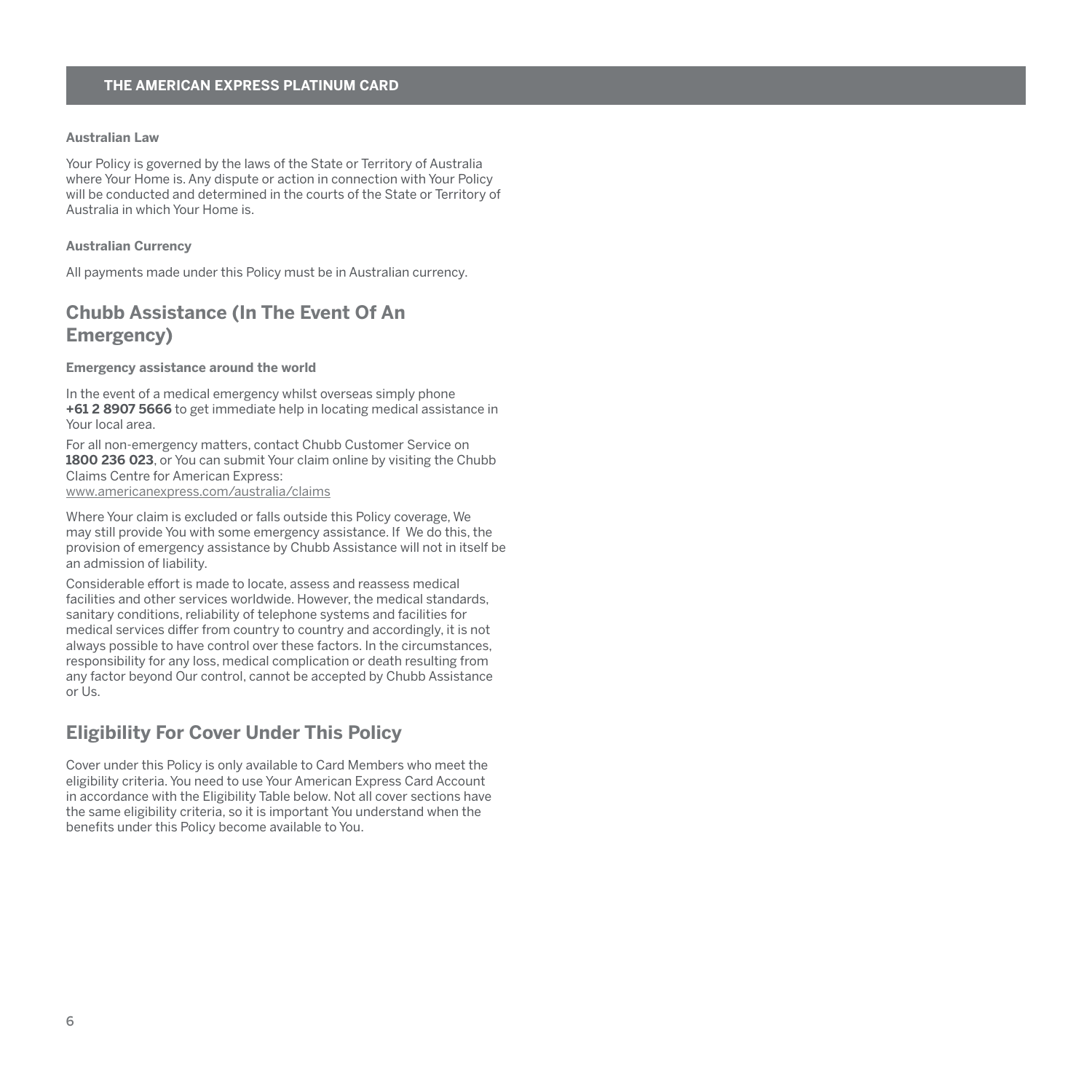# <span id="page-8-0"></span>**Eligibility Table**

| <b>Cover Section</b>                                                                                                                 | <b>Eligibility Criteria</b><br>To be eligible for the benefits under the cover section(s) of the<br>Policy, the following eligibility criterianeed to be met:                                                                                                                                                                                                                                                                                                                                                                                                                                                                                                                                                                                                                                                                                                                                                                                                                                                                                                                                                                                                                                                                                                                             | When are benefits<br>available<br>under the Policy?                                                                                                                                                                  | When are no benefits available<br>under this Policy?                                                                                                                                                                                                                                                                                                                                                     |
|--------------------------------------------------------------------------------------------------------------------------------------|-------------------------------------------------------------------------------------------------------------------------------------------------------------------------------------------------------------------------------------------------------------------------------------------------------------------------------------------------------------------------------------------------------------------------------------------------------------------------------------------------------------------------------------------------------------------------------------------------------------------------------------------------------------------------------------------------------------------------------------------------------------------------------------------------------------------------------------------------------------------------------------------------------------------------------------------------------------------------------------------------------------------------------------------------------------------------------------------------------------------------------------------------------------------------------------------------------------------------------------------------------------------------------------------|----------------------------------------------------------------------------------------------------------------------------------------------------------------------------------------------------------------------|----------------------------------------------------------------------------------------------------------------------------------------------------------------------------------------------------------------------------------------------------------------------------------------------------------------------------------------------------------------------------------------------------------|
| <b>Travel Insurance Cover</b><br>(Section A and<br>Sections C - K)<br><b>Card Account Balance</b><br><b>Waiver Cover (Section B)</b> | 1. You are a Card Member or an Additional Card Member or their:<br>a. Spouse: or<br>Dependent Child.<br>b.<br>2. You are a Resident of Australia.<br><b>Domestic Return Trips</b><br>3. You are going on a Domestic Return Trip and You either:<br>a. spend \$500 or more on accommodation; or<br>b. Pay the full amount of Your outbound ticket for a<br>Scheduled Flight, Scheduled Cruise, bus or train to Your<br>scheduled outbound destination.<br>on Your:<br>i. American Express Card Account;<br>ii. corresponding American Express Membership<br>Rewards points or frequent flyer points (where<br>applicable); and/or<br>iii. Travel Benefit.<br><b>International Return Trips</b><br>4. You are going on an International Return Trip and You pay the<br>full amount of Your outbound ticket for a Scheduled Flight or<br>Scheduled Cruise leaving Australia on Your:<br>i. American Express Card Account;<br>ii. corresponding American Express Membership Rewards<br>points or frequent flyer points (where applicable); and/or<br>iii. Travel Benefit.<br>5. You hold an eligible American Express Card Account which is<br>current (meaning it is not cancelled or suspended).<br>6. You are 79 years of age or younger when You make Your<br>Qualifying Travel Purchase. | If You have satisfied<br>the eligibility criteria,<br>You will be eligible<br>to make a claim for<br>the Domestic Return<br>Trip or International<br>Return Trip that<br>eligibility condition 3<br>or 4 applies to. | There is no cover under this Policy if:<br>1. You do not meet the<br>eligibility criteria;<br>2. Your American Express Card<br>Account has been cancelled<br>or suspended;<br>3. You are going on a One-Way Trip.<br>Please also refer to the Terms.<br>Conditions and Exclusions within<br>each cover section (A - K below) and<br>the General Exclusions and General<br>Conditions within this Policy. |
| <b>Loss Damage Waiver</b><br>Cover (Section L)                                                                                       | 1. You are a Card Member or an Additional Card Member or their:<br>a. Spouse; or<br>b. Dependent Child.<br>2. You are a Resident of Australia.<br>3. You pay the entire cost for renting a Rental Vehicle using Your:<br>i. American Express Card Account; and/or<br>ii. corresponding American Express Membership Rewards<br>points; and/or<br>iii. Travel Benefit.<br>4. You hold an eligible American Express Card Account which is<br>current (meaning it is not cancelled or suspended).<br>5. You are 21 years of age or older and 79 years of age or younger<br>when You make Your Qualifying Rental Vehicle Purchase.                                                                                                                                                                                                                                                                                                                                                                                                                                                                                                                                                                                                                                                             | If You have satisfied<br>the eligibility criteria,<br>You will be eligible to<br>make a claim for the<br>Rental Vehicle that<br>eligibility condition 3<br>applies to.                                               | There is no cover under this Policy if:<br>1. You do not meet the<br>eligibility criteria;<br>2. Your American Express Card<br>Account has been cancelled or<br>suspended.<br>Please also refer to the Terms.<br>Conditions and Exclusions within<br>cover section (L) and the General<br><b>Exclusions and General Conditions</b><br>within this Policy.                                                |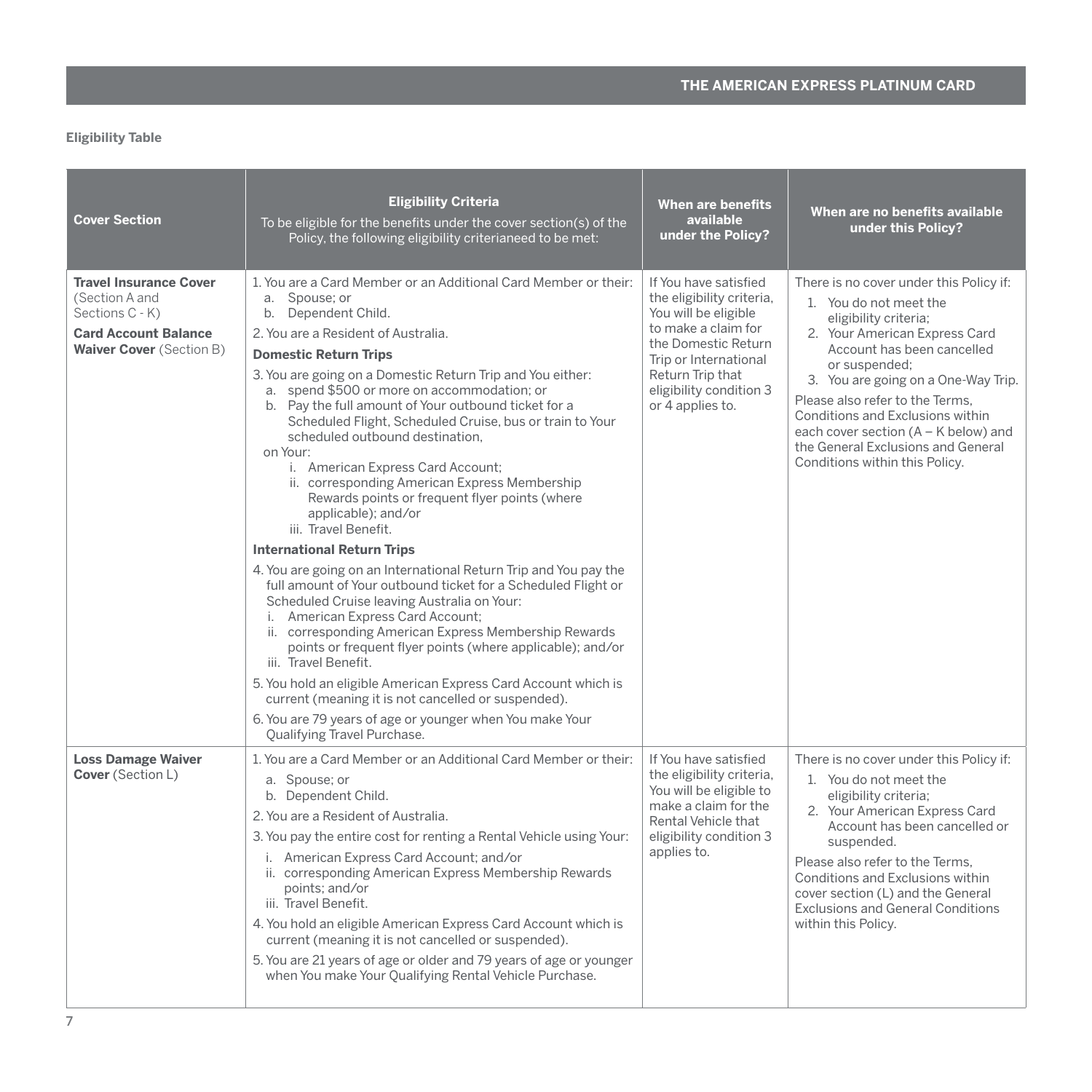| <b>Card Purchase Cover</b><br>(Section M)<br><b>Card Refund Cover</b><br>(Section N)<br><b>Buyer's Advantage Cover</b><br>(Section O)                                                     | 1. You are a Card Member or an Additional Card Member or their:<br>a. Spouse; or<br>b. Dependent Child.<br>2. You are a Resident of Australia.<br>3. You purchase an Eligible Item and pay the entire cost<br>using Your:<br>i. American Express Card Account; and/or<br>ii. corresponding American Express Membership<br>Rewards points.<br>4. You hold an eligible American Express Card Account which is<br>current (meaning it is not cancelled or suspended).                                                                                                                      | If You have satisfied<br>the eligibility criteria,<br>You will be eligible<br>to make a claim for<br>the Eligible Item that<br>eligibility condition 3<br>applies to. | There is no cover under this Policy if:<br>1. You do not meet the<br>eligibility criteria;<br>2. Your American Express Card<br>Account has been cancelled<br>or suspended.<br>Please also refer to the Terms.<br>Conditions and Exclusions within<br>each cover section (M, N or O below)<br>and the General Exclusions and<br>General Conditions within this Policy. |
|-------------------------------------------------------------------------------------------------------------------------------------------------------------------------------------------|-----------------------------------------------------------------------------------------------------------------------------------------------------------------------------------------------------------------------------------------------------------------------------------------------------------------------------------------------------------------------------------------------------------------------------------------------------------------------------------------------------------------------------------------------------------------------------------------|-----------------------------------------------------------------------------------------------------------------------------------------------------------------------|-----------------------------------------------------------------------------------------------------------------------------------------------------------------------------------------------------------------------------------------------------------------------------------------------------------------------------------------------------------------------|
| <b>Smartphone Screen</b><br>Cover (Section P)                                                                                                                                             | 1. You are a Card Member or an Additional Card Member or their:<br>a. Spouse; or<br>b. Dependent Child.<br>2. You are a Resident of Australia.<br>3. You pay the cost of a:<br>a. Smartphone outright in 1 single transaction, or<br>b. Smartphone Data Plan for 3 consecutive months<br>immediately prior to the front screen breakage;<br>using Your:<br>i. American Express Card Account; and/or<br>ii. corresponding American Express Membership<br>Rewards points.<br>4. You hold an American Express Card Account which is current<br>(meaning it is not cancelled or suspended). | If You have satisfied<br>the eligibility criteria,<br>You will be eligible<br>to make a claim for<br>the Smartphone that<br>eligibility condition 3<br>applies to.    | There is no cover under this Policy if:<br>1. You do not meet the<br>eligibility criteria;<br>2. Your American Express Card<br>Account has been cancelled<br>or suspended.<br>Please also refer to the Terms.<br>Conditions and Exclusions within<br>cover section (P) and the General<br><b>Exclusions and General Conditions</b><br>within this Policy.             |
| <b>Assistance Services</b><br><b>Legal Assistance</b><br>(Section O)<br><b>Roadside Assistance</b><br>(Section R)<br><b>Home Assistance</b><br>(Section S)<br><b>IBORTIVE INFORMATION</b> | 1. You are a Card Member or an Additional Card Member or their:<br>a. Spouse;<br>b. Dependent Child.<br>2. You are a Resident of Australia.<br>3. You hold an eligible American Express Card Account which is<br>current (meaning it is not cancelled or suspended).                                                                                                                                                                                                                                                                                                                    | If You have satisfied<br>the eligibility criteria,<br>the Assistance<br>Services provided<br>for in this Policy are<br>available to You.                              | There is no cover under this Policy if:<br>1. You do not meet the eligibility<br>criteria:<br>2. Your American Express Card<br>Account has been cancelled or<br>suspended.<br>Please also refer to the Terms.<br>Conditions and Exclusions within<br>each cover section (Q, R and S) and<br>the General Exclusions and General<br>Conditions within this Policy.      |

**IMPORTANT INFORMATION: American Express has the right to change or terminate the Group Policy and your insurance benefits under it. American Express will always notify you before making any change to the Group Policy that materially impacts your insurance benefits.**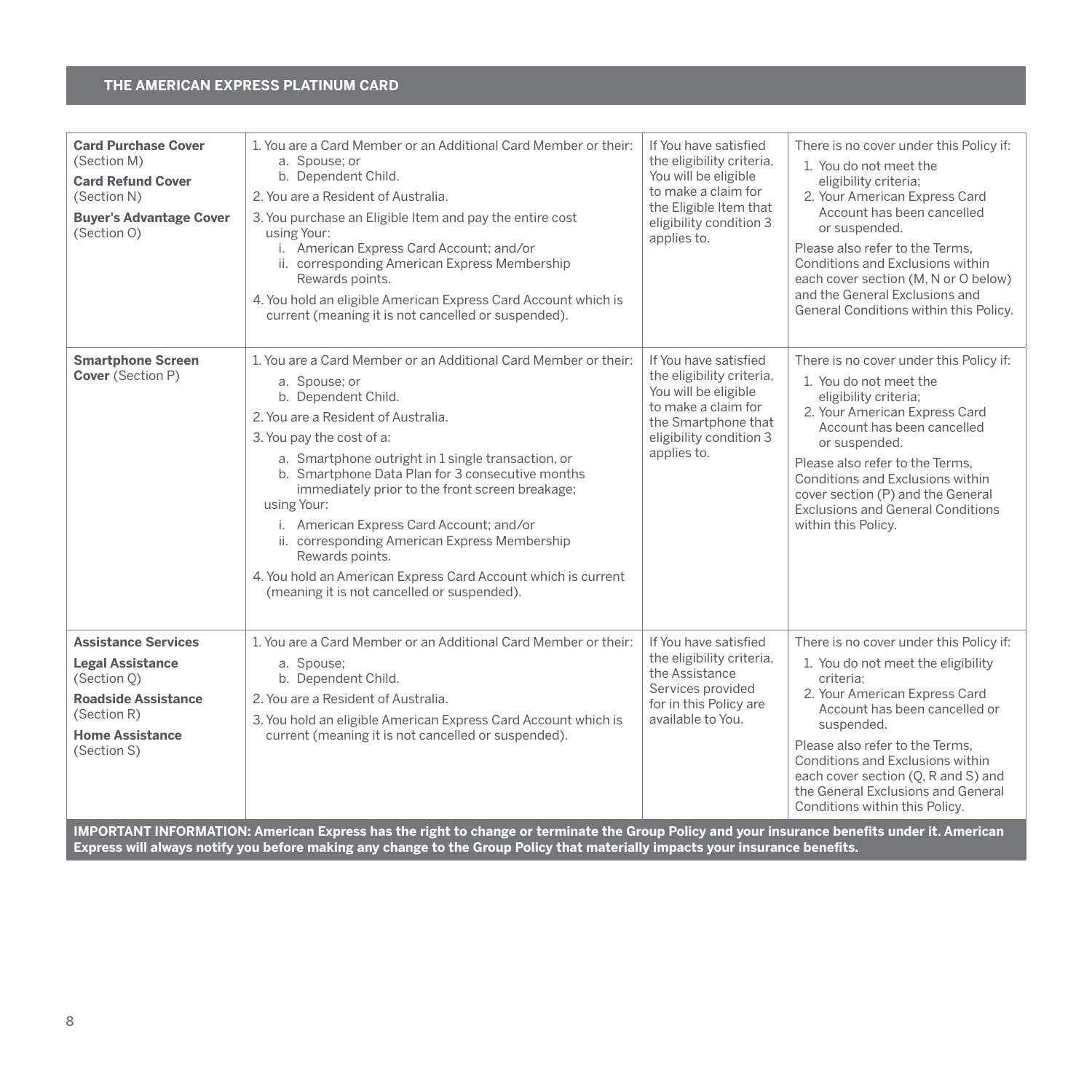# <span id="page-10-0"></span>**If You change Your American Express Card Account product, or Your American Express Card Account is Cancelled or Suspended**

If You change Your American Express Card Account product to another card offered by American Express (e.g. a card downgrade or upgrade), you will not be entitled to cover under this Policy and the insurance benefits will stop.

The card you hold at the date of the claim Event will determine which insurance benefits you have. If your new American Express card comes with insurance benefits, you may be entitled to cover under that new policy. You should always check before changing to another American Express card whether that card comes with insurance benefits, and the terms and conditions associated with any such insurance benefits to ensure the level of cover is right for You.

If your American Express Card Account is suspended or cancelled, then there is no cover under this Policy.

Please see the table below for more information.

| American Express Card at the date of<br><b>Qualifying Purchase</b>              | American Express card at the date of claim<br><b>Event</b>                                                                           | <b>Which policy applies?</b>                                                                                                                                                                                                               |
|---------------------------------------------------------------------------------|--------------------------------------------------------------------------------------------------------------------------------------|--------------------------------------------------------------------------------------------------------------------------------------------------------------------------------------------------------------------------------------------|
| Your American Express Card Account product<br>associated with this Policy.      | A different American Express card with no<br>insurance benefits                                                                      | This Policy will not apply as you changed Your<br>American Express Card. This means there is no<br>cover under this Policy.<br>See Example A below.                                                                                        |
| Your American Express Card Account product<br>associated with this Policy.      | A different American Express card with<br>different insurance benefits (i.e. where you<br>upgrade or downgrade to a different card). | This Policy will not apply as you changed Your<br>American Express card.<br>The policy of your new American Express card will<br>apply, subject to the terms, conditions, limits and<br>exclusions of that policy.<br>See Example B below. |
| A different American Express card product with<br>or without insurance benefits | Your American Express Card Account associated<br>with this Policy.                                                                   | This Policy will apply. Cover is subject to the<br>terms, conditions, limits and exclusions of<br>this Policy.                                                                                                                             |
| <b>Card Suspension or Cancellation</b>                                          |                                                                                                                                      |                                                                                                                                                                                                                                            |
| Your American Express Card Account product<br>associated with this Policy.      | Your American Express Card Account has been<br>cancelled or suspended.                                                               | This Policy does not apply; there are no insurance<br>benefits available to you as your American<br>Express Card Account has been cancelled<br>or suspended.                                                                               |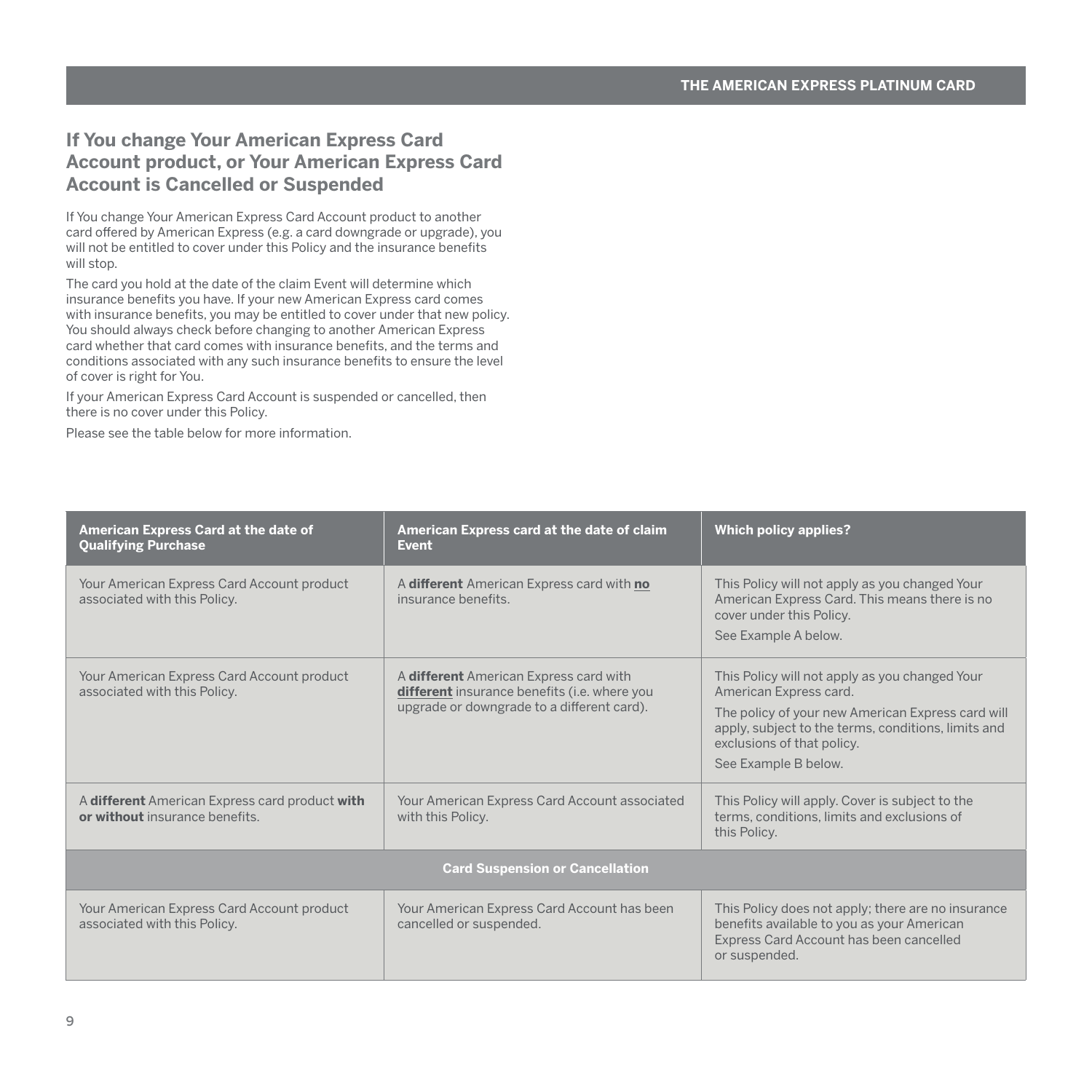**The following examples are provided to illustrate how Your cover may be affected by changes to Your card.**

| Example A – No American Express Card Account in place at the date of                                                                                                                                                                                                                                                                                                                                                                                                                                                                                                                                                                                                                                                                                                                                                                           | Example B – Different American Express card in place at the date of                                                                                                                                                                                                                                                                                                                                                                                                                                                                                                                                                                                                                                                                                      |
|------------------------------------------------------------------------------------------------------------------------------------------------------------------------------------------------------------------------------------------------------------------------------------------------------------------------------------------------------------------------------------------------------------------------------------------------------------------------------------------------------------------------------------------------------------------------------------------------------------------------------------------------------------------------------------------------------------------------------------------------------------------------------------------------------------------------------------------------|----------------------------------------------------------------------------------------------------------------------------------------------------------------------------------------------------------------------------------------------------------------------------------------------------------------------------------------------------------------------------------------------------------------------------------------------------------------------------------------------------------------------------------------------------------------------------------------------------------------------------------------------------------------------------------------------------------------------------------------------------------|
| claim Event                                                                                                                                                                                                                                                                                                                                                                                                                                                                                                                                                                                                                                                                                                                                                                                                                                    | claim Event                                                                                                                                                                                                                                                                                                                                                                                                                                                                                                                                                                                                                                                                                                                                              |
| Joan holds an American Express Card Account that has travel insurance<br>cover and makes a Qualifying Travel Purchase for a Trip that she intends to<br>take later in the year.<br>Before she starts her Trip, Joan decides to cancel her American Express Card<br>Account. Upon cancelling her American Express Card Account, Joan does<br>not apply for another American Express card.<br>Subsequently, Joan travels and unfortunately her luggage is lost in transit to<br>her scheduled destination.<br>Joan does not have any entitlement to make a claim under the Policy for<br>the lost luggage as Joan had cancelled the American Express Card Account.<br>which means Joan did not hold a valid American Express Card Account at<br>the date of the claim Event and therefore no longer has access to the travel<br>insurance cover. | Tim makes a Qualifying Travel Purchase for a Trip using his American Express<br>Card Account that has travel insurance cover.<br>Prior to travelling, Tim arranges with American Express to downgrade his<br>card to another American Express card with a lower fee that has less travel<br>insurance benefits.<br>On the Trip, Tim suffers an Injury. The previous American Express Card<br>Account which Tim held included Medical Emergency Expenses cover, but<br>the new card held by Tim at the date of the claim Event does not include<br>Medical Emergency Expenses cover.<br>Tim cannot therefore make a claim for Medical Emergency Expenses as<br>the policy in-force at the date of the claim Event does not include this type<br>of cover. |

# **For medical and travel emergencies, or for Assistance Services (Legal Assistance, Roadside Assistance or Home Assistance), please contact Chubb Assistance on +61 2 8907 5666.**

# **For claims and general enquiries about this Policy, please contact Chubb:**

| Address:            | Grosvenor Place, Level 38, 225 George Street, SYDNEY NSW 2000 Australia |
|---------------------|-------------------------------------------------------------------------|
| Postal Address:     | GPO Box 4907, SYDNEY NSW 2001                                           |
| Telephone:          | 1800 236 023                                                            |
| Overseas Telephone: | +61 2 9335 3492                                                         |
| Email:              | CardmemberServices.ANZ@Chubb.com                                        |

Not an emergency?

Making a claim is quick and easy. You can submit Your claim online by visiting the Chubb Claims Centre for American Express: [www.americanexpress.com/australia/claims](http://www.americanexpress.com/australia/claims)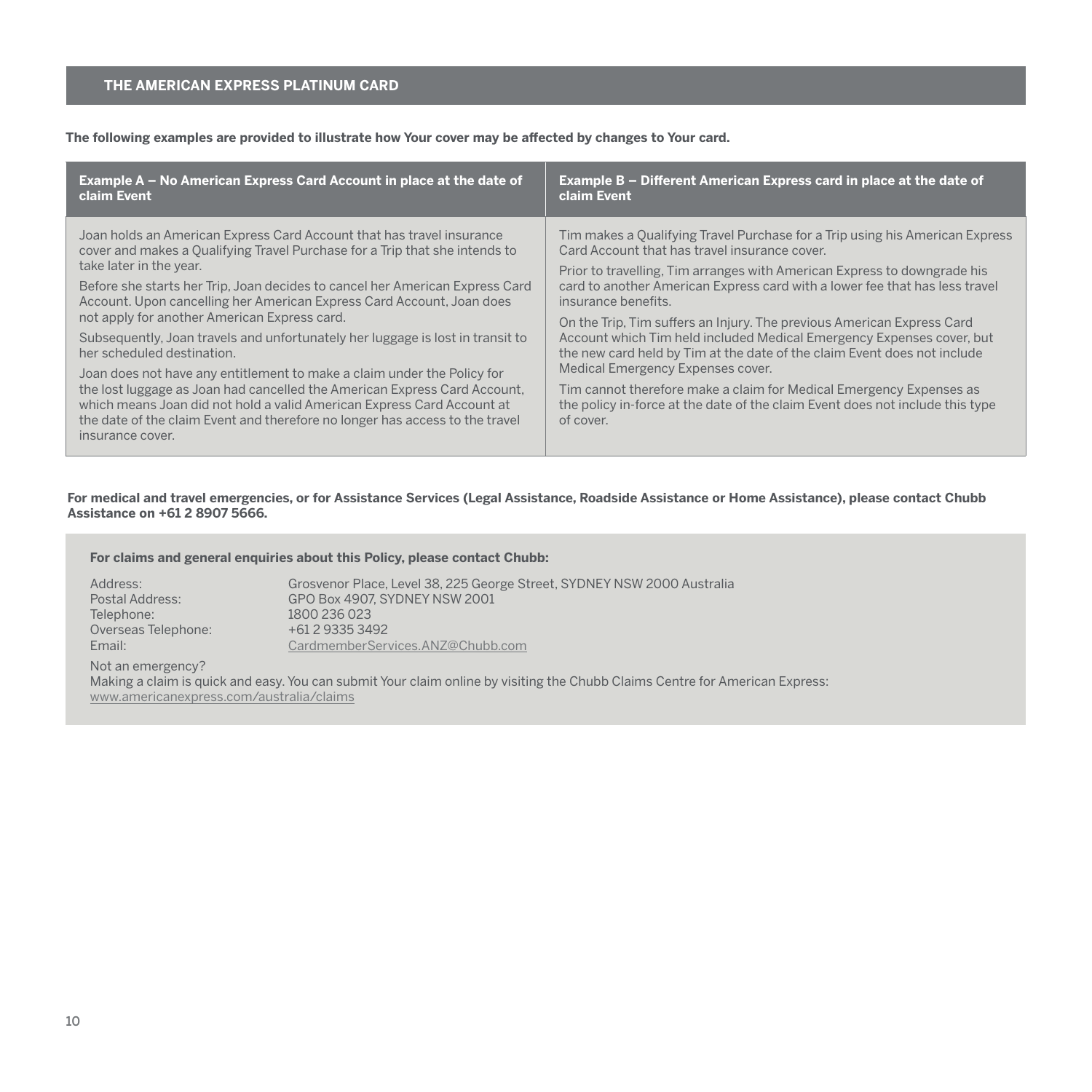# <span id="page-12-0"></span>**Coverage Summary**

# **IMPORTANT**

- The following table is a summary of cover only, it is not an exhaustive list of all limits, terms, conditions or exclusions in this Policy. It is intended to be a quick reference tool to help You understand the main benefits and some exclusions that apply.
- You should always read the full Policy for comprehensive details.

| <b>Section</b>                | <b>Cover Description</b>                                                                                                                                                                                                                                                                                                                                                                                                                                                                                                                                                                                                                                                                                                                                                                                                                                                                                                                                                                                                                                                                                                                                                                                                                                             | <b>Key Exclusions</b>                                                                                                                                                                                                                                                                                                                                                                                                                                                                                                                                                                                                                                                                                                                                                                                                                                                                                                                                                                                                                                                                                                                                                                                                                               |  |
|-------------------------------|----------------------------------------------------------------------------------------------------------------------------------------------------------------------------------------------------------------------------------------------------------------------------------------------------------------------------------------------------------------------------------------------------------------------------------------------------------------------------------------------------------------------------------------------------------------------------------------------------------------------------------------------------------------------------------------------------------------------------------------------------------------------------------------------------------------------------------------------------------------------------------------------------------------------------------------------------------------------------------------------------------------------------------------------------------------------------------------------------------------------------------------------------------------------------------------------------------------------------------------------------------------------|-----------------------------------------------------------------------------------------------------------------------------------------------------------------------------------------------------------------------------------------------------------------------------------------------------------------------------------------------------------------------------------------------------------------------------------------------------------------------------------------------------------------------------------------------------------------------------------------------------------------------------------------------------------------------------------------------------------------------------------------------------------------------------------------------------------------------------------------------------------------------------------------------------------------------------------------------------------------------------------------------------------------------------------------------------------------------------------------------------------------------------------------------------------------------------------------------------------------------------------------------------|--|
| <b>Travel Insurance Cover</b> |                                                                                                                                                                                                                                                                                                                                                                                                                                                                                                                                                                                                                                                                                                                                                                                                                                                                                                                                                                                                                                                                                                                                                                                                                                                                      |                                                                                                                                                                                                                                                                                                                                                                                                                                                                                                                                                                                                                                                                                                                                                                                                                                                                                                                                                                                                                                                                                                                                                                                                                                                     |  |
| A                             | <b>Trip Cancellation and Amendment Cover</b><br>Provides cover in the event You must Cancel, Curtail or change Your Trip<br>for the following reasons:<br>• You or Your Travelling Companion suffering an Injury, unforeseen<br>Illness or dying before or during Your Trip;<br>• A Close Relative, suffering an Injury or an unforeseen Illness or<br>dying before or during Your Trip;<br>a Natural Disaster has caused devastation to the destination You<br>$\bullet$<br>were intending to travel;<br>an Australian State or Territory or the Australian Federal<br>$\bullet$<br>Government or an Australian government agency (such as DFAT<br>- Department of Trade and Foreign Affairs) upgrading a travel<br>advisory to 'Reconsider your need to travel' or 'Do Not Travel'<br>travel warning or borders closing in respect of the destination You<br>were intending to travel after You:<br>make Your Qualifying Travel Purchase in the case of a<br>Cancellation claim, or<br>start Your Trip in the case of a Curtailment or Trip Change.<br>Cover varies depending on the Trip type (international or domestic).<br>What is covered?<br>Non-refundable deposits, excursion costs and unused travel and<br>accommodation costs You have paid in advance. | We will not pay for:<br>Cancellation, Curtailment or Trip Change due to a Pre-Existing<br>$\bullet$<br>Medical Condition:<br>losses arising from the death, serious injury or acute Illness of<br>$\bullet$<br>any Close Relative or Travelling Companion who is 91 years or<br>older when You made Your Qualifying Travel Purchase;<br>circumstances where Cancellation, Curtailment or Trip Change<br>was foreseeable, avoidable, unnecessary or within Your<br>control at the time of making a Qualifying Travel Purchase (for<br>Cancellation) or before starting a Trip (for Curtailment or<br>Trip Change);<br>You or any other person simply changing their mind and<br>deciding not to travel or choosing to stop their Trip;<br>Cancellation, Curtailment or Trip Change of a Domestic<br>$\bullet$<br>Return Trip due to border closures, travel advisory warnings or<br>quarantine as a result of an epidemic, pandemic or outbreak of<br>an infectious disease or virus or any derivative or mutation of<br>such viruses:<br>the cancellation or postponement of a Special Event arising<br>from or related to an epidemic, pandemic or outbreak of an<br>infectious disease or virus or any derivative or mutation of<br>such viruses. |  |
| B                             | <b>Card Account Balance Waiver Cover</b><br>If You suffer a Personal Accident (Section C below), pays the<br>balance owing on Your American Express Card Account at the time<br>of the accident.                                                                                                                                                                                                                                                                                                                                                                                                                                                                                                                                                                                                                                                                                                                                                                                                                                                                                                                                                                                                                                                                     | We will not pay for:<br>• any charges on Your American Express Card Account that are<br>already more than 90 days overdue at the time of the accident.                                                                                                                                                                                                                                                                                                                                                                                                                                                                                                                                                                                                                                                                                                                                                                                                                                                                                                                                                                                                                                                                                              |  |
| C                             | <b>Personal Accident Cover</b><br>1. Accidental Death or Permanent Disablement during Your Trip<br>Cover in the event of Your Accidental Death or Permanent Disablement<br>due to an accident whilst on a Trip.<br>2. Public Transport Accident Cover<br>Provides cover for Accidental Death or Permanent Disablement arising:<br>While travelling as a passenger on a Public Transport; or<br>• From exposure and disappearance.                                                                                                                                                                                                                                                                                                                                                                                                                                                                                                                                                                                                                                                                                                                                                                                                                                    | We will not pay for:<br>• events which occur whilst travelling on privately hired, rented<br>or chartered transport under part 2 - Public Transport Accident<br>Cover:<br>• death caused by illness or natural causes.                                                                                                                                                                                                                                                                                                                                                                                                                                                                                                                                                                                                                                                                                                                                                                                                                                                                                                                                                                                                                              |  |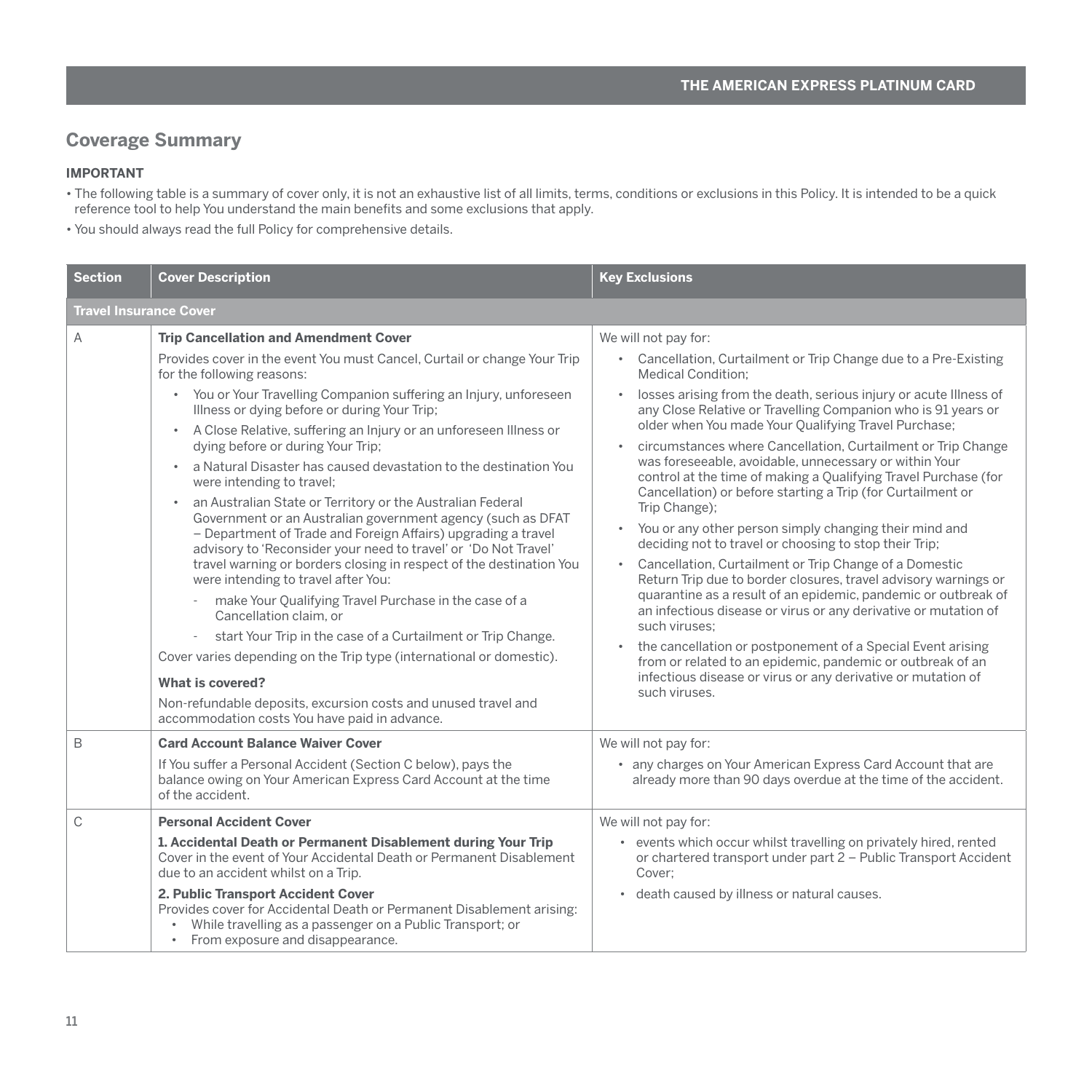| D | <b>Travel Inconvenience Cover</b><br>Provides cover if:<br>• Your Scheduled Flight departure is delayed by 4 hours or more;                                                                                                                                                                                                                                                         | We will not pay for:<br>• Personal Baggage delay at the airport You first departed from in<br>Your Home State or Territory in Australia;                                                                                                                                                                                                                                                                                                                                                                                                                                                                                                                                                                                                                                                                                                                                                                                                                                                                                    |
|---|-------------------------------------------------------------------------------------------------------------------------------------------------------------------------------------------------------------------------------------------------------------------------------------------------------------------------------------------------------------------------------------|-----------------------------------------------------------------------------------------------------------------------------------------------------------------------------------------------------------------------------------------------------------------------------------------------------------------------------------------------------------------------------------------------------------------------------------------------------------------------------------------------------------------------------------------------------------------------------------------------------------------------------------------------------------------------------------------------------------------------------------------------------------------------------------------------------------------------------------------------------------------------------------------------------------------------------------------------------------------------------------------------------------------------------|
|   | • Your Scheduled Flight is cancelled;<br>• You are denied Scheduled Flight boarding;<br>You miss a Scheduled Flight connection; or<br>$\bullet$                                                                                                                                                                                                                                     | the purchase of clothing and toiletries which are not necessary<br>$\bullet$<br>for Your Trip;<br>costs if You fail to notify the transport provider or carrier about<br>delayed or missing luggage or You do not obtain a luggage                                                                                                                                                                                                                                                                                                                                                                                                                                                                                                                                                                                                                                                                                                                                                                                          |
|   | • Your checked luggage is delayed by 6 hours or more.<br>The amount of cover varies for each benefit.                                                                                                                                                                                                                                                                               | incident report from them or show You have taken reasonable<br>steps to obtain one.                                                                                                                                                                                                                                                                                                                                                                                                                                                                                                                                                                                                                                                                                                                                                                                                                                                                                                                                         |
| E | <b>Medical Emergency Expenses Cover</b><br>Provides cover for Repatriation/Evacuation, cost of overseas Treatment,<br>emergency dental Treatment and reasonable extra accommodation<br>costs in the event of a Medical Emergency while You are on Your<br>International Return Trip, and transportation of Your remains or burial<br>expenses following Your death while on a Trip. | We will not pay for:<br>costs relating to Pre-Existing Medical Conditions;<br>$\bullet$<br>any expenses if you are 80 years of age or older before You make<br>$\bullet$<br>your Qualifying Travel Purchase;<br>medical costs if You do not make reasonable attempts to<br>$\bullet$<br>contact Chubb Assistance where You were reasonably able to<br>do so:<br>costs arising from Your participation in Excluded Sports and<br>$\bullet$<br>Activities (for example, horse riding, deep sea fishing, bungee<br>jumping, jet skiing, hot air ballooning and rock climbing). Check<br>the definition of Excluded Sports and Activities in the Definitions<br>section for the full list of excluded activities:<br>costs arising from or related to Trips where the following advice<br>has been provided prior to starting Your Trip.<br>an Australian State or Territory or the Australian Federal<br>Government or an Australian government agency (such as<br>DFAT) has issued a travel advisory warning, advising You to |
|   |                                                                                                                                                                                                                                                                                                                                                                                     | 'Do Not Travel' or that borders are closed, for the destination<br>You planned to travel to; or<br>a Doctor advised You not to travel.                                                                                                                                                                                                                                                                                                                                                                                                                                                                                                                                                                                                                                                                                                                                                                                                                                                                                      |
| F | <b>Resumption of Long International Trip Cover</b>                                                                                                                                                                                                                                                                                                                                  | We will not pay for:                                                                                                                                                                                                                                                                                                                                                                                                                                                                                                                                                                                                                                                                                                                                                                                                                                                                                                                                                                                                        |
|   | Covers the costs of resuming Your Long International Trip (of 2 weeks<br>or more) if it is interrupted due to the death, imminent death, Injury or<br>unforeseen Illness of a Close Relative.                                                                                                                                                                                       | costs arising from or relating to interruption due to the death,<br>$\bullet$<br>Injury or unforeseen Illness of a Close Relative who is 91 years of<br>age or older before You make Your Qualifying Travel Purchase;<br>death, accident or Illness of a Close Relative where such an<br>$\bullet$                                                                                                                                                                                                                                                                                                                                                                                                                                                                                                                                                                                                                                                                                                                          |
|   |                                                                                                                                                                                                                                                                                                                                                                                     | event was reasonably foreseeable at the time of making Your<br><b>Qualifying Travel Purchase:</b><br>costs arising from the Terminal Illness of a Close Relative which<br>was diagnosed before You made Your Qualifying Travel Purchase;                                                                                                                                                                                                                                                                                                                                                                                                                                                                                                                                                                                                                                                                                                                                                                                    |
|   |                                                                                                                                                                                                                                                                                                                                                                                     | an interruption to a Long International Trip which was caused<br>$\bullet$<br>by or was related to an epidemic, pandemic or outbreak of an<br>infectious disease or virus or any derivative or mutation of<br>such viruses.                                                                                                                                                                                                                                                                                                                                                                                                                                                                                                                                                                                                                                                                                                                                                                                                 |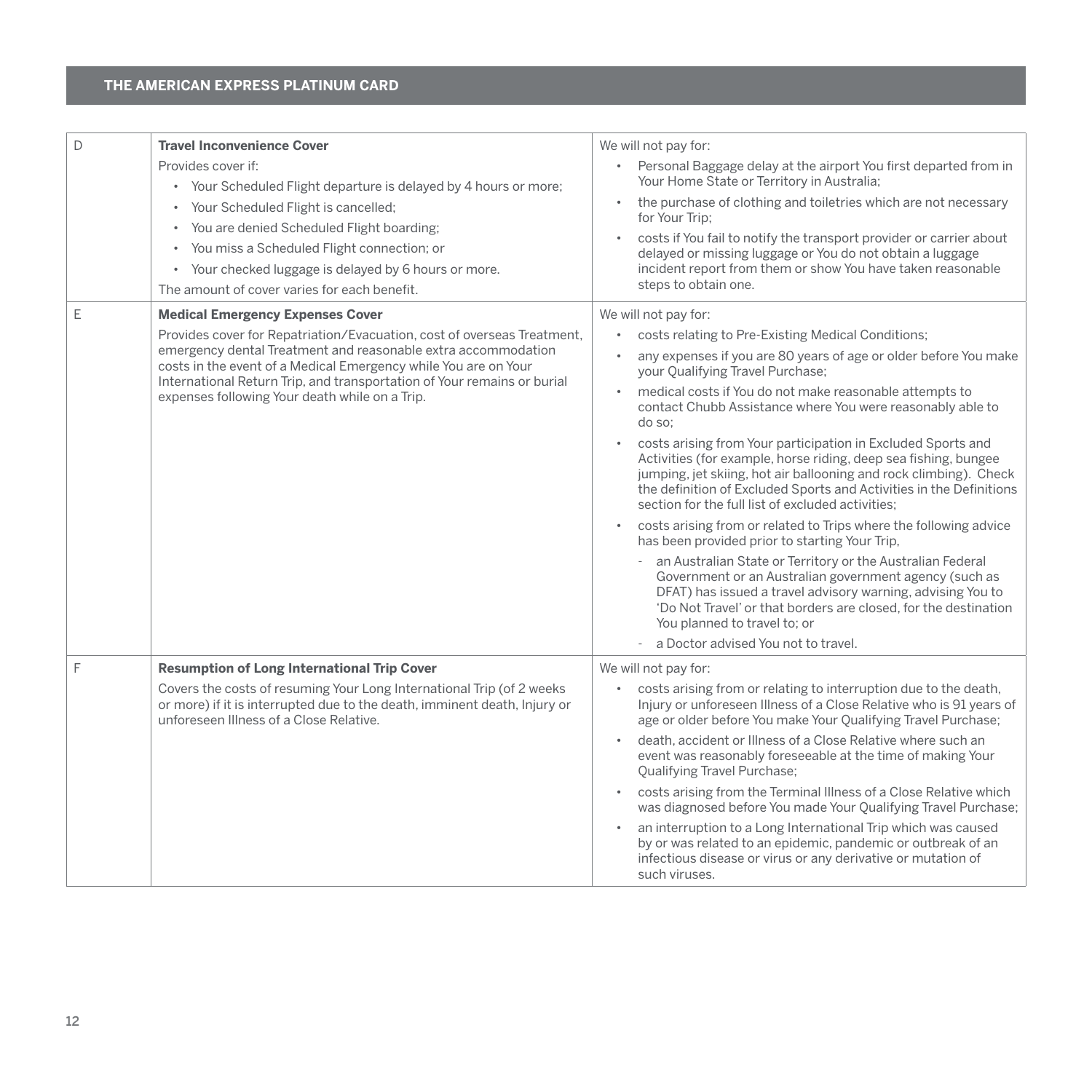| G              | Personal Baggage, Valuables, Money and Travel Documents Cover                                                                                                                                             | We will not pay for:                                                                                                                                                                                              |
|----------------|-----------------------------------------------------------------------------------------------------------------------------------------------------------------------------------------------------------|-------------------------------------------------------------------------------------------------------------------------------------------------------------------------------------------------------------------|
|                | Provides cover if Your Personal Baggage, Valuables, Money and Travel<br>Documents are damaged, destroyed, lost or stolen during Your Trip.                                                                | • Valuables or Money within Your Personal Baggage checked in or<br>stowed in the luggage hold of an airplane, ship, bus or train;                                                                                 |
|                |                                                                                                                                                                                                           | • Valuables and/or Money that are left Unattended in a motor<br>vehicle (unless You have no option other than to leave the items<br>Unattended due to an emergency medical, security or<br>evacuation situation); |
|                |                                                                                                                                                                                                           | · any Items left Unattended in a Public Place (unless You have<br>no option other than to leave the items Unattended due to an<br>emergency medical, security or evacuation situation);                           |
|                |                                                                                                                                                                                                           | • claims where You do not obtain a report from local police, the<br>carrier, tour or transport operator or accommodation provider and<br>You have not taken reasonable steps to obtain one either.                |
| Н              | <b>Personal Liability Cover</b>                                                                                                                                                                           | We will not pay for:                                                                                                                                                                                              |
|                | Covers Your liability if You damage someone's property or cause                                                                                                                                           | • You intentionally incurring any liability;                                                                                                                                                                      |
|                | them injury.                                                                                                                                                                                              | • injury You cause to any person who is a member of Your family,<br>a Close Relative, or any person under a contract of service or<br>apprenticeship with You;                                                    |
|                |                                                                                                                                                                                                           | · injury or damage involving:                                                                                                                                                                                     |
|                |                                                                                                                                                                                                           | a) mechanically propelled vehicles (including scooters), aircraft<br>(including drones), hovercraft or watercraft (other than<br>non-mechanically propelled watercraft less than 10 metres in<br>length);         |
|                |                                                                                                                                                                                                           | b) firearms: or                                                                                                                                                                                                   |
|                |                                                                                                                                                                                                           | c) animals (other than horses and domestic pets).                                                                                                                                                                 |
| $\overline{1}$ | <b>Loss of Income Cover</b>                                                                                                                                                                               | We will not pay for:                                                                                                                                                                                              |
|                | Covers loss of employment income if You suffer an Illness or Injury<br>during the course of Your Trip which results in Temporary Total<br>Disablement and a loss of employment income of 30 days or more. | • any future income You expect or could receive as part of any bonus<br>or bonus structure, salary increase, salary sacrifice scheme or<br>employee benefit scheme (such as shares);                              |
|                |                                                                                                                                                                                                           | • Pre-Existing Medical Conditions.                                                                                                                                                                                |
| J              | <b>Hijack Cover</b>                                                                                                                                                                                       | We will not:                                                                                                                                                                                                      |
|                | If Your Public Transport is Hijacked and You are detained for more than<br>24 hours, covers the cost of Your Close Relatives travelling to stay at the<br>place of Your Hijack.                           | • act as Your negotiator or intermediary or advise You in dealing with<br>the Hijackers.                                                                                                                          |
| K              | <b>Kidnap Cover</b>                                                                                                                                                                                       | We will not:                                                                                                                                                                                                      |
|                | If You are Kidnapped, covers the cost of Your Close Relatives travelling to<br>stay at the place of the Kidnap.                                                                                           | • act as Your negotiator or intermediary or advise You in dealing with<br>the Kidnappers.                                                                                                                         |
|                |                                                                                                                                                                                                           |                                                                                                                                                                                                                   |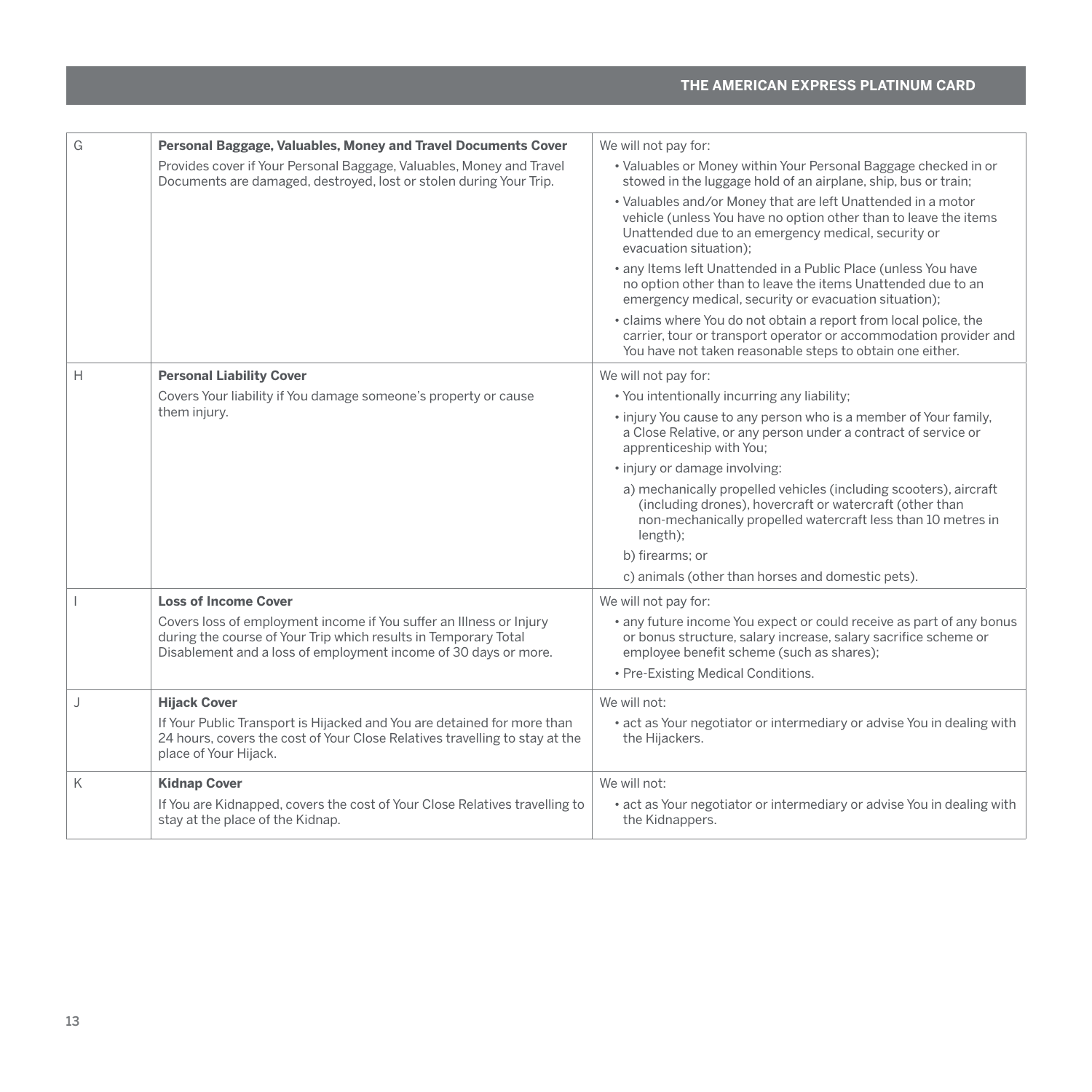|                               | <b>Loss Damage Waiver Cover</b>                                                                                                                                                                                                                                                                                                                                                                                                                                                                                                                                                                                                                                                                                                                                                                                                     |                                                                                                                                                                                                                                                                                                                                                                                                                                                                                                                                                                                                     |  |  |
|-------------------------------|-------------------------------------------------------------------------------------------------------------------------------------------------------------------------------------------------------------------------------------------------------------------------------------------------------------------------------------------------------------------------------------------------------------------------------------------------------------------------------------------------------------------------------------------------------------------------------------------------------------------------------------------------------------------------------------------------------------------------------------------------------------------------------------------------------------------------------------|-----------------------------------------------------------------------------------------------------------------------------------------------------------------------------------------------------------------------------------------------------------------------------------------------------------------------------------------------------------------------------------------------------------------------------------------------------------------------------------------------------------------------------------------------------------------------------------------------------|--|--|
| L                             | <b>Loss Damage Waiver Cover</b><br>Covers loss or damage to a Rental Vehicle.                                                                                                                                                                                                                                                                                                                                                                                                                                                                                                                                                                                                                                                                                                                                                       | We will not pay for:<br>any costs arising from driving by persons who do not have a<br>valid driving licence or are not a nominated or specified driver<br>under the Rental Agreement;<br>anyone under the age of 21 or over the age of 79 years of age<br>before You make Your Qualifying Rental Vehicle Purchase;<br>• The rental of trailers or caravans, vehicles for business or<br>commercial use, motorcycles, mopeds, campervans and<br>motor homes:<br>Rental Vehicles which are hired for longer than 31 days;<br>Rental Vehicles with a retail purchase price in excess of<br>\$125,000. |  |  |
| <b>Retail Item Protection</b> |                                                                                                                                                                                                                                                                                                                                                                                                                                                                                                                                                                                                                                                                                                                                                                                                                                     |                                                                                                                                                                                                                                                                                                                                                                                                                                                                                                                                                                                                     |  |  |
| M                             | <b>Card Purchase Cover</b><br>Covers theft or damage to Eligible Items within 90 days of purchase.                                                                                                                                                                                                                                                                                                                                                                                                                                                                                                                                                                                                                                                                                                                                  | We will not pay for:<br>$\bullet$<br>Eligible Items left Unattended in a Public Place (unless You have<br>no option other than to leave the Eligible Items Unattended due<br>to an emergency medical, security or evacuation situation);<br>Eligible Items left in an Unattended motor vehicle except where<br>they are locked out of sight in a Secure Area which has been<br>accessed by Forcible Entry or You have no option other than<br>to leave the Eligible Items Unattended due to an emergency<br>medical, security or evacuation situation.                                              |  |  |
| N                             | <b>Card Refund Cover</b><br>Covers You for a refund of the purchase price on any unused Eligible<br>Items that You wish to return which the retailer operating in Australia<br>will not take it back (for up to 90 days after purchase).                                                                                                                                                                                                                                                                                                                                                                                                                                                                                                                                                                                            | We will not pay for:<br>Eligible Items returned because they are faulty;<br>claims where a store credit or credit note has been offered:<br>$\bullet$<br>items purchased from a retailer outside Australia;<br>$\bullet$<br>Eligible Items with a purchase price of \$50 or less;<br>$\bullet$<br>used or second-hand items<br>$\bullet$                                                                                                                                                                                                                                                            |  |  |
| $\circ$                       | <b>Buyer's Advantage Cover</b><br>Provides cover for the breakdown or defect of Eligible Items beyond the<br>expiry of the original manufacturer's warranty period (applicable within<br>Australia), as follows:<br>i. if the original manufacturer's warranty period is 1 year or less,<br>buyer's advantage extends cover by the same period as the<br>Original Warranty (for example, if the Original Warranty is 1 year<br>the buyer's advantage cover period will be an additional 1 year);<br>ii. if the original manufacturer's warranty period expires between<br>2-5 years, the buyer's advantage extends cover for a period of 1<br>year (for example, if the Original Warranty is 3 years, the buyer's<br>advantage cover period will be an additional 1 year).<br>(Please refer to the cover section for more details). | We will not pay for:<br>items purchased from a retailer outside Australia;<br>any costs other than for parts and/or labour costs resulting<br>$\bullet$<br>from a covered breakdown or defect.                                                                                                                                                                                                                                                                                                                                                                                                      |  |  |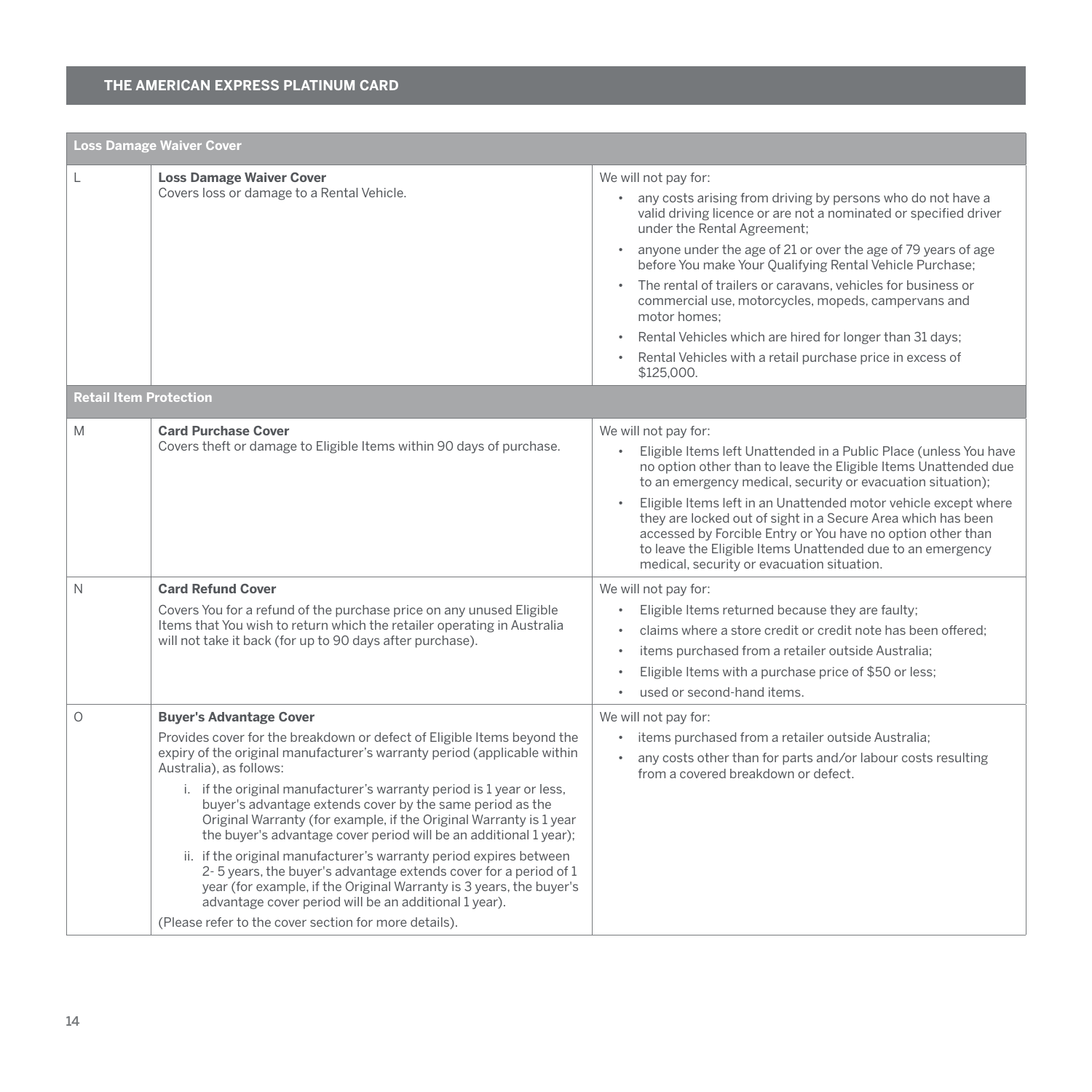| P                          | <b>Smartphone Screen Cover</b>                                                                                                  | We will not pay for:                                                                                                                                                                                                                                                                  |
|----------------------------|---------------------------------------------------------------------------------------------------------------------------------|---------------------------------------------------------------------------------------------------------------------------------------------------------------------------------------------------------------------------------------------------------------------------------------|
|                            | Provides cover for breakage to the front screen of Your Smartphone<br>following accidental drop or impact.                      | any replacement of any other parts of the Smartphone, other<br>than for the glass or plastic front screen;                                                                                                                                                                            |
|                            |                                                                                                                                 | • if You have not paid for Your Smartphone Data Plan on Your<br>American Express Card Account for the 3 consecutive months<br>immediately prior to breakage of the front screen of Your<br>Smartphone (unless You have purchased the Smartphone<br>outright in 1 single transaction); |
|                            |                                                                                                                                 | damage to Smartphones older than 3 years of age.                                                                                                                                                                                                                                      |
| <b>Assistance Services</b> |                                                                                                                                 |                                                                                                                                                                                                                                                                                       |
| Q                          | <b>Legal Assistance</b>                                                                                                         | We will not pay for:                                                                                                                                                                                                                                                                  |
|                            | Provides cover for referral to a local lawyer and advance of emergency                                                          | legal assistance requested within Australia;                                                                                                                                                                                                                                          |
|                            | legal fees and bail bond whilst on an International Return Trip.                                                                | legal fees or bail bond exceeding \$10,000.                                                                                                                                                                                                                                           |
|                            | This cover section is available whilst on an International Return Trip only.                                                    |                                                                                                                                                                                                                                                                                       |
| R                          | <b>Roadside Assistance</b>                                                                                                      | We will not pay for:                                                                                                                                                                                                                                                                  |
|                            | Provides cover in respect of Covered Vehicles for Roadside Assistance<br>or towing, replacement vehicles or return of vehicles. | claims arising from participation in motor racing, rallies, speed<br>or duration tests:                                                                                                                                                                                               |
|                            | This cover section is available within Tasmania and mainland<br>Australia only.                                                 | claims arising as a result of the car not being adequately<br>repaired, serviced or not maintained in accordance with<br>manufacturer's recommendation:                                                                                                                               |
|                            |                                                                                                                                 | claims arising if the vehicle has been used for hire or reward, or<br>carriage of commercial goods;                                                                                                                                                                                   |
|                            |                                                                                                                                 | loss or damage deliberately caused by You.<br>$\bullet$                                                                                                                                                                                                                               |
| S                          | <b>Home Assistance</b>                                                                                                          | We will not pay for:                                                                                                                                                                                                                                                                  |
|                            | Provides cover for:                                                                                                             | any charges related to labour and spare parts;<br>٠                                                                                                                                                                                                                                   |
|                            | a. 24-hour referral to service providers, such as plumbers or<br>locksmiths: and                                                | call-out costs for non-Emergency call outs.                                                                                                                                                                                                                                           |
|                            | b. charges for 2 Emergency call-outs per year.                                                                                  |                                                                                                                                                                                                                                                                                       |
|                            | This cover section is available within Tasmania and mainland<br>Australia only.                                                 |                                                                                                                                                                                                                                                                                       |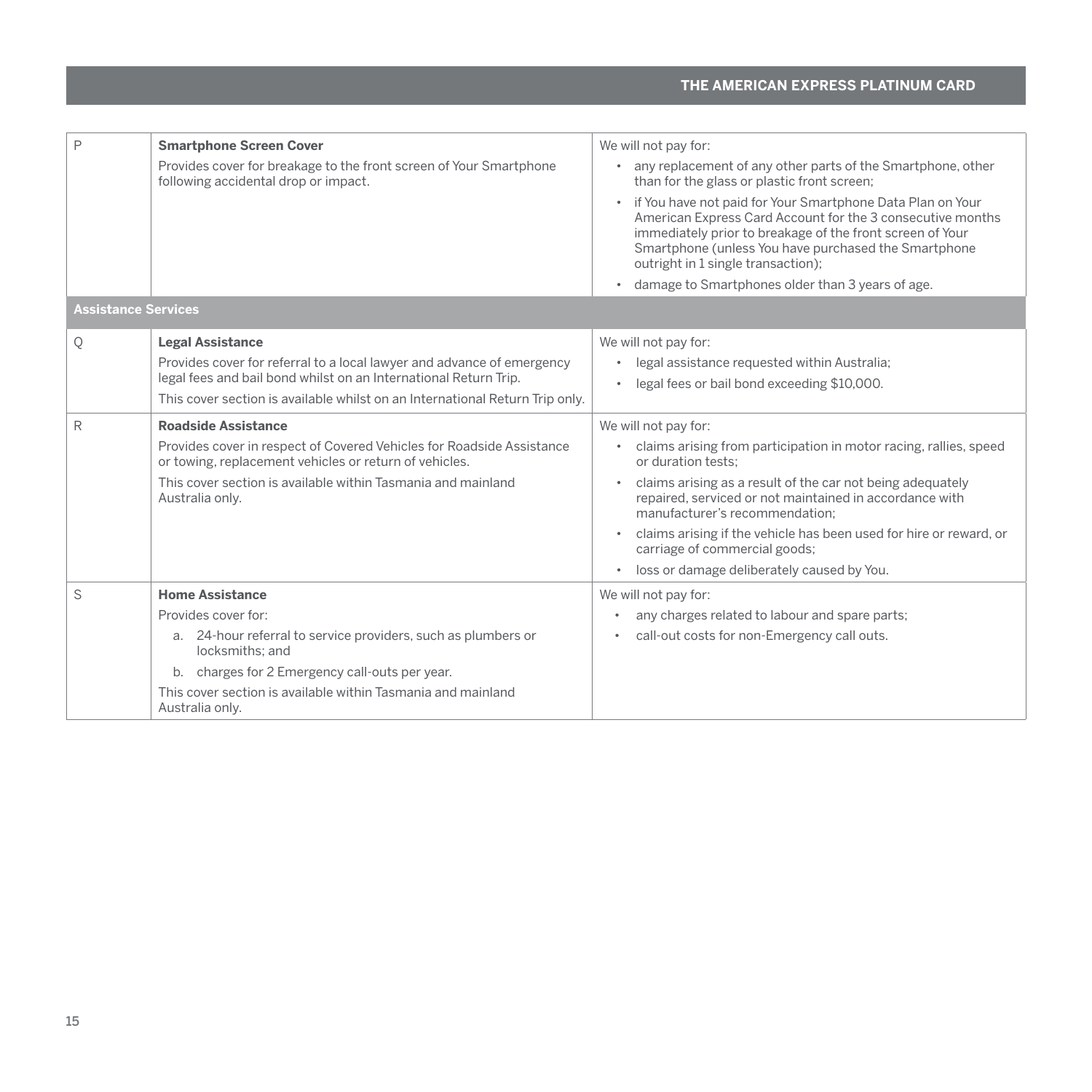# <span id="page-17-0"></span>**Schedule of Benefits**

Please note that amounts quoted are in Australian dollars (unless otherwise stated).

| <b>Travel Insurance</b> |                                                                 |                                                                                          |                                                                                     |                                                                                     |                |  |
|-------------------------|-----------------------------------------------------------------|------------------------------------------------------------------------------------------|-------------------------------------------------------------------------------------|-------------------------------------------------------------------------------------|----------------|--|
| <b>Section of</b>       | <b>Cover Description</b>                                        |                                                                                          | Benefit Limit - per Covered Person unless otherwise stated                          |                                                                                     | <b>Excess</b>  |  |
| Cover                   |                                                                 |                                                                                          | <b>International Return Trip</b>                                                    | <b>Domestic Return Trip</b>                                                         | <b>Applies</b> |  |
|                         | <b>Trip Cancellation and Amendment Cover</b><br>(section limit) |                                                                                          | Up to \$30,000                                                                      | Up to \$30,000                                                                      |                |  |
| <b>Section A</b>        | b. Travel agent commission (sub limit)                          |                                                                                          | Up to \$750 or 15% of the total<br>booking amount, whichever is the<br>lesser       | Up to \$750 or 15% of the total booking<br>amount, whichever is the lesser          | \$250          |  |
|                         | c. Additional travel and accommodation<br>(sub limit)           |                                                                                          | Up to \$5,000                                                                       | Up to \$5,000                                                                       |                |  |
| <b>Section B</b>        | <b>Card Account Balance Waiver</b>                              |                                                                                          | The total amount owing on Your<br>American Express<br>Card Account                  | The total amount owing on Your<br>American Express Card Account                     | <b>NIL</b>     |  |
|                         | <b>Personal Accident Cover</b>                                  |                                                                                          | <b>Card Member/Additional Card</b><br>Member/Spouse/<br><b>Dependent Child(ren)</b> | <b>Card Member/Additional Card</b><br>Member/Spouse/<br><b>Dependent Child(ren)</b> |                |  |
|                         | 1. Accidental Death                                             | <b>Benefit Type</b>                                                                      |                                                                                     |                                                                                     |                |  |
|                         | or Permanent<br><b>Disablement</b>                              | i. Accidental Death                                                                      | \$50,000                                                                            | \$50,000                                                                            |                |  |
|                         | arising during Your<br><b>Trip</b>                              | Permanent<br>Disablement:                                                                |                                                                                     |                                                                                     |                |  |
|                         |                                                                 | ii. Loss of both hands<br>or both feet                                                   | \$50,000                                                                            | \$50,000                                                                            |                |  |
| <b>Section C</b>        |                                                                 | iii. Loss of one (1) hand<br>and one (1) foot                                            | \$50,000                                                                            | \$50,000                                                                            | <b>NIL</b>     |  |
|                         |                                                                 | iv. Loss of entire sight<br>of both eyes                                                 | \$50,000                                                                            | \$50,000                                                                            |                |  |
|                         |                                                                 | v. Loss of entire sight<br>of one (1) eye and<br>loss of one (1) hand<br>or one (1) foot | \$50,000                                                                            | \$50,000                                                                            |                |  |
|                         |                                                                 | vi. Loss of one (1) hand<br>or one (1) foot                                              | \$25,000                                                                            | \$25,000                                                                            |                |  |
|                         |                                                                 | vii. Loss of the entire<br>sight of one (1) eye                                          | \$25,000                                                                            | \$25,000                                                                            |                |  |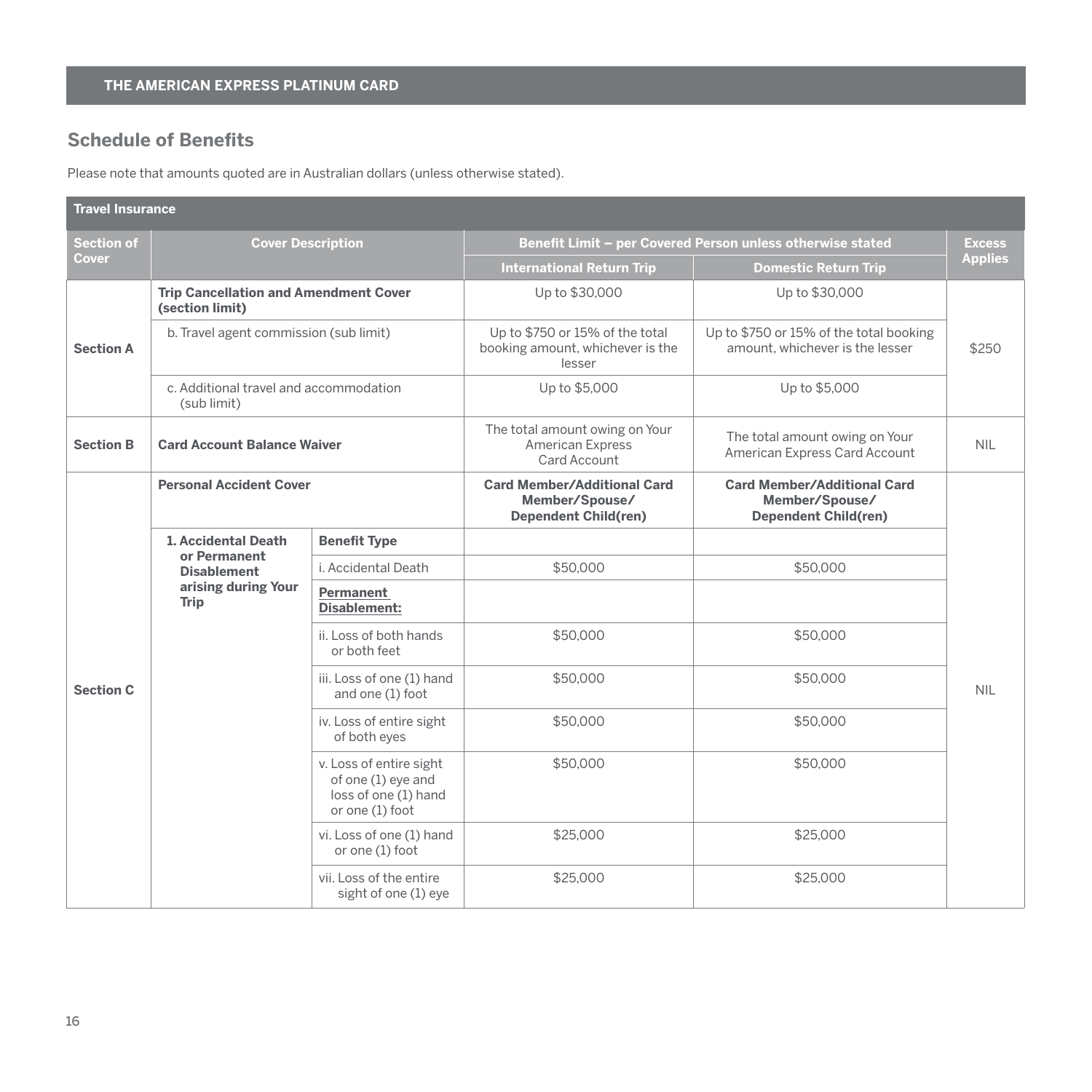|                  | 2. Public Transport<br><b>Accident Cover</b>                                    | <b>Benefit Type</b>                                                                      |                                                                 | <b>Card Member/Additional Card</b><br>Member/Spouse/<br><b>Dependent Child(ren)</b> |                                                                 | <b>Card Member/Additional Card</b><br>Member/Spouse/<br><b>Dependent Child(ren)</b> |            |
|------------------|---------------------------------------------------------------------------------|------------------------------------------------------------------------------------------|-----------------------------------------------------------------|-------------------------------------------------------------------------------------|-----------------------------------------------------------------|-------------------------------------------------------------------------------------|------------|
|                  | a. Accidental Death                                                             | i. Accidental Death                                                                      |                                                                 | \$400,000                                                                           |                                                                 | \$400.000                                                                           |            |
|                  | or Permanent<br>Disablement arising<br>while travelling as                      | Permanent<br><b>Disablement:</b>                                                         |                                                                 |                                                                                     |                                                                 |                                                                                     |            |
|                  | passenger on Public<br>Transport                                                | ii. Loss of both hands<br>or both feet                                                   |                                                                 | \$400.000                                                                           |                                                                 | \$400.000                                                                           |            |
|                  | b. Accidental Death<br>or Permanent<br>Disablement arising                      | iii. Loss of one (1) hand<br>and one (1) foot                                            |                                                                 | \$400,000                                                                           |                                                                 | \$400,000                                                                           | <b>NIL</b> |
|                  | from exposure<br>c. Accidental Death                                            | iv. Loss of entire sight<br>of both eyes                                                 |                                                                 | \$400,000                                                                           |                                                                 | \$400.000                                                                           |            |
|                  | arising from<br>disappearance while<br>travelling on Public<br>Transport        | v. Loss of entire sight<br>of one (1) eye and<br>loss of one (1) hand<br>or one (1) foot |                                                                 | \$400,000                                                                           |                                                                 | \$400.000                                                                           |            |
|                  |                                                                                 | vi. Loss of one (1) hand<br>or one (1) foot                                              |                                                                 | \$200,000                                                                           |                                                                 | \$200.000                                                                           |            |
|                  |                                                                                 | vii. Loss of the entire<br>sight of one (1) eye                                          |                                                                 | \$200.000                                                                           |                                                                 | \$200.000                                                                           |            |
|                  | <b>Travel Inconvenience Cover</b>                                               |                                                                                          | <b>Per Covered</b><br>Person                                    | <b>Maximum for</b><br>all Covered<br>Persons (when<br>travelling<br>together)       | <b>Per Covered</b><br>Person                                    | <b>Maximum for all</b><br><b>Covered Persons</b><br>(when travelling<br>together)   |            |
| <b>Section D</b> | 1. Delayed, cancelled, overbooked or missed<br>onward Scheduled Flight          |                                                                                          | Up to \$700<br>after 4 hours                                    | Up to \$1.400<br>after 4 hours                                                      | Up to \$700 after<br>4 hours                                    | Up to \$1,400 after<br>4 hours                                                      |            |
|                  | 2. Extended Delayed, cancelled, overbooked or<br>missed onward Scheduled Flight |                                                                                          | Up to \$500 per<br>24-hour period<br>to a maximum<br>of \$2,000 | Up to \$1,000 per<br>24-hour period<br>to a maximum of<br>\$4,000                   | Up to \$500 per<br>24-hour period<br>to a maximum of<br>\$2,000 | Up to \$1,000 per<br>24-hour period<br>to a maximum of<br>\$4,000                   | <b>NIL</b> |
|                  | 3. Delay of Personal Baggage checked-in on<br><b>Scheduled Flight</b>           |                                                                                          | Up to \$700<br>after 6 hours                                    | Up to \$1.400<br>after 6 hours                                                      | Up to \$700 after<br>6 hours                                    | Up to \$1,400 after<br>6 hours                                                      |            |
|                  | 4. Extended Delay of Personal Baggage checked-in<br>on Scheduled Flight         |                                                                                          | Up to \$700<br>after 48 hours                                   | Up to<br>\$1.400 after<br>48 hours                                                  | Up to<br>\$700 after<br>48 hours                                | Up to<br>\$1.400 after<br>48 hours                                                  |            |
|                  | 5. Delayed arrival to a Special Event                                           |                                                                                          | Up to \$3,000                                                   | Up to \$6,000                                                                       | Up to \$3,000                                                   | Up to \$6,000                                                                       |            |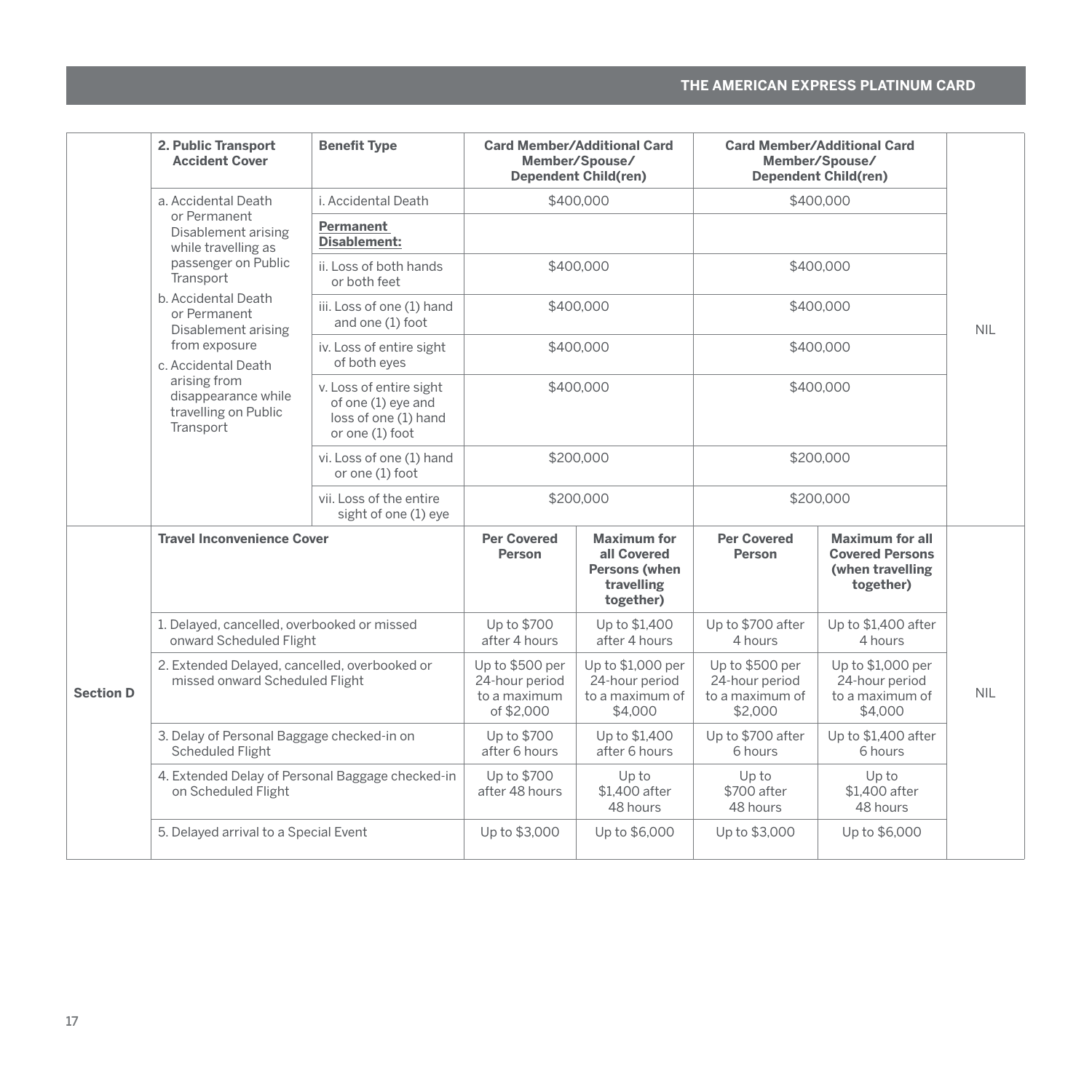|                  | <b>Medical Emergency Expenses Cover</b><br>1. In The Event Of A Medical Emergency<br>(section limit)                          | Unlimited                                                    |                         |            |  |
|------------------|-------------------------------------------------------------------------------------------------------------------------------|--------------------------------------------------------------|-------------------------|------------|--|
|                  | 1.a. In The Event Of A Medical Emergency &<br>Repatriation/Evacuation (sub limit) -<br>costs arising as a result of Terrorism | Up to \$1,000,000                                            |                         |            |  |
|                  | 2. Emergency Dental (sub limit)                                                                                               | Up to \$1,500                                                |                         |            |  |
|                  | 3. Repatriation/Evacuation (sub limit)                                                                                        | Unlimited                                                    | Not Covered             | \$250      |  |
| <b>Section E</b> | 4. Incidental expenses each 24 hours (sub limit)                                                                              | Up to \$75 per 24-hour period<br>to a maximum of \$5,000     |                         |            |  |
|                  | 5. Extra accommodation (room only) (sub limit)                                                                                | Up to \$250 per 24-hour period up<br>to a maximum of \$2.500 |                         |            |  |
|                  | 6. a) Return economy airfare (sub limit)                                                                                      | Up to \$5,000                                                |                         |            |  |
|                  | 6. b) Extra accommodation (room only)                                                                                         | Up to \$250 per 24-hour period up<br>to a maximum of \$2.500 |                         |            |  |
|                  | 2. In The Event Of Your death (Repatriation/<br><b>Funeral/Burial Costs)</b>                                                  | Up to \$15,000                                               | Up to \$15,000          | <b>NIL</b> |  |
|                  | In the event of Your death in a Schengen<br>member state                                                                      | Up to 30,000 EUR                                             | Not Covered             |            |  |
|                  | <b>Resumption Of Long International Trip Cover</b>                                                                            |                                                              |                         |            |  |
| <b>Section F</b> | 1) Returning to Australia for a Close Relative                                                                                | Up to \$5,000                                                | Not Covered             | \$250      |  |
|                  | Personal Baggage, Valuables, Money And Travel<br><b>Documents Cover (section limit)</b>                                       | Up to \$30,000                                               | Up to \$30,000          |            |  |
|                  | a. Money and Travel Documents (sub limit)                                                                                     | Up to \$1,000                                                | Up to \$1,000           |            |  |
|                  | b. Maximum total of all Valuables (including<br>sub limits i. to iv.);                                                        | Up to \$9,000                                                | Up to \$9,000           |            |  |
|                  | i. One (1) Smartphone (sub limit);                                                                                            | Up to \$1,000                                                | Up to \$1,000           |            |  |
| <b>Section G</b> | ii. One (1) laptop (including accessories sold with<br>the laptop) (sub limit);                                               | Up to \$3,000                                                | Up to \$3,000           | \$250      |  |
|                  | iii. One (1) camera (including lenses and<br>accessories) (sub limit);                                                        | Up to \$5,000                                                | Up to \$5,000           |            |  |
|                  | iv. Any other Valuable item (sub-limit)                                                                                       | Up to \$5,000                                                | Up to \$5,000           |            |  |
|                  | c. any other single item or Pair or Set of items<br>(sub limit);                                                              | Up to \$5,000                                                | Up to \$5,000           |            |  |
| <b>Section H</b> | <b>Personal Liability Cover</b>                                                                                               | Up to \$3,000,000                                            | Up to \$3,000,000       | <b>NIL</b> |  |
|                  | <b>Loss Of Income Cover (section limit)</b>                                                                                   | Up to \$15,000                                               | Up to \$15,000          |            |  |
| Section I        | Monthly Salary (up to 5 months)                                                                                               | Up to \$3,000 per month                                      | Up to \$3,000 per month | 30 Days    |  |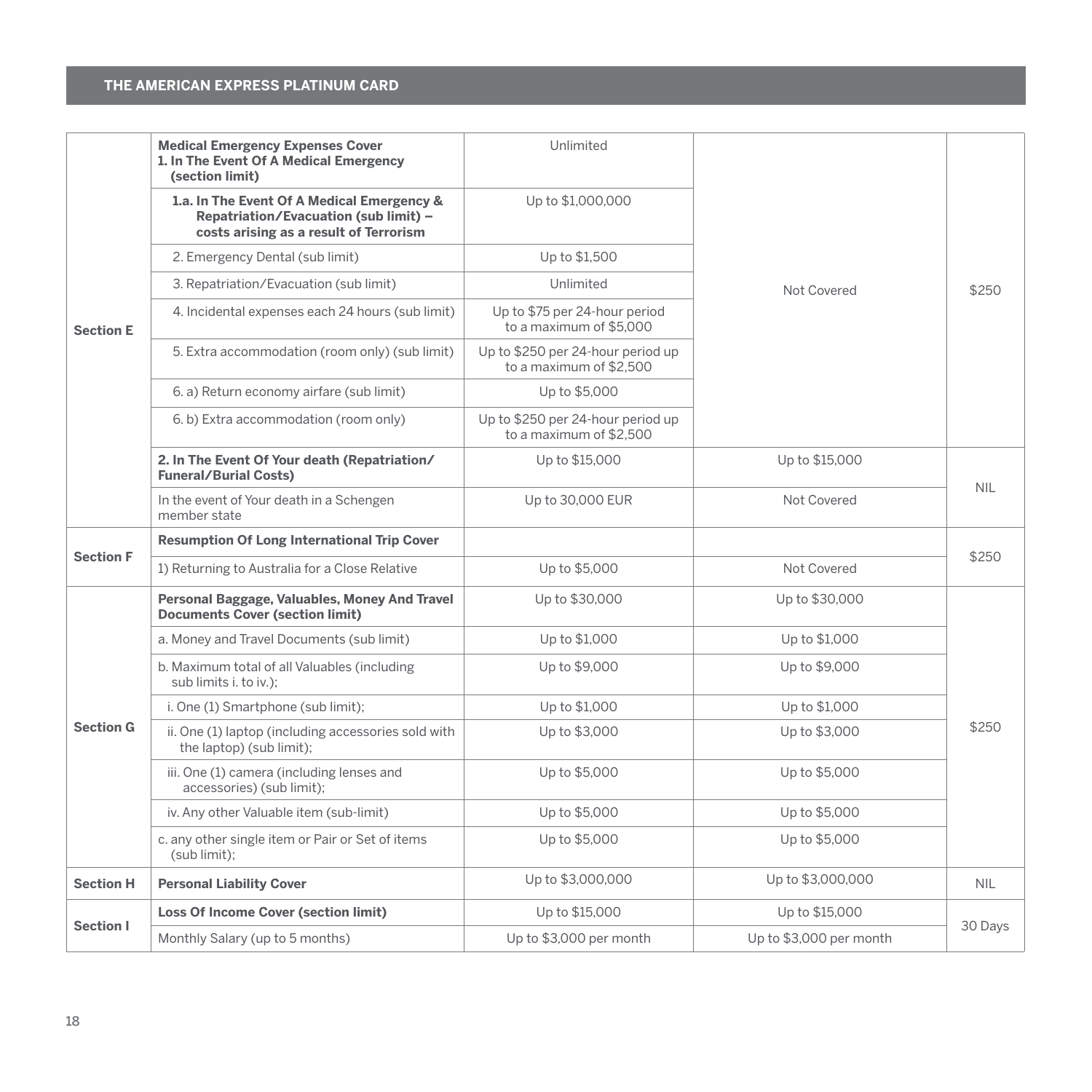| Section J                     | Hijack Cover (section limit is an aggregate limit<br>for all Your Close Relatives) | Up to \$29,000                                                                                                       | Up to \$29,000                                               |                                 |
|-------------------------------|------------------------------------------------------------------------------------|----------------------------------------------------------------------------------------------------------------------|--------------------------------------------------------------|---------------------------------|
|                               | a. return economy airfare                                                          | Up to \$5,000                                                                                                        | Up to \$5,000                                                | <b>NIL</b>                      |
|                               | b. Extra accommodation (room-only) for each<br>twenty-four (24) hour period        | Up to \$2,000 per 24-hour period<br>to a maximum of \$24,000                                                         | Up to \$2,000 per 24-hour period<br>to a maximum of \$24,000 |                                 |
|                               | Kidnap Cover (section limit is an aggregate<br>limit for all Your Close Relatives) | Up to \$29,000                                                                                                       | Up to \$29,000                                               |                                 |
| <b>Section K</b>              | a) return economy airfare                                                          | Up to \$5,000                                                                                                        | Up to \$5,000                                                | <b>NIL</b>                      |
|                               | b) Extra accommodation (room-only) for each<br>twenty-four (24) hour period        | Up to \$2,000 per 24-hour period<br>to a maximum of \$24,000                                                         | Up to \$2,000 per 24-hour period<br>to a maximum of \$24,000 |                                 |
| <b>Section L</b>              | <b>Loss Damage Waiver Cover</b>                                                    | Up to \$125,000                                                                                                      | Up to \$125,000                                              | <b>NIL</b>                      |
| <b>Retail Item Protection</b> |                                                                                    |                                                                                                                      |                                                              |                                 |
| Section of<br>Cover           | <b>Cover Description</b>                                                           |                                                                                                                      | <b>Benefit Limit</b>                                         | <b>Excess</b><br><b>Applies</b> |
| <b>Section M</b>              | <b>Card Purchase Cover (section limit)</b>                                         | Up to \$30,000 in any three hundred and sixty-five (365) day period beginning<br>when the first claim Event occurs   |                                                              | \$50                            |
|                               | Per Eligible Item                                                                  |                                                                                                                      | Up to \$3,500                                                |                                 |
| <b>Section N</b>              | <b>Card Refund Cover (section limit)</b>                                           | Up to \$5,000 in any three hundred and sixty-five (365) day period beginning<br>when the first claim Event occurs    |                                                              | <b>NIL</b>                      |
|                               | Per Eligible Item                                                                  |                                                                                                                      | Up to \$1,000                                                |                                 |
| Section O                     | <b>Buyer's Advantage Cover (section limit)</b>                                     | Up to \$20,000 in any three hundred and sixty-five (365) day period beginning<br>when the first claim Event occurs   |                                                              | <b>NIL</b>                      |
|                               | Per Eligible Item                                                                  | Up to \$20,000                                                                                                       |                                                              |                                 |
| <b>Section P</b>              | <b>Smartphone Screen Cover (section limit)</b>                                     | two (2) eligible claims in any three hundred and sixty-five (365) day beginning<br>when the first claim Event occurs |                                                              | $10%$ of<br>the repair          |
| Per Smartphone                |                                                                                    | Up to \$500                                                                                                          |                                                              | cost                            |
| <b>Assistance Service</b>     |                                                                                    |                                                                                                                      |                                                              |                                 |
| Section of<br>Cover           | <b>Cover Description</b>                                                           | <b>Benefit Limit</b>                                                                                                 |                                                              | <b>Excess</b><br><b>Applies</b> |
|                               | <b>Legal Assistance</b>                                                            |                                                                                                                      |                                                              |                                 |
| <b>Section O</b>              | 1. Referrals and Advance of Lawyer's Fees                                          |                                                                                                                      | Up to \$10,000                                               | <b>NIL</b>                      |
|                               | 2. Advance of Bail Bond                                                            |                                                                                                                      | Up to \$10,000                                               |                                 |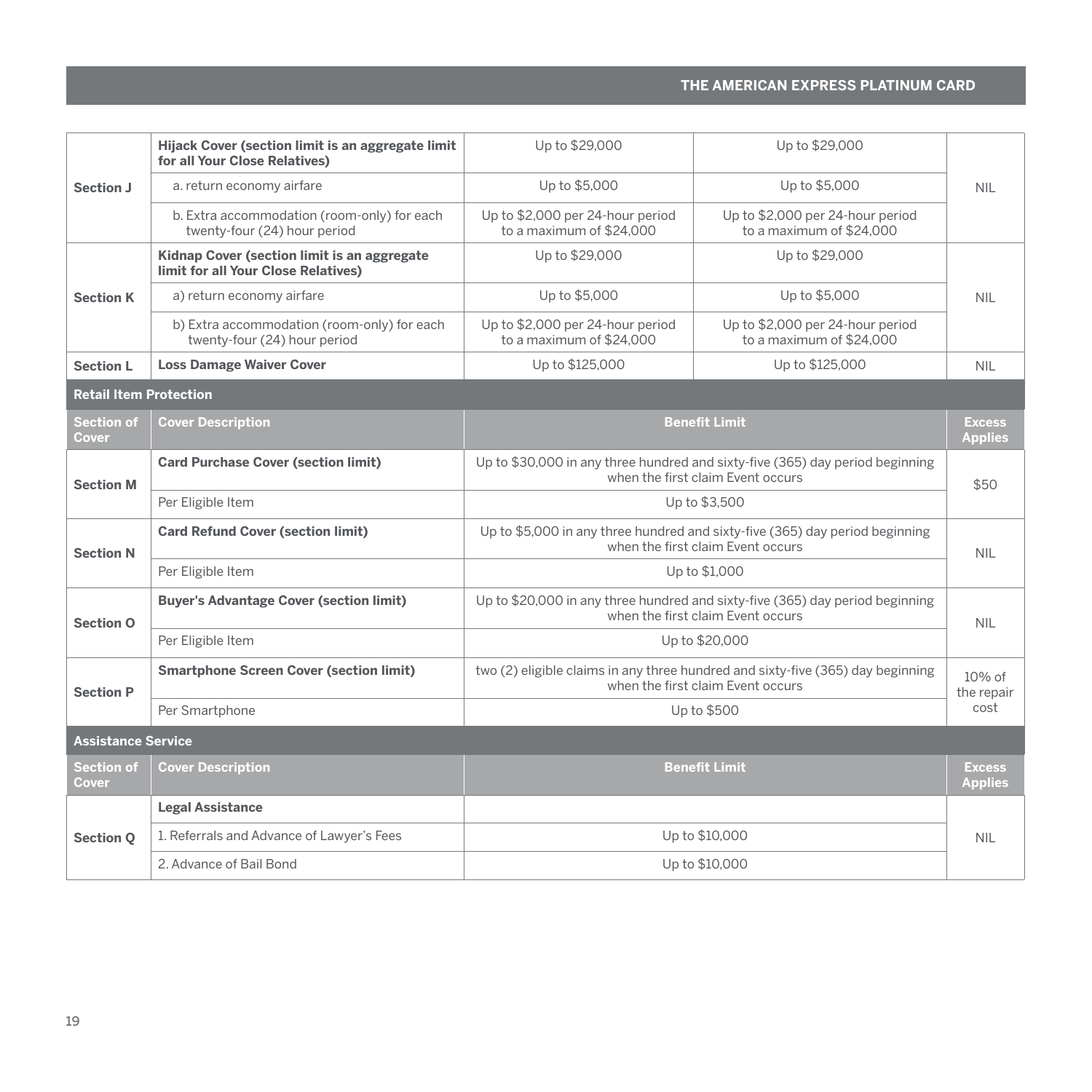<span id="page-21-0"></span>

|                  | Roadside Assistance                             |                                                                                                                      |            |
|------------------|-------------------------------------------------|----------------------------------------------------------------------------------------------------------------------|------------|
| <b>Section R</b> | 1. Roadside Assistance                          | Up to \$200                                                                                                          |            |
|                  | 2. Replacement Vehicle                          | Rented vehicle costs for up to 3 consecutive days                                                                    | <b>NIL</b> |
|                  | 3. Return of You and Passenger/s to Your Home   | Up to \$400 or 400 kilometres, whichever is less                                                                     |            |
|                  | 4. Return or Collection of Vehicle after Repair | Transportation costs to collect a Covered Vehicle                                                                    |            |
| <b>Section S</b> | <b>Home Assistance</b>                          | Two (2) eligible claims in any three hundred and sixty-five (365) day beginning<br>when the first claim Event occurs | <b>NIL</b> |

# **Definitions**

The following words when used with capital letters in this document have the meaning given below. Wherever these words are used in plural in this Policy, they have the same meaning as the singular form shown below.

**Accidental Death** means death occurring as a result of an Injury.

**American Express** means American Express Australia Limited (ABN 92 108 952 085, AFS Licence No. 291313) of 12 Shelley Street, Sydney NSW 2000, the Group Policy holder.

**American Express Card Account** means an account issued by American Express Australia Limited which is current (meaning it is not suspended or cancelled), billed from Australia and in Australian dollars for the following card product:

(a) American Express Platinum Card.

**Additional Card Member** means a person who is issued an additional American Express card that is connected to the Card Member's primary American Express Card Account (also known as a supplementary Card Member).

**Appointed Claims Handler** means Chubb or its claims handling agent and/or representative.

**Card Member** means a person who is issued an American Express Card Account as the primary account holder.

**Chubb** means Chubb Insurance Australia Limited (ABN 23 001 642 020, AFS Licence No. 239687) of Grosvenor Place, Level 38, 225 George Street, Sydney NSW 2000, the insurer of the Group Policy held by American Express.

**Chubb Assistance** means the service provider acting on behalf of Chubb to provide emergency assistance.

**Close Relative** means Spouse, parent, parent-in-law, step-parent, child, brother, half-brother, step-brother, brother-in-law, sister, half-sister, stepsister, sister-in-law, daughter-in-law, son-in-law, niece, nephew, uncle, aunt grandparent or grandchild.

**Covered Person** means the Card Member or an Additional Card Member, and:

- 1. their Spouse;
- 2. their Dependent Child(ren)

who meets the eligibility criteria as specified in the Eligibility Table.

**Dependent Child(ren)** means any child (including stepchild or adopted child) of a Card Member, Additional Card Member or Spouse who is primarily dependent upon the Card Member or Spouse for maintenance and support, and who is:

- a) 25 years of age or younger; or
- b) of any age permanently mentally or physically incapable of selfsupport, as confirmed by medical evidence from a Doctor and who is permanently living with the Card Member or Spouse.

**Dentist** means a legally registered dentist who is not You or Your Close Relative.

**Doctor** means a legally registered medical practitioner who is not You or Your Close Relative.

**Domestic Return Trip** means a return trip within Australia that is more than 150 kilometre radius from Your Home:

starting:

- a) when You leave Your Home or Your Work (whichever occurs last) to travel to Your destination, or
- b) when You leave Your Home or Your Work (whichever occurs last) to travel to the departure point of Your Scheduled Flight or Scheduled Cruise; and

#### ending:

- c) when You return to Your Home or Your Work (whichever occurs first); or
- d) when Your trip exceeds 180 consecutive days.

#### **Eligible Item** means an item:

- 1. that is purchased from a retailer solely for personal use; and
- 2. that is new and has not been used in any way at the time of purchase; and
- 3. the cost of which has been charged to Your American Express Card Account (including through the redemption of American Express Membership Rewards points).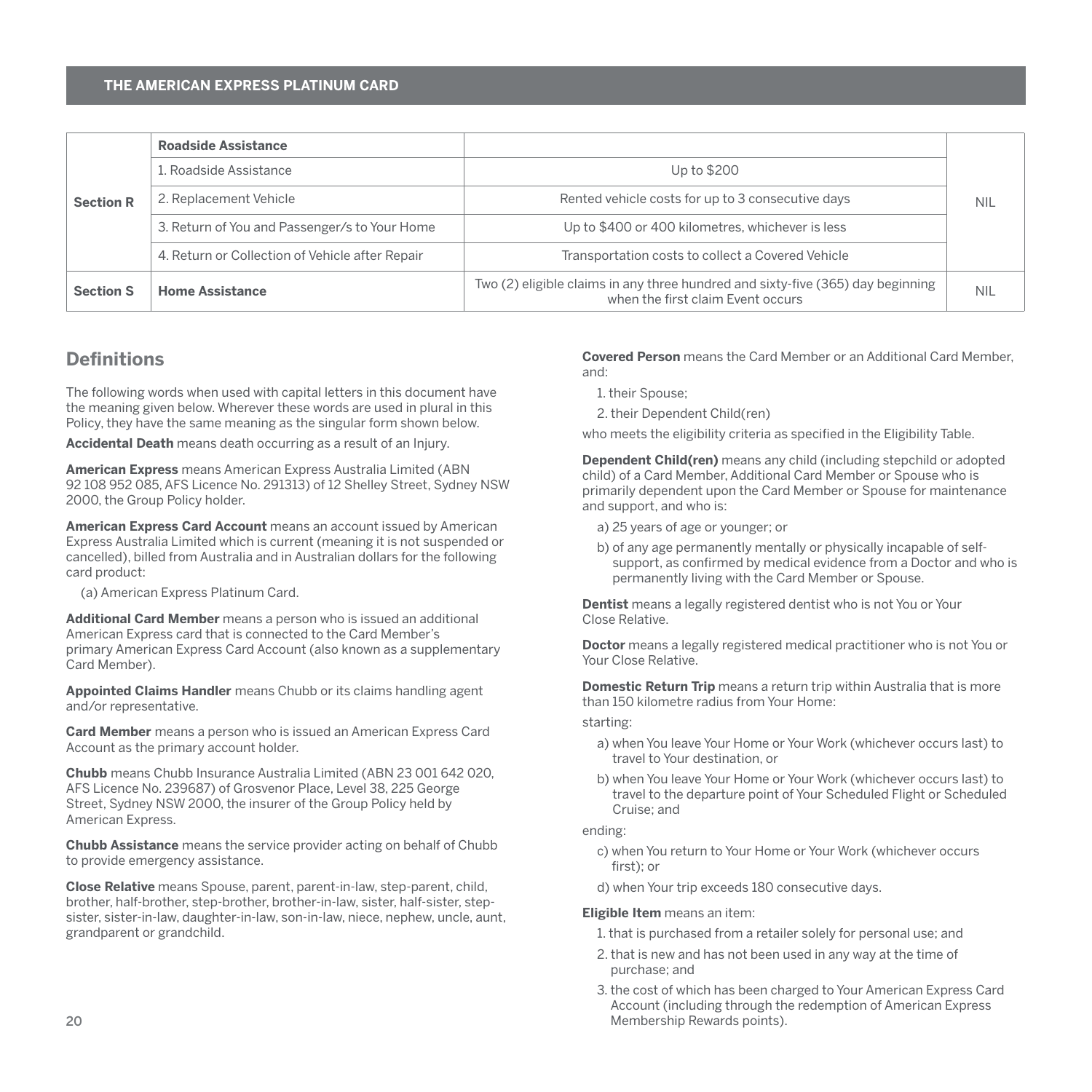**Event(s)** means an occurrence that gives rise to a claim for a benefit under Your Policy. Multiple occurrences attributable to one source or originating cause is deemed to be one Event.

**Excess** is the amount You must pay for each successful claim where indicated.

**Excluded Sports and Activities** means boxing; cave diving; horse jumping; horse riding; hunting and hunting on horseback; professional sports; canyoning; caving; diving; mountain-climbing; steeple chasing; any form of motor racing; speed, performance or endurance tests; abseiling; American football; bob sleigh; bungee jumping; base jumping; canoeing; clay pigeon shooting; deep sea fishing; go-karting; hang gliding; heliskiing; hot air ballooning; ice hockey; jet biking and jet skiing; martial arts; micro-lighting; mountain biking off tarmac; mountaineering; parachuting; paragliding; parascending; paraskiing; polo; quad biking; rock climbing; SCUBA diving deeper than 30 metres; skidoo; ski-jumping; ski-racing; ski-stunting; tour operator safari (where You or any tourist will be carrying guns); trekking requiring climbing equipment and/or ascending above 3,000 metres from sea level; war games/paint ball; white water rafting; yachting more than 20 nautical miles from the nearest coastline.

**Forcible Entry** means unlawful entry by forcible and violent means, as evidenced by a broken window, damaged or picked lock, broken hinge or door handle.

**Group Policy** means the group policy of insurance held by American Express as detailed in the '**General Information To Know About This Policy**' section of this Policy.

**Hijack** means the unlawful seizure of or wrongful exercise of control of the aircraft or other Public Transport on which You are travelling. Hijacking, Hijacked and Hijackers have the same corresponding meaning.

**Home** means Your usual place of residence in Australia (where You live).

**Illness** means a sickness or disease which requires treatment by a Doctor or a Dentist; it does not include an Injury or Pre-Existing Medical Conditions.

**Injury** means an accidental bodily injury resulting solely and directly from:

- 1. a sudden, external and identifiable Event that happens by chance and could not have been expected from the perspective of the Covered Person; and
- 2. which occurs independently of any Illness or any other cause, and
- 3. causes a loss within 12 months of the accident.

It does not include an Illness or a Pre-Existing Medical Condition.

**Insolvency** means bankruptcy, provisional liquidation, liquidation, insolvency, appointment of a receiver or administrator, entry into a scheme of arrangement, statutory protection stopping the payment of debts or the happening of anything of a similar nature under the applicable laws of any jurisdiction.

**International Return Trip** means a trip where Your destination is outside of Australia:

starting:

- (a) when You leave Your Home or Your Work (whichever occurs last) to travel to the airport to fly on Your Scheduled Flight; or
- (b) when You leave Your Home or Your Work (whichever occurs last) to travel to a harbour port to board a Scheduled Cruise; and

#### ending:

- (c) when You return to Your Home or Your Work (whichever occurs first) having travelled from the airport or harbour port; or
- (d) when Your trip exceeds 180 consecutive days.

**Kidnap** means the illegal taking, seizing or detaining by force and holding of You in captivity for the purpose of demanding payment of monies to secure Your release. Kidnapping, Kidnapped and Kidnappers have the same corresponding meaning.

**Long International Trip** means an International Return Trip with an itinerary of 15 days or more.

**Manual Work** means paid work which involves the installation, assembly, maintenance or repair of electrical, mechanical or hydraulic plant (other than in a purely managerial, supervisory, sales or administrative capacity). It also means manual labour of any kind including, but not restricted to, hands-on work such as a plumber, electrician, lighting or sound technician, carpenter, painter, decorator or builder.

#### **Medical Emergency** means:

- an Injury:
- sudden and unforeseen Illness; or
- a dental issue,

suffered by You while overseas on an International Return Trip, which results in the immediate need for Treatment which cannot be reasonably delayed until Your return to Australia without causing discomfort or risk of aggravation in the opinion of a local treating Doctor or by Chubb Assistance.

**Money** means currency, travellers cheques, hotel and other redeemable holiday vouchers and petrol coupons. It does not mean cryptocurrency.

#### **Monthly Salary** means:

- 1. for an employed person: all items of remuneration including pre-tax salary, bonuses, commission and the like paid every calendar month; or
- 2. for a self-employed person: monthly pre-tax income derived from personal exertion, after deduction of all expenses incurred in connection with the derivation of that income, averaged over the period of twelve (12) months immediately preceding the loss of income or over such shorter period as they have been self-employed.

**Natural Disaster** means volcanic eruption, flood (more than 20,000 square metres of normally dry land), tsunami, earthquake, landslide, cyclone, tornado or bushfire. The term Natural Disaster does not include any infectious or contagious disease or virus regardless of transmission (including pandemic or epidemic).

**One-Way Trip** means any trip for which You are unable to provide evidence of Your intention to return to Your Home or Your Work.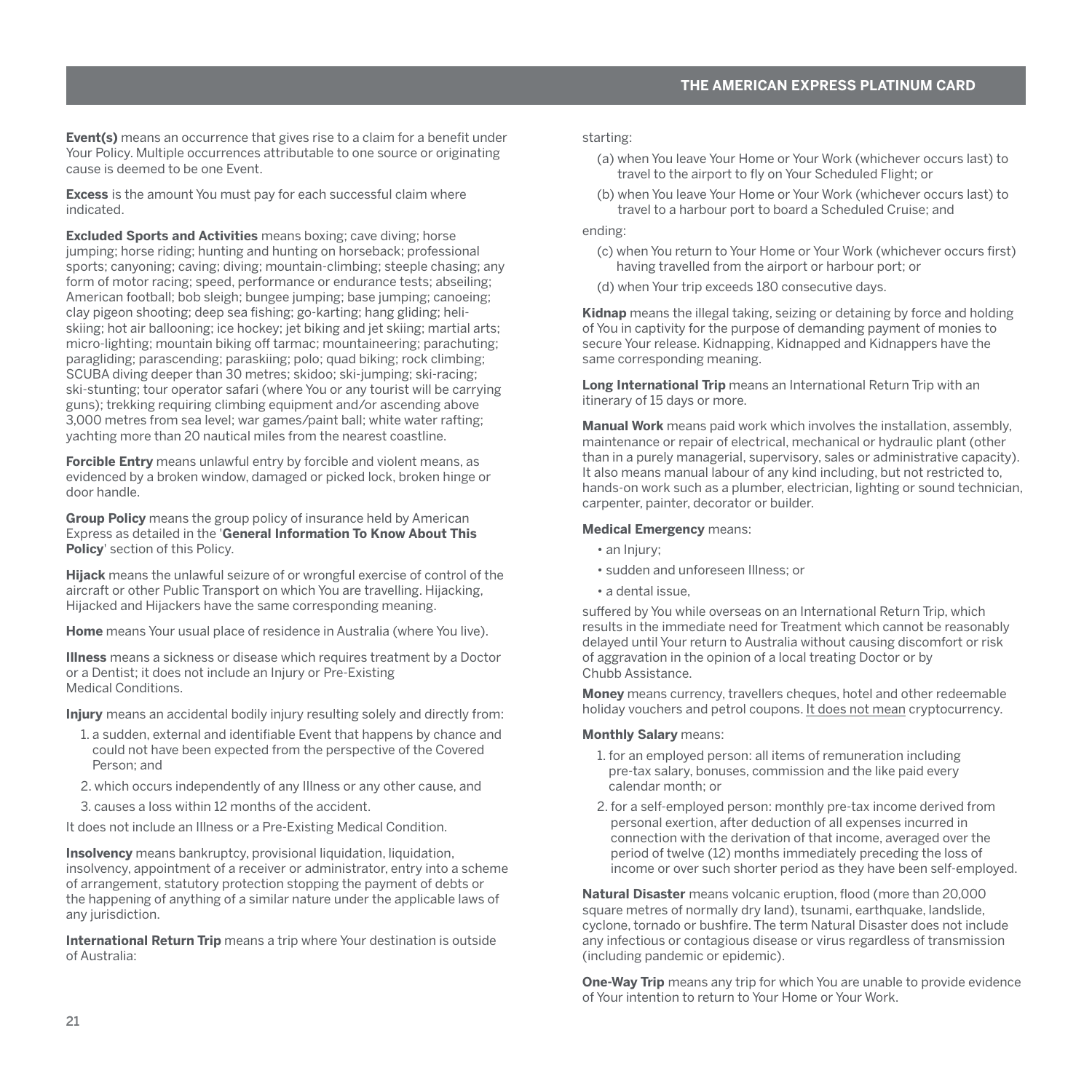Pair or Set means two or more items that are: i) used together; ii) associated with each other; or iii) corresponding (including attached and unattached accessories) and regarded as 1 unit.

**Permanent Disablement** means a loss caused by an Injury which results in the:

i. complete and permanent severance of a foot at or above the ankle joint; or

ii. complete and permanent severance of a hand at or above the wrist; or iii. irrecoverable loss of the entire sight of an eye.

**Personal Baggage** means items of necessity, ornament or personal convenience for Your individual use during the Trip, including clothing, toiletries, and personal effects worn or carried by You within a suitcase (or similar). It does not include Valuables.

**Policy** means this document which details the insurance benefits available to You under the Group Policy including all relevant terms, benefit limits, conditions and exclusions.

**Pre-Existing Medical Condition** means any physical defect, medical or dental condition, illness, injury or disease that:

| IN THE TIME PERIOD<br><b>PRIOR TO MAKING</b><br>YOUR QUALIFYING<br><b>TRAVEL PURCHASE</b> | THE PHYSICAL DEFECT, MEDICAL OR DENTAL CONDITION, ILLNESS, INJURY OR DISEASE                                                                                                                                                                                                                                                                                                                                                                                                                                                                                                                                                                                                                                                                                                                                                                                                                                                                                                                                                              |
|-------------------------------------------------------------------------------------------|-------------------------------------------------------------------------------------------------------------------------------------------------------------------------------------------------------------------------------------------------------------------------------------------------------------------------------------------------------------------------------------------------------------------------------------------------------------------------------------------------------------------------------------------------------------------------------------------------------------------------------------------------------------------------------------------------------------------------------------------------------------------------------------------------------------------------------------------------------------------------------------------------------------------------------------------------------------------------------------------------------------------------------------------|
| 2 years                                                                                   | requires either of the following:<br>1.<br>i. ongoing medication for treatment or risk factor control;<br>ii. prescribed medication from a Doctor;<br>iii. check-ups, consultations, reviews or progress advice (other than those recommended by a Doctor to review a<br>previous condition that is considered by a Doctor prior to You making Your Qualifying Travel Purchase to be cured or in<br>complete remission); or<br>iv. surgery;<br>or<br>2. is either<br>i. under investigation;<br>ii. pending diagnosis or test results; or<br>iii. chronic or arthritic.                                                                                                                                                                                                                                                                                                                                                                                                                                                                   |
| 3 years                                                                                   | THE PHYSICAL DEFECT, MEDICAL OR DENTAL CONDITION, ILLNESS, INJURY OR DISEASE<br>affects any of the following body parts:<br>• heart:<br>• brain (other than a mental health-related condition);<br>· liver:<br>• back/spine:<br>• kidneys;<br>• cardiovascular or circulatory or respiratory system;<br>and<br>where such medical condition either:<br>I. involved a hospital emergency visitation or being an inpatient in hospital; or<br>II. required or requires surgery, a specialist appointment or consultation; or<br>III. requires:<br>i. ongoing medication for treatment or risk factor control; or<br>ii. prescribed medication from a Doctor; or<br>iii. check-ups, consultations, reviews or progress advice (other than those recommended by a Doctor to review a<br>previous condition that is considered by a Doctor prior to You making Your Qualifying Travel Purchase to be cured<br>or in complete remission); or<br>a) is currently either:<br>i. under investigation; or<br>ii. pending diagnosis or test results. |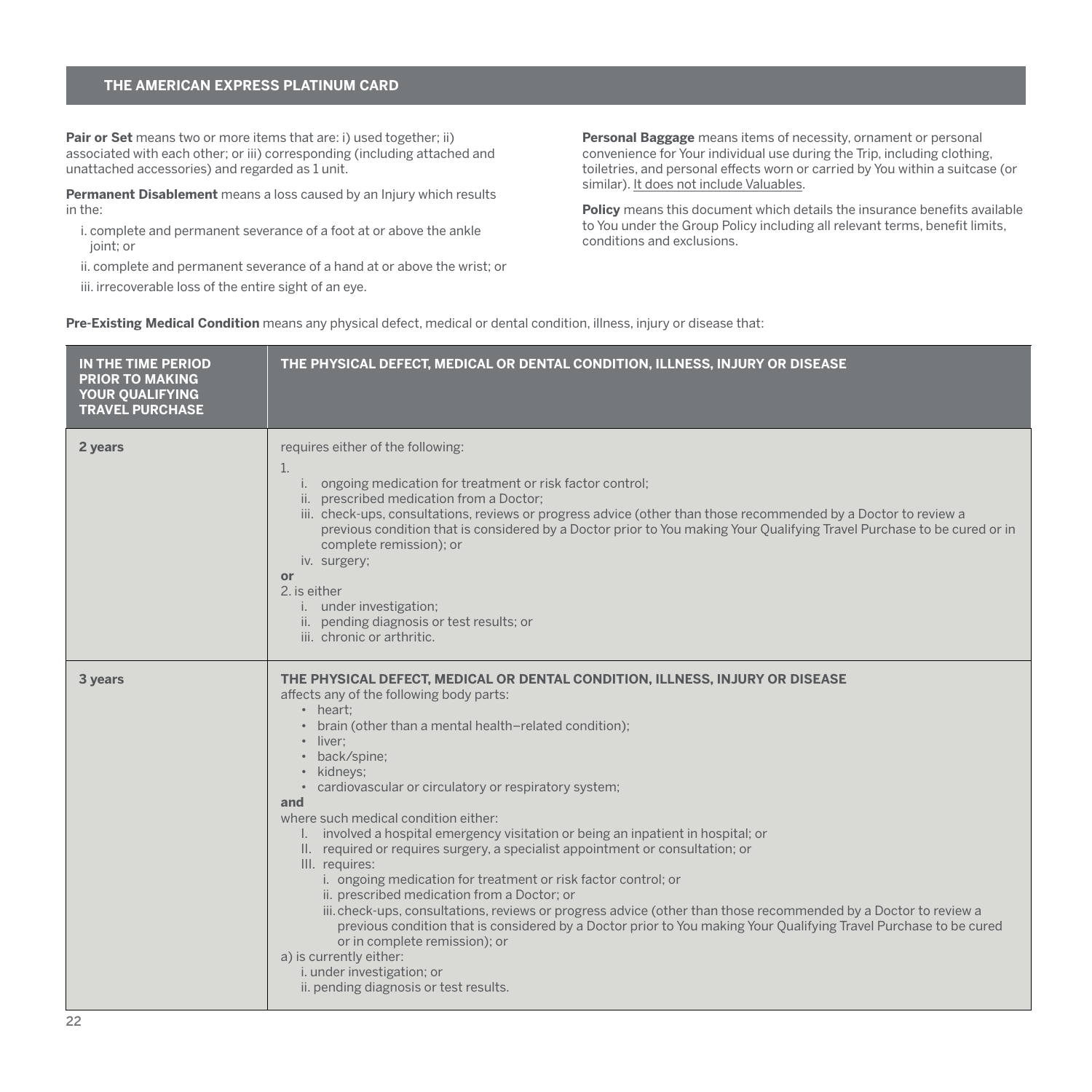| 5 years  | THE PHYSICAL DEFECT, MEDICAL OR DENTAL CONDITION, ILLNESS, INJURY OR DISEASE related to cancer.                                                                                                                                                                             |
|----------|-----------------------------------------------------------------------------------------------------------------------------------------------------------------------------------------------------------------------------------------------------------------------------|
| 3 Months | THE PHYSICAL DEFECT. MEDICAL OR DENTAL CONDITION. ILLNESS. INJURY OR DISEASE led to the manifestation of<br>symptoms where a reasonable person in the circumstances would be expected to be aware of or a reasonable person under<br>the circumstances would have foreseen. |

**Public Place** means any place that is accessible by the public, including, shops, buses, planes, trains, Taxis, airports, bus depots, hotel foyers, restaurants, cafes, beaches and entertainment venues.

**Public Transport** means an air, land, water or rail passenger transport that is operated by a carrier licensed for the regular transportation of farepaying passengers (including a Taxi, ride-hailing service, airport limousine, aircraft or watercraft as part of a paid sightseeing tour). It does not mean privately hired, rented or chartered air or water transport (such as private helicopter, private jet or plane, or private watercraft).

**Qualifying Rental Vehicle Purchase** means the payment of the entire cost for renting a Rental Vehicle using Your:

- i. American Express Card Account; and/or
- ii. corresponding American Express Membership Rewards points; and/or
- iii. Travel Benefit.

#### **Qualifying Smartphone Screen Purchase** means:

- a. The purchase of a Smartphone outright in 1 single transaction; or
- b. The payment of 3 consecutive months of a Smartphone Data Plan (immediately prior to the front screen breakage); using Your:
	- i. American Express Card Account; and/or
	- ii. corresponding American Express Membership Rewards points.

#### **Qualifying Travel Purchase** means:

a) If You are going on a Domestic Return Trip, You:

- i. Spend \$500 or more on accommodation, or
- ii. Pay the full amount of Your outbound ticket for a Scheduled Flight, Scheduled Cruise, bus or train to Your scheduled outbound destination; or
- b) If You are going on an International Return Trip, You pay the full amount of Your outbound ticket for a Scheduled Flight or Scheduled Cruise leaving Australia;

and You charge the payment to Your:

- i. American Express Card Account; and/or
- ii. corresponding American Express Membership Rewards points or frequent flyer points (where applicable), and/or

iii.Travel Benefit.

#### **Qualifying Purchase** means:

- i. a Qualifying Travel Purchase;
- ii. a Qualifying Smartphone Screen Purchase;
- iii.a Qualifying Rental Vehicle Purchase; or
- iv. purchase of an Eligible Item.

**Rental Agreement** means the contract of hire between the Rental Company and You in respect of a Rental Vehicle.

**Rental Company** means a company or agency that hires Rental Vehicles and is fully licensed with the regulatory authority of the country, state or local authority where the Rental Vehicle is collected.

**Rental Vehicle** means any sedan, station wagon, hatchback, sport utility vehicle (SUV) or other non-commercial vehicle rented under a Rental Agreement on a daily or weekly basis from a Rental Company. It does not mean trucks, buses (except for mini buses hired for recreational purposes), trailers, caravans, campervans, motorcycles, mopeds, motorbikes, motor homes, scooters or bicycles.

**Rental Vehicle Deductible** means the amount payable by You for each and every claim under the insurance obtained or purchased for loss or damage to a Rental Vehicle or under any similar waiver type cover.

#### **Repatriation/Evacuation** means Your:

- 1. transportation to the nearest hospital, if transportation is not provided free of charge in the country of incident; or
- 2. evacuation to the nearest adequately equipped hospital in the event that local medical facilities consider they cannot adequately treat You or where Chubb Assistance's medical officer considers local medical facilities to be inadequate; or
- 3. repatriation directly to Australia when permitted by the local treating Doctor or when recommended by Chubb Assistance's medical officer; or
- 4. return to Australia after hospitalisation, provided that You are deemed to be medically fit for travel by the treating Doctor or by Chubb Assistance's medical officer, and that Your original means of transportation cannot be used.

**Resident of Australia** means an Australian citizen, or holder of an Australian visa lincluding a permanent residency visa, partner/spouse visa. Australian skilled migrant visa (including 457 and Temporary Skill Shortage (TSS) visa), or a student visa]:

- a. with a right to entry into Australia in accordance with their citizenship, residency or visa;
- b. with access to long-term medical care in Australia;
- c. who has a permanent Australian residential address; and
- d. who currently resides in Australia.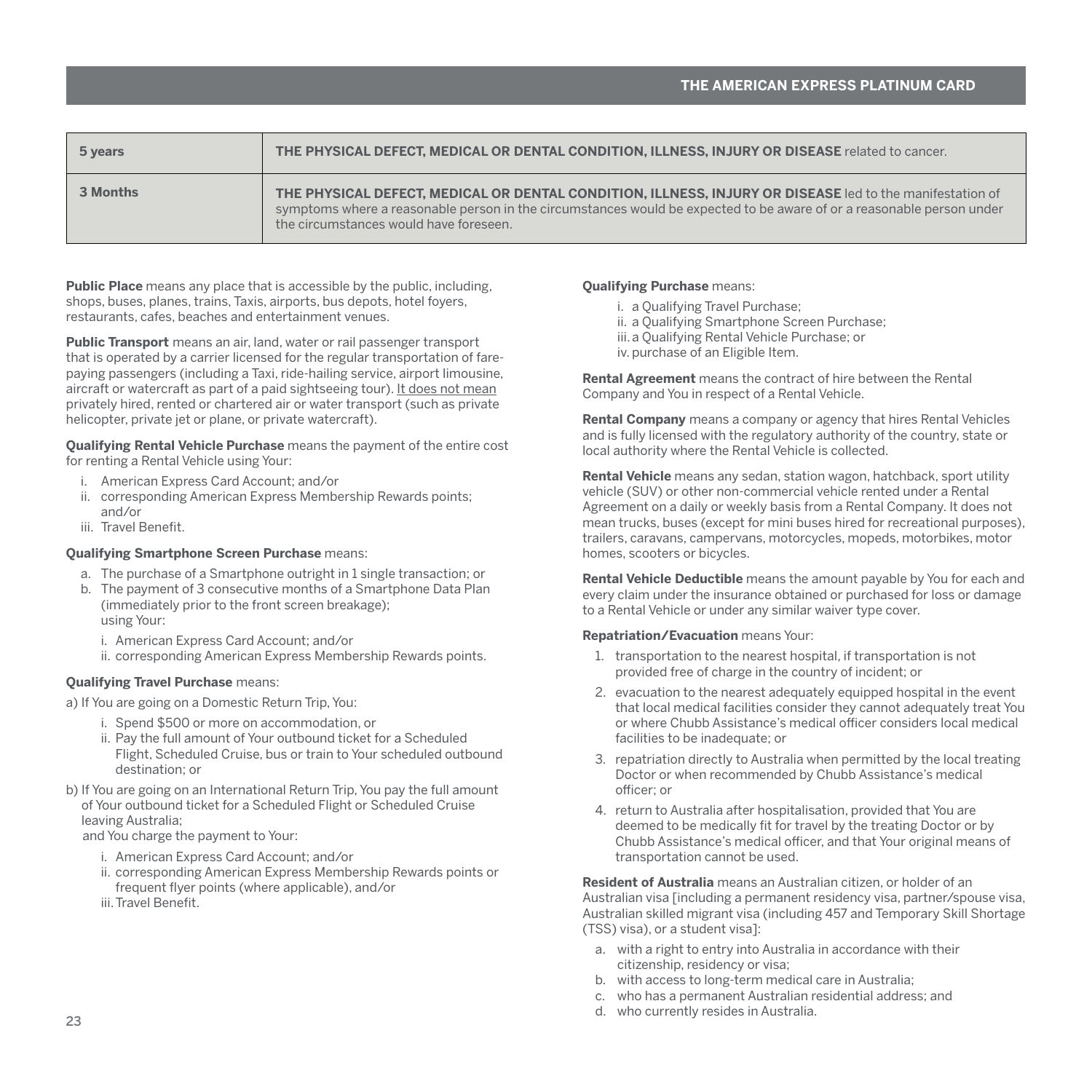<span id="page-25-0"></span>**Scheduled Airline** means airline passenger transport that operates to a published timetable or schedule and is available to the general public. It does not mean privately hired, rented or chartered air transport (such private jet or plane or helicopter).

**Scheduled Cruise** means passenger transport that operates to a published timetable or schedule and is available to the general public. It does not mean privately hired, rented or chartered sea transport (such as water taxi, private boat, cruising on a cargo ship).

**Scheduled Flight** means a flight in an aircraft on a Scheduled Airline.

**Schengen Visa** means You holding a valid visa that enables You to enter, freely travel within, and leave any of the Schengen member countries within Europe.

**Secure Area** means the locked dashboard, glove compartment, boot or luggage compartment of a motor vehicle including the locked luggage compartment of a hatchback or station wagon, the fixed storage units of a motorised or towed caravan, or a locked luggage box locked to a roof rack locked to the vehicle, providing that, in each case, all items are out of sight.

**Smartphone Data Plan** means an ongoing month-to-month contract in Your name, for the provision of the Smartphone and/or data, calls or texts, which is used on a Smartphone owned by You. Smartphone Data Plan does not include pre-paid, top up or add-on plans or purchases.

**Smartphone** means an electronic device used for mobile telecommunications over a cellular network (including but not limited to, Apple, Samsung, Huawei or similar). Smartphone does not mean tablets or smart watches.

**Special Event** means a wedding, funeral, pre-paid conference, pre-paid sporting event pre-paid concert or festival, which before You started Your Trip You had planned to attend.

**Spouse** means the Card Member's or the Additional Card Member's husband, wife, fiancé or defacto.

**Taxi** means a vehicle with a driver for public hire for passenger transportation, either hailed on the street or via a mobile phone application.

**Temporary Total Disablement** means the temporary inability of You to engage in Your Usual Work, while You are under the regular care of and acting in accordance with the instructions or advice of a Doctor. If selfemployed, Temporary Total Disablement must prevent You from helping, managing or carrying out any part of the day-to-day running of a business.

**Terminal Illness** means a medical condition for which a terminal prognosis has been given by a qualified Doctor and which is likely to result in death.

**Terrorism** means activities against persons, organisations or property of any nature:

1. that involves the following or preparation for the following:

- a. use of, or threat of, force or violence; or
- b. commission of, or threat of, force or violence; or
- c. commission of, or threat of, an act that interferes with or disrupts an electronic communication, information, or mechanical system; and

2. when 1 or both of the following applies:

- a. the effect is to intimidate or coerce a government or the civilian population or any segment thereof, or to disrupt any segment of the economy; and/or
- b. it appears that the intent is to intimidate or coerce a government, or to further political, ideological, religious, social or economic objectives or to express (or express opposition to) a philosophy or ideology.

**Travel Benefit** means any travel benefit or credit offered under the American Express Card Account terms and conditions.

**Travelling Companion** means a person travelling with You on a Trip which has the same travel itinerary as You.

**Travel Documents** means travel tickets, passports, visas and driving licences.

**Treatment** means surgical or medical procedures performed by a Doctor or Dentist where the sole purpose of which is to cure or relieve Illness or Injury.

**Trip** means:

- 1. a Domestic Return Trip; or
- 2. an International Return Trip.

**Unattended** means when Your Personal Baggage, Valuables, Money, Travel Documents or an Eligible Item are not:

- a. worn or carried by You; or
- b. under Your observation and within 3 metres of You.

**Usual Work** means permanent full or part time employment, including self-employment, which You are engaged in prior to Your Trip starting and that You intend to return to at the end of Your Trip.

**Valuables** means jewellery; furs; articles containing precious metals or precious stones; watches; binoculars; audio equipment or devices; photographic and electronic equipment or devices; Smartphones and tablets; personal organisers and games consoles; laptops and external computer devices (including all printers, modems, external hard drives and similar).

**We/Our/Us** means Chubb.

**Work** means Your usual place of work within Australia having a fixed physical address.

**You/Your** means a Covered Person.

# **Benefits**

#### **Section (A) Trip Cancellation And Amendment Cover**

This benefit is only available when You meet the eligibility criteria set out in the Eligibility Table.

Please refer to the Schedule of Benefits within this Policy to confirm the amount of cover available under this section.

# **SPECIFIC DEFINITIONS – TRIP CANCELLATION AND AMENDMENT COVER**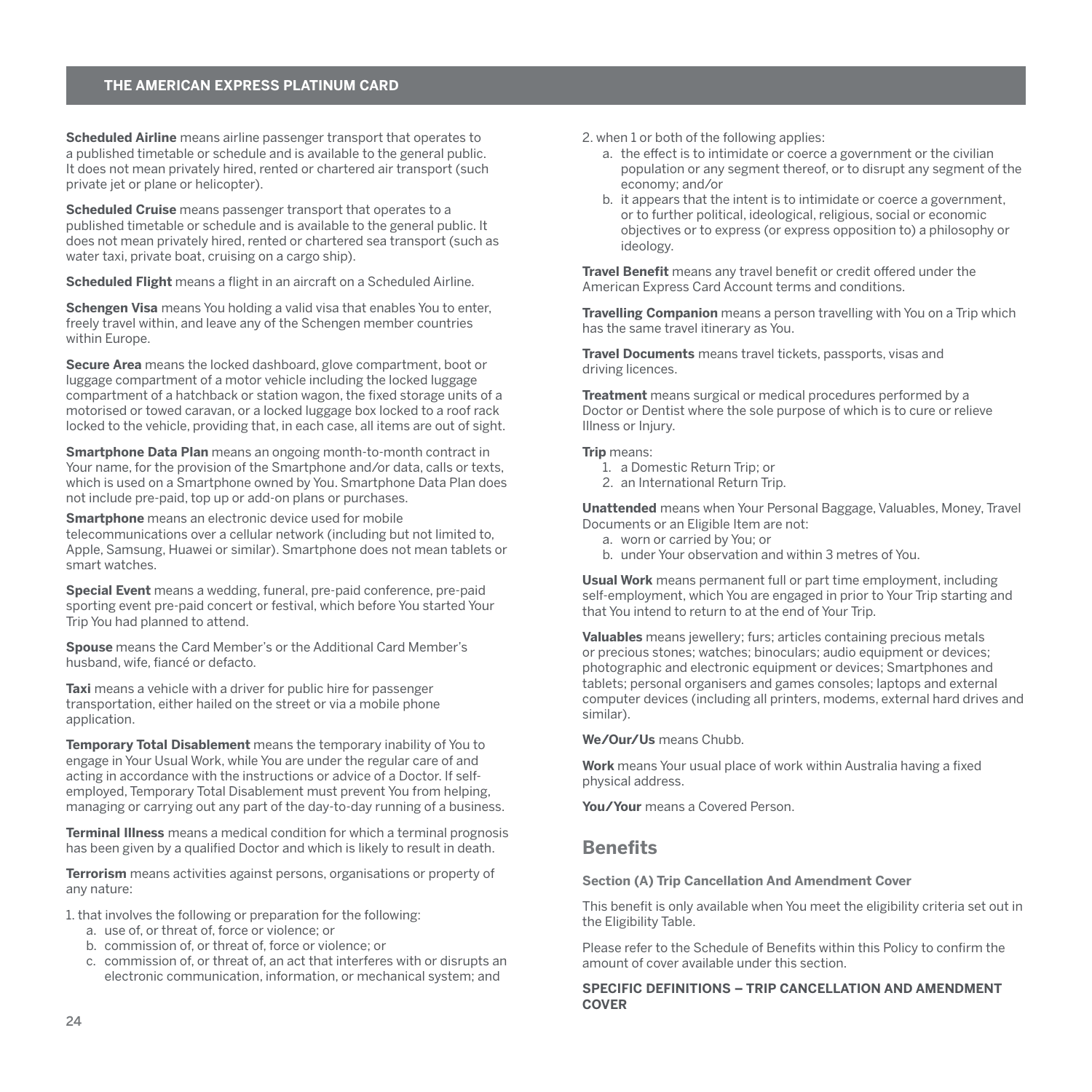**Cancellation** means a cancellation resulting in You not starting Your Trip at all. 'Cancel' and 'Cancelled' has the corresponding meaning.

**Curtailment** means cutting short Your Trip and returning to Your Home in Australia. 'Curtail' and 'Curtailed' has the corresponding meaning.

**Trip Change** means any change that You must make to a Trip You have started but that does not result in You having to return Home any earlier than intended.

#### **COVER – TRIP CANCELLATION AND AMENDMENT COVER**

This cover section provides cover for a necessary and unavoidable Cancellation, Curtailment or Trip Change for specified Events, as listed below.

# **Please note that:**

- **1. specified Events 1 10 below (except 7 c) provide cover (as specified below) for circumstances arising from or relating to an epidemic, pandemic or outbreak of an infectious disease or virus or any derivative or mutation of such viruses, and**
- **2. specified Events 11 12 do not provide any cover for circumstances arising from or relating to an epidemic, pandemic or outbreak of an infectious disease or virus or any derivative or mutation of such viruses.**

If You have a necessary and unavoidable Cancellation, Curtailment or Trip Change due to one of the following unforeseen specified Events:

- 1. You or Your Travelling Companion or a person You are visiting for the main purpose of Your Trip suffering an Injury, an unforeseen Illness or death;
- 2. Your Close Relative, or a Close Relative of a Travelling Companion or a Close Relative of a person You are visiting for the main purpose of Your Trip suffering an Injury, an unforeseen Illness or dying;
- 3. Your redundancy which qualifies for redundancy payments under current legislation;
- 4. You being in the Australian armed services (military, naval or air service) or emergency services (police, fire, ambulance) and Your leave is revoked;
- 5. You being called for jury service or being subpoenaed as a witness other than in a professional or advisory capacity;
- 6. You being required by the police or an authority to be present at Your Home or place of business in Australia following burglary, or local major damage such as flood at Your Home or place of business in Australia;
- 7. Your paid transport has been cancelled by your transport provider as a result of:
	- a. riot, strike, civil commotion;
	- b. adverse weather;
	- c. Natural Disaster;

d. mechanical breakdown of the transport You planned to travel on; provided that there had been no published official warning, before You make Your Qualifying Travel Purchase, that any such Event had occurred or was likely to occur;

- 8. there is a Natural Disaster, or a Natural Disaster has recently happened or is reasonably expected to happen, on the direct route to or at Your Trip destination, provided that there had been no published official warning, before You make Your Qualifying Travel Purchase, that any such Event had occurred or was likely to occur;
- 9. a Natural Disaster or the imminent risk of one at Your Home in Australia;

#### 10. for Your **International Return Trip**, where:

- a. an Australian State or Territory, the Australian Federal Government or an Australian government agency (such as DFAT – Department of Trade and Foreign Affairs) have upgraded a travel advisory warning, advising You:
	- i. to 'Reconsider your need to travel' or 'Do Not Travel', or
	- ii. that borders are closed for the scheduled destination You planned to travel, or
	- iii. that mandatory quarantine is required at Your destination;

#### **or**

- b. an Australian state or territory public health authority have:
	- i. classified You as having close contact with a person diagnosed with an infectious disease or virus which is classified as an epidemic or pandemic; and
	- ii. directed You into a period of quarantine as a result of this contact;

# **or**

c. an Australian State or Territory, the Australian Federal Government or an Australian government agency (such as DFAT) has implemented a lockdown order (encompassing stay-athome orders or the restriction of movement of people into or out of a defined geographic region) and the order applies to the geographic region where Your Home is;

# **and**

the warning was published or the order was given after You:

- i. make Your Qualifying Travel Purchase in the case of a claim for Cancellation; or
- ii. start Your Trip in the case of a claim for Curtailment or Trip Change;
- 11. a Special Event You were attending has been cancelled or postponed except due to circumstances arising from or relating to an epidemic, pandemic or outbreak of an infectious disease or virus or any derivative or mutation of such viruses;
- 12. for Your **Domestic Return Trip**, where an Australian State or Territory Government or government agency have issued an official written government statement advising You:
	- i. not to travel to Your destination; or
	- ii. that borders are closed for the destination You have planned to travel to;

except due to circumstances arising from or relating to an epidemic, pandemic or outbreak of an infectious disease or virus or any derivative or mutation of such viruses;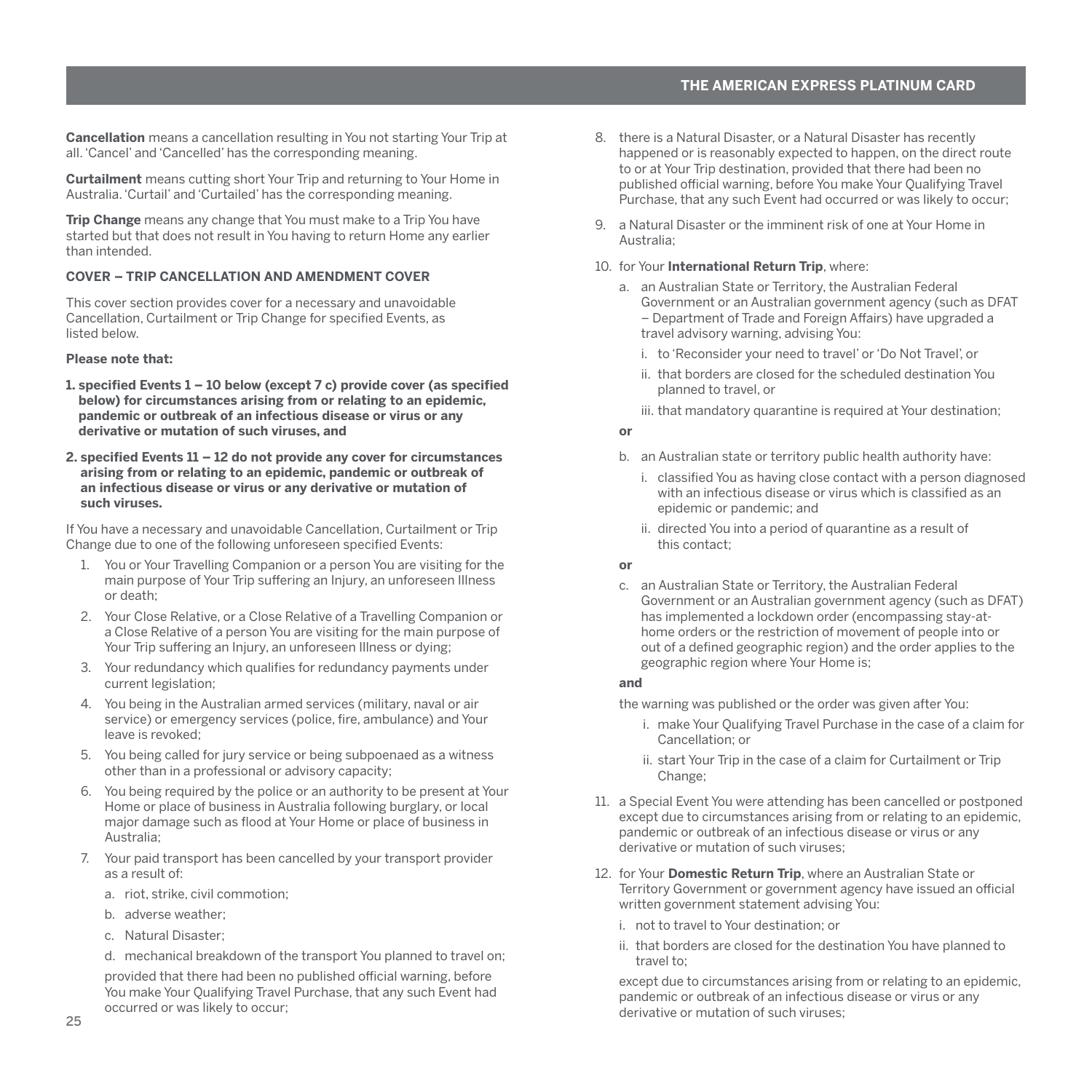**and** the warning was published after You:

- i. make Your Qualifying Travel Purchase in the case of a claim for Cancellation; or
- ii. started Your Trip in the case of a claim for Curtailment or Trip Change;

We will pay up to the maximum relevant cover section limit inclusive of sub-limits as shown in the Schedule of Benefits for:

- a. non-refundable and unused:
	- i. deposits that You have paid in advance;
	- ii. excursion costs that You have paid in advance;
	- iii. travel and accommodation costs that You have paid in advance;
- b. non-refundable travel agents' commission;
- c. any other reasonable additional travel or accommodation expenses for a Trip Change or Curtailment

however, where You have incurred both additional travel or accommodation expenses as well as forfeited expenses, only the greater of these expenses is payable under this Policy.

For example, if You forfeited pre-paid accommodation for a particular night, but also incur additional accommodation expenses for the same night, only the highest amount will be payable.

#### **TERMS AND CONDITIONS – TRIP CANCELLATION AND AMENDMENT COVER**

#### **(Please also refer to the General Conditions Applicable to all Sections within this Policy).**

- 1. Claims for Injury or Illness will require confirmation in writing by a treating Doctor confirming the Injury or Illness. If a written confirmation is not provided, You must provide evidence that You have taken reasonable steps to obtain the written confirmation, such as emails, call logs or other reasonable evidence.
- 2. Claims for death will require death certificate confirming cause of death. If a death certificate is not provided, You must provide evidence that You have taken reasonable steps to obtain the death certificate, such as emails, call logs or other reasonable evidence.
- 3. Where the purchase of an airplane, ship, bus or train ticket (or part thereof) was done so using membership rewards points or similar points and the loss of such points cannot be recovered from any other source (within a reasonable timeframe and after reasonable efforts have been made to seek recovery), We will calculate the loss by using the retail price associated with the travel provider of the issued ticket at the time the ticket was purchased.
- 4. You must take reasonable steps to recover any refund, credit note or voucher You are entitled to. Where You have received or been offered a refund, credit note or voucher for the cost of a booking, whether partially or in full, the amount offered or received is to be considered refundable. You are only eligible for cover under this cover section for non-refundable and unused costs.

# **EXCLUSIONS – TRIP CANCELLATION AND AMENDMENT COVER**

#### **(Please also refer to the General Exclusions Applicable to all Sections within this Policy).**

We will not pay for or reimburse any costs arising from or relating to:

- 1. You or any other person simply changing their mind and deciding not to start a Trip, continue with the Trip or any other disinclination to travel;
- 2. Pre-Existing Medical Conditions (whether Yours, Your Travelling Companion's or a Close Relative's) except when You make a Cancellation, Curtailment or Trip Change due to the death of a Travelling Companion or Close Relative and provided the death was not as a result of a Terminal Illness;
- 3. the death, Injury, unforeseen Illness of any Close Relative or Travelling Companion who is 91 years of age or older when You made Your Qualifying Travel Purchase:
- 4. costs where a refund, credit note or voucher has been received or offered for those costs;
- 5. additional costs incurred due to Your failure to notify the carrier or travel agent as soon as reasonably possible that Your Trip is to be Cancelled or Curtailed;
- 6. any government regulation, prohibition or restriction, including but not limited to:
	- a. Your failure to hold or obtain a valid passport, visa, or other required documentation prior to commencing Your Trip;
	- b. Travel advisories, border closures, mandatory quarantine, public health directives to quarantine or lockdown orders which occurred before You:
		- made Your Qualifying Travel Purchase in the case of a claim for a Cancellation; or
		- ii. started Your Trip in the case of a claim for a Curtailment or Trip Change;
	- c. border closures or government advice not to travel which relate to an epidemic, pandemic or outbreak of an infectious disease or virus or any derivative or mutation of such viruses for a Domestic Return Trip;
- 7. where You do not meet the vaccination protocols required by a transport provider or an Australian State, Territory or the Australian Federal Government or the government of any destination You had planned to travel to before they allow You to board the Public Transport;
- 8. a Special Event that is cancelled or postponed as a result of an epidemic, pandemic or outbreak of an infectious disease or virus or any derivative or mutation of such viruses;
- 9. Your failure to check-in at the required time for any flight, sea crossing, train or bus journey which is within Your control;
- 10. Cancellation caused by Your work commitments, or amendment of Your entitlement by Your employer, unless You are a member of the Australian armed services (military, naval or air service) or emergency services (police, fire, ambulance) and the expense or cost was incurred as a result of Your leave being revoked;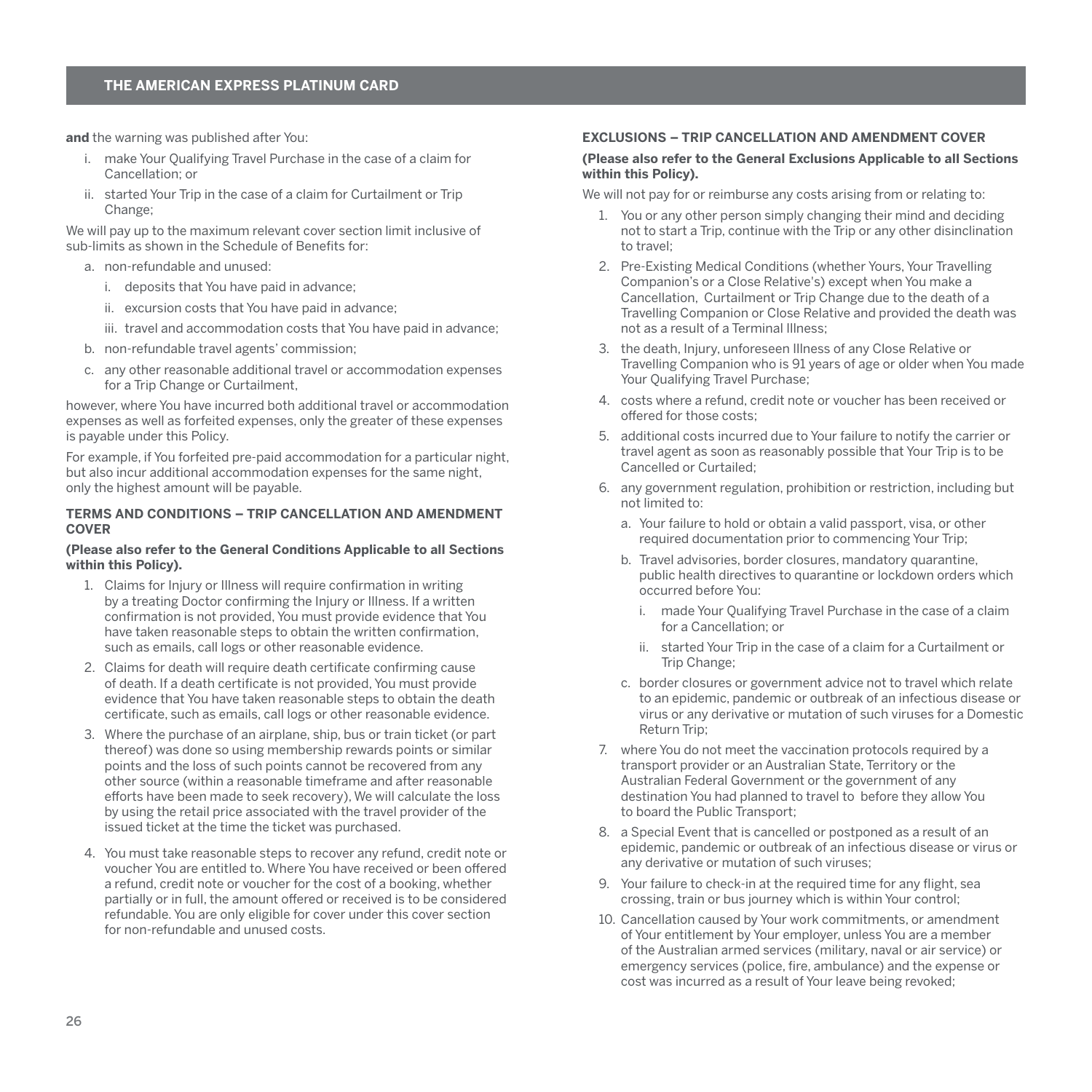- <span id="page-28-0"></span>11. travel or accommodation costs for anyone that is not a Covered Person;
- 12. costs incurred in respect of any medical condition where You are unable to supply a medical certificate from Your treating Doctor confirming Cancellation, Curtailment or Trip Change was necessary and unavoidable. If a written confirmation is not provided, You must provide evidence that You have taken reasonable steps to obtain the written confirmation, such as emails, call logs or other reasonable evidence;
- 13. Your financial circumstances or any contractual or business obligation;
- 14. the failure of Your travel agent to pass on monies to operators or to deliver promised services;
- 15. the Insolvency of any person, company or organisation, including but not limited to a travel agent, tour operator, accommodation provider, airline or other carrier, vehicle rental agency or any other travel or tourism services provider;
- 16. additional transportation or accommodation expenses which are payable under another section or benefit of this Policy;
- 17. any circumstances that were foreseeable, avoidable, unnecessary or within Your control:
	- a. at the time You made Your Qualifying Travel Purchase in the case of Cancellation, or
	- b. before You start Your Trip in the case of Curtailment or Trip Change.

#### **EXCESS – TRIP CANCELLATION AND AMENDMENT COVER**

As noted in the Schedule of Benefits.

#### **Section (B) Card Account Balance Waiver Cover**

This benefit is only available when You meet the eligibility criteria set out in the Eligibility Table.

Please refer to the Schedule of Benefits within this Policy to confirm the amount of cover available under this section.

# **COVER – CARD ACCOUNT BALANCE WAIVER COVER**

#### **Payment of outstanding balance of American Express Card Account**

1. If You suffer a loss under Section (C) Personal Accident Cover, then We will pay the applicable benefit amount as shown in the Schedule of Benefits as at the time of the accident (including American Express Card Account charges incurred prior to the accident and not yet billed).

# **EXCLUSIONS - CARD ACCOUNT BALANCE WAIVER COVER**

#### **(Please also refer to the General Exclusions Applicable to all Sections within this Policy).**

We will not pay for or reimburse any costs arising from or relating to:

1. any charges on Your American Express Card Account which are more than 90 days overdue for payment at the time of the accident.

#### **EXCESS - CARD ACCOUNT BALANCE WAIVER COVER**

As noted in the Schedule of Benefits.

# **Section (C) Personal Accident Cover**

This benefit is only available when You meet the eligibility criteria set out in the Eligibility Table.

Please refer to the Schedule of Benefits within this Policy to confirm the amount of cover available under this section.

## **COVER – PERSONAL ACCIDENT COVER**

#### **1. Accidental Death or Permanent Disablement arising during Your Trip**

If during Your Trip, You suffer an Injury that results in Your:

- i. Accidental Death, or
- ii. Permanent Disablement;

within 12 months of the date of the Injury;

We will pay You or Your estate the applicable benefit amount (up to the maximum relevant cover section limit inclusive of sub-limits as shown in the Schedule of Benefits).

If You are eligible for the higher Accidental Death or Permanent Disablement benefit under 2) Public Transport Accident Cover (below), the above benefit cannot also be claimed.

#### **2. Public Transport Accident Cover**

#### **a. Accidental Death or Permanent Disablement arising while travelling as a passenger on Public Transport**

If during Your Trip, You sustain an Injury that results in an Accidental Death or Permanent Disablement described in the Schedule of Benefits as a result of:

- travelling as passenger on Public Transport, or
- boarding or disembarking from Public Transport, or
- being struck by Public Transport,

We will pay the corresponding benefit amount noted in the Schedule of Benefits.

# **b. Accidental Death or Permanent Disablement arising from exposure**

If during Your Trip, You sustain an Injury due to exposure to weather conditions that results in an Accidental Death or Permanent Disablement described in the Schedule of Benefits due to the disappearance, sinking or wrecking of the Public Transport on which You were travelling, We will pay the corresponding benefit amount noted in the Schedule of Benefits.

#### **c. Accidental Death arising from disappearance while travelling on Public Transport**

If during Your Trip, You disappear due to the disappearance, sinking or wrecking of the Public Transport on which You were travelling, and Your body has not been found within 12 months, You will be deemed to have died at the time of Your disappearance and We will pay the corresponding Accidental Death benefit amount noted in the Schedule of Benefits.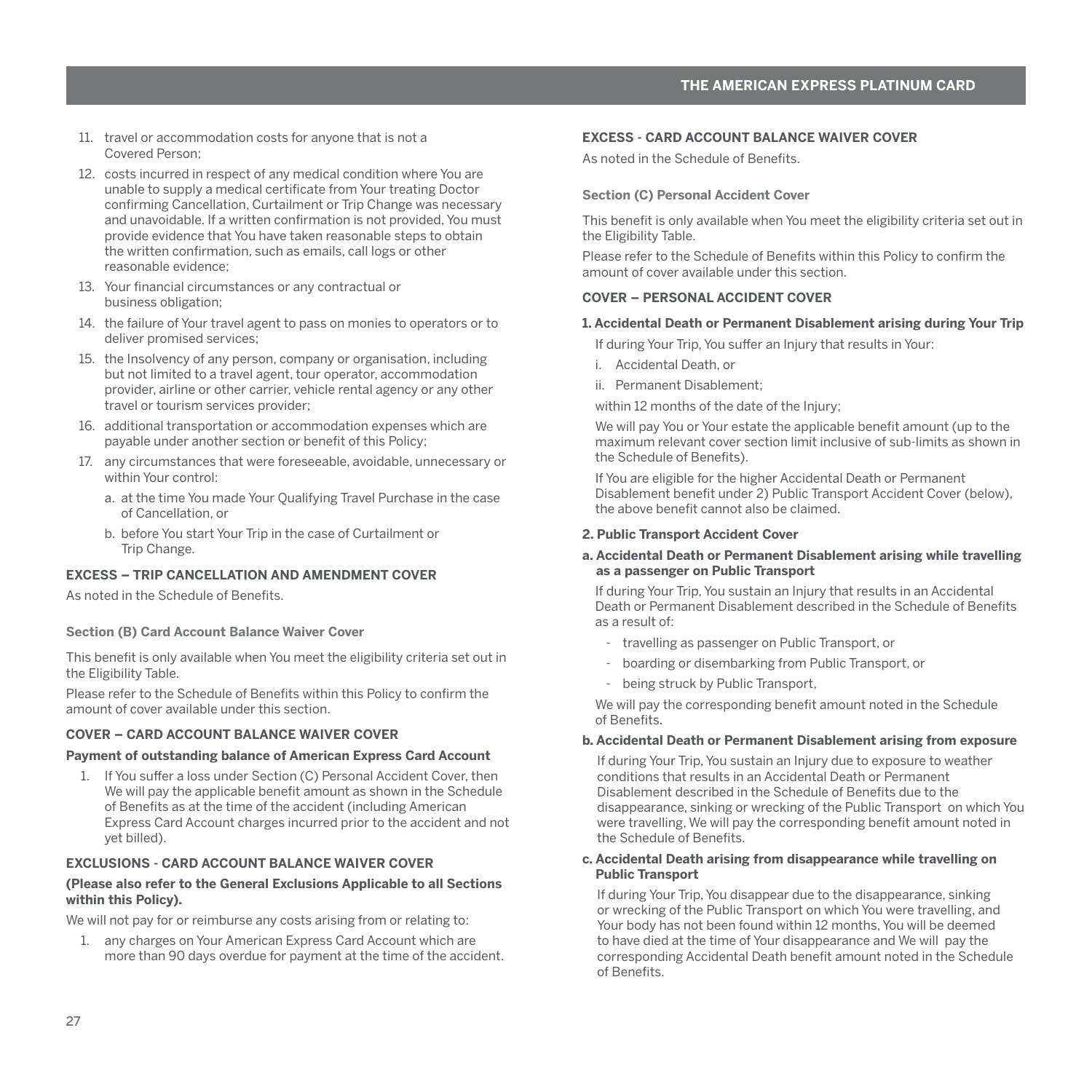## <span id="page-29-0"></span>**TERMS AND CONDITIONS – PERSONAL ACCIDENT COVER**

#### **(Please also refer to the General Conditions Applicable to all Sections within this Policy).**

- 1. Benefits will be paid in Australian dollars to You, and in the case of Your Accidental Death, to Your estate.
- 2. We will only pay one benefit type (i-vii in the Schedule of Benefits) for each Event, even if multiple benefit types apply. If multiple benefit types apply, We will pay the benefit type with the highest benefit amount.
- 3. Claims for Permanent Disablement will require confirmation in writing by a treating Doctor as soon as reasonably possible. Medical certificates must be provided at your own cost.
- 4. Claims for Accidental Death will require death certificate confirming cause of death.
- 5. If You are also entitled to make a claim from Us under a separate insurance policy on another American Express card, We will only make 1 payment in relation to the accident and loss in question. In that instance, We will pay the highest benefit amount applicable.

# **EXCLUSIONS – PERSONAL ACCIDENT COVER**

#### **(Please also refer to the General Exclusions Applicable to all Sections within this Policy).**

We will not pay for or reimburse any costs arising from or relating to:

- 1. the Accidental Death or Permanent Disablement of a person that is not a Covered Person;
- 2. when travelling on privately hired, rented or chartered transport in the case of claims under 2) Public Transport Accident Cover.

#### **EXCESS – PERSONAL ACCIDENT COVER**

As noted in the Schedule of Benefits Table.

#### **Section (D) Travel Inconvenience Cover**

This benefit is only available when You meet the eligibility criteria set out in the Eligibility Table.

Please refer to the Schedule of Benefits within this Policy to confirm the amount of cover available under this section.

# **COVER – TRAVEL INCONVENIENCE COVER**

# **1. Delayed, cancelled, overbooked or missed onward flight**

If during Your Trip:

- a. Your Scheduled Flight is delayed or cancelled by 4 hours or more; or
- b. You are denied boarding on Your Scheduled Flight due to overbooking of the aircraft, and no alternative flight is made available to You within 4 hours of the scheduled departure time of such flight; or
- c. You missed Your onward connecting Scheduled Flight at the transfer point due to the late arrival of Your incoming connecting Scheduled Flight, and no alternative onward flight is made available to You within 4 hours of the actual arrival time of the incoming flight;

We will reimburse You for additional hotel accommodation (room only) and restaurant meals or refreshments up to the maximum relevant cover section limit inclusive of sub-limits as shown in the Schedule of Benefits.

#### **2. Extended Delayed, cancelled, overbooked or missed onward flight**

If You have a claim under 1. Delayed, cancelled, overbooked or missed onward flight (above), We will also reimburse You for additional accommodation expenses (room only) for each full 24-hour period that the delay continues beyond the initial 4 hour delay up to the maximum relevant cover section limit inclusive of sub-limits as shown in the Schedule of Benefits.

# **3. Delay of Personal Baggage checked-in on Scheduled Flight**

If during Your Trip, Your Personal Baggage which You have checked in on a Scheduled Flight:

- a. is not delivered within 6 hours of Your arrival at the scheduled destination point; and
- b. You are not at the airport You first departed from in Your Home's State or Territory in Australia;

We will reimburse You for the emergency purchase of essential clothing and toiletries up to the maximum relevant cover section limit inclusive of sub-limits as shown in the Schedule of Benefits.

#### **4. Extended Delay of Personal Baggage checked-in on Scheduled Flight**

If during a Trip, Your Personal Baggage which You have checked in on a Scheduled Flight:

- a. is not delivered to You by the airline provider within 48 hours of Your arrival at the scheduled destination point; and
- b. You are not at the airport You first departed from in Your Home's State or Territory in Australia;

We will reimburse You for the reasonable emergency purchase of essential items up to the maximum relevant cover section limit inclusive of sub-limits as shown in the Schedule of Benefits.

#### **5. Delayed arrival to a Special Event**

If during Your Trip, Your Scheduled Flight to a Special Event is delayed due to unforeseeable circumstances outside of Your control and:

- a. the delay results in You being unable to arrive in time for the Special Event; and
- b. the Special Event cannot be delayed due to Your late arrival,

We will pay reasonable additional expenses for the cost of alternative Public Transport to arrive at the Special Event directly to You, up to the maximum relevant cover section limit inclusive of sub-limits as shown in the Schedule of Benefits.

# **TERMS AND CONDITIONS – TRAVEL INCONVENIENCE COVER**

#### **(Please also refer to the General Conditions Applicable to all Sections within this Policy).**

- 1. Should more than one (1) person claim under the benefits of this section in relation to the same Event, We will pay a maximum of double the benefit limits specified.
- 2. In the event of a claim, You must provide Us with invoices and/or receipts.
- 3. Claims for lost or delayed luggage must be reported to the transport provider or carrier and a property irregularity report (such as a luggage incident report) obtained where reasonably possible. If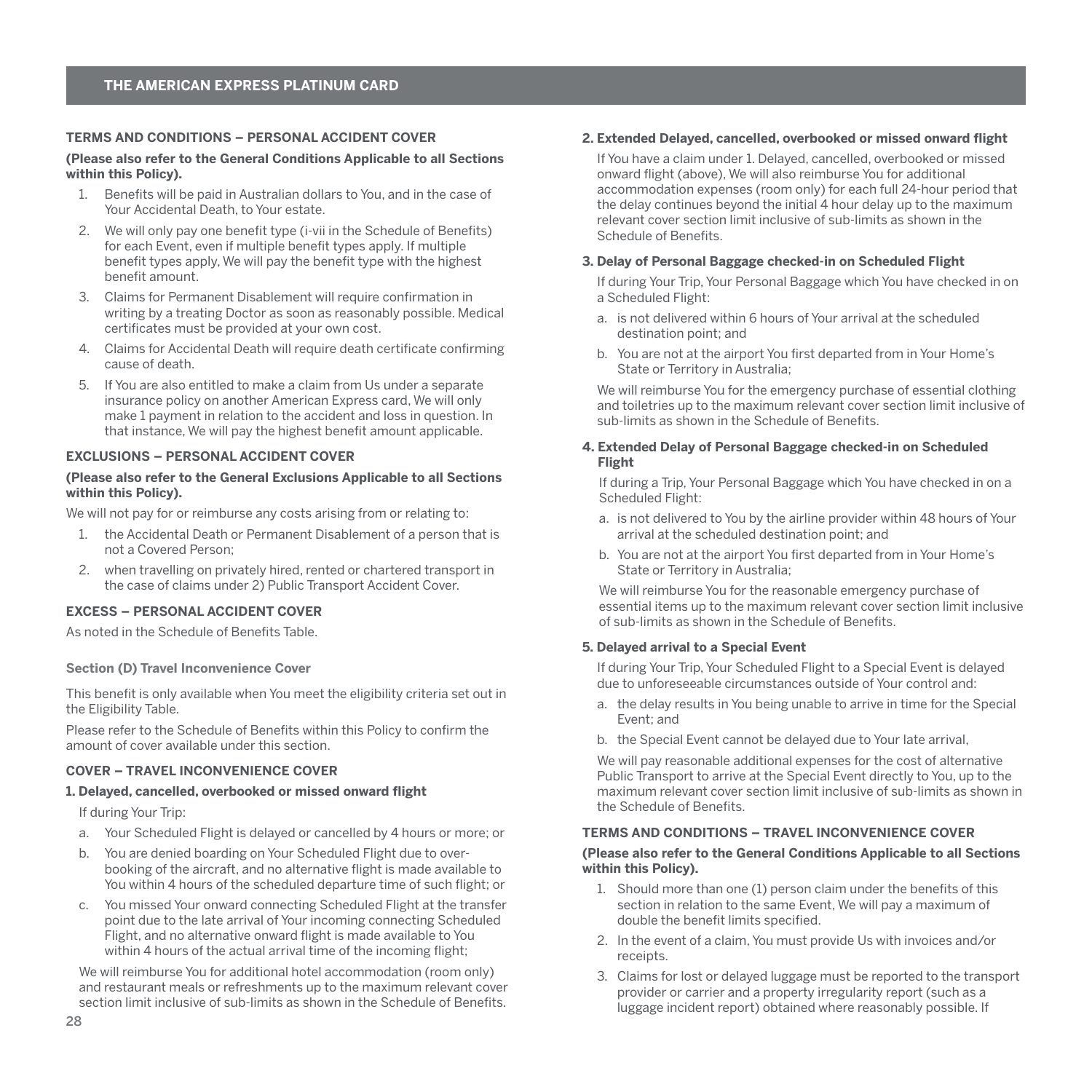<span id="page-30-0"></span>a property irregularity report or incident report is not provided, You must provide evidence that You have taken reasonable steps to obtain a report, such as emails, call logs or other reasonable evidence. A copy of any property irregularity report obtained from the airline must be supplied to Us together with the following information:

- a. full details of the flight (airline, flight numbers, departure airport, destination, scheduled flight times and arrival airport);
- b. details of the delay or loss incurred; and
- c. full details of expenses for which reimbursement is claimed.

# **EXCLUSIONS – TRAVEL INCONVENIENCE COVER**

#### **(Please also refer to the General Exclusions applicable to All Sections within this Policy).**

We will not pay for or reimburse any costs arising from or relating to:

- 1. the confiscation or requisition of any items by any customs agency or other government authorities;
- 2. the purchase of clothing or toiletries that are not reasonably necessary for Your Trip;
- 3. any lost or delayed Personal Baggage where a property irregularity report (such as a luggage incident report) is not provided and where You are unable to provide evidence that You have taken reasonable steps to obtain one. Such evidence includes emails and call logs to the transport provider or other reasonable evidence;
- 4. Personal Baggage delay or extended Personal Baggage delay in the airport You first departed from in Your Home's State or Territory in Australia.

#### **EXCESS - TRAVEL INCONVENIENCE COVER**

As noted in the Schedule of Benefits.

#### **Section (E) Medical Emergency Expenses Cover**

This benefit is only available when You meet the eligibility criteria set out in the Eligibility Table.

Please refer to the Schedule of Benefits within this Policy to confirm the amount of cover available under this section.

# **COVER – MEDICAL EMERGENCY EXPENSES COVER**

#### **1. In The Event Of A Medical Emergency – International Return Trip only**

If during Your International Return Trip (except when You are in Australia), You have a Medical Emergency resulting from an Injury or Illness, which is not a Pre-Existing Medical Condition, We will pay or reimburse the reasonable expenses for:

- 1. Your emergency medical Treatment and hospital costs;
- 2. Your emergency dental Treatment to natural teeth;
- 3. Your Repatriation/Evacuation costs if approved by Chubb Assistance (such approval not to be unreasonably withheld or delayed) following consultation with the treating Doctor;
- 4. Your incidental expenses, such as food and toiletries expenses,

which You may incur as a result of being hospitalised as an in-patient for each complete 24 hour period;

- 5. reasonable extra accommodation costs (room-only) for You and any person who stays or travels with You to provide support or care, as reasonably agreed by Chubb Assistance;
- 6. if You are travelling alone:
	- a. a return economy airfare; and
	- b. extra accommodation (room-only);

for Your friend or Close Relative to stay with You as reasonably agreed by Chubb Assistance.

The maximum We will pay under the Medical Emergency Expenses Cover is the maximum relevant cover section limit inclusive of sublimits as shown in the Schedule of Benefits. However, We will stop paying costs and expenses prior to that limit being reached if You:

- i. return to Australia; or
- ii. are declared fit to return to Australia by a treating Doctor or by Chubb Assistance's medical officer, but choose to remain overseas.

# **2. In The Event Of Your death**

If You die during Your Trip, Chubb Assistance will organise, arrange and pay for the reasonable costs up the maximum relevant cover section inclusive of sub-limits as shown in the Schedule of Benefits for:

- a) transportation of Your remains to an airport of Your Home's State or Territory in Australia; or
- b) cremation and subsequent transportation of Your remains to an airport of Your Home's State or Territory in Australia; or
- c) local (in the country of Your death) burial.

If You hold a valid Schengen Visa and in the event of Your death in a Schengen member state during Your International Return Trip, the maximum amount We will pay in total will not exceed 30,000 EUR for expenses incurred in that Schengen member state for Your burial or cremation.

# **In an emergency:**

You should contact Chubb Assistance as soon as reasonably possible when an emergency arises on  $+61289075666$  and provide Your American Express Card Account number, as much information as possible and a telephone or fax number where You can be contacted.

If Your medical condition prevents You from calling, if possible, someone else should call on Your behalf, such as a relative, Your Travelling Companion, nurse or Doctor.

If You do not make reasonable attempts to call Chubb Assistance before seeking emergency medical treatment, or You chose to seek treatment from a medical service not approved by Chubb Assistance, You may be responsible for some or all of Your medical expenses (to the extent that those medical expenses could otherwise have been reduced through preferred medical providers arranged by Chubb Assistance).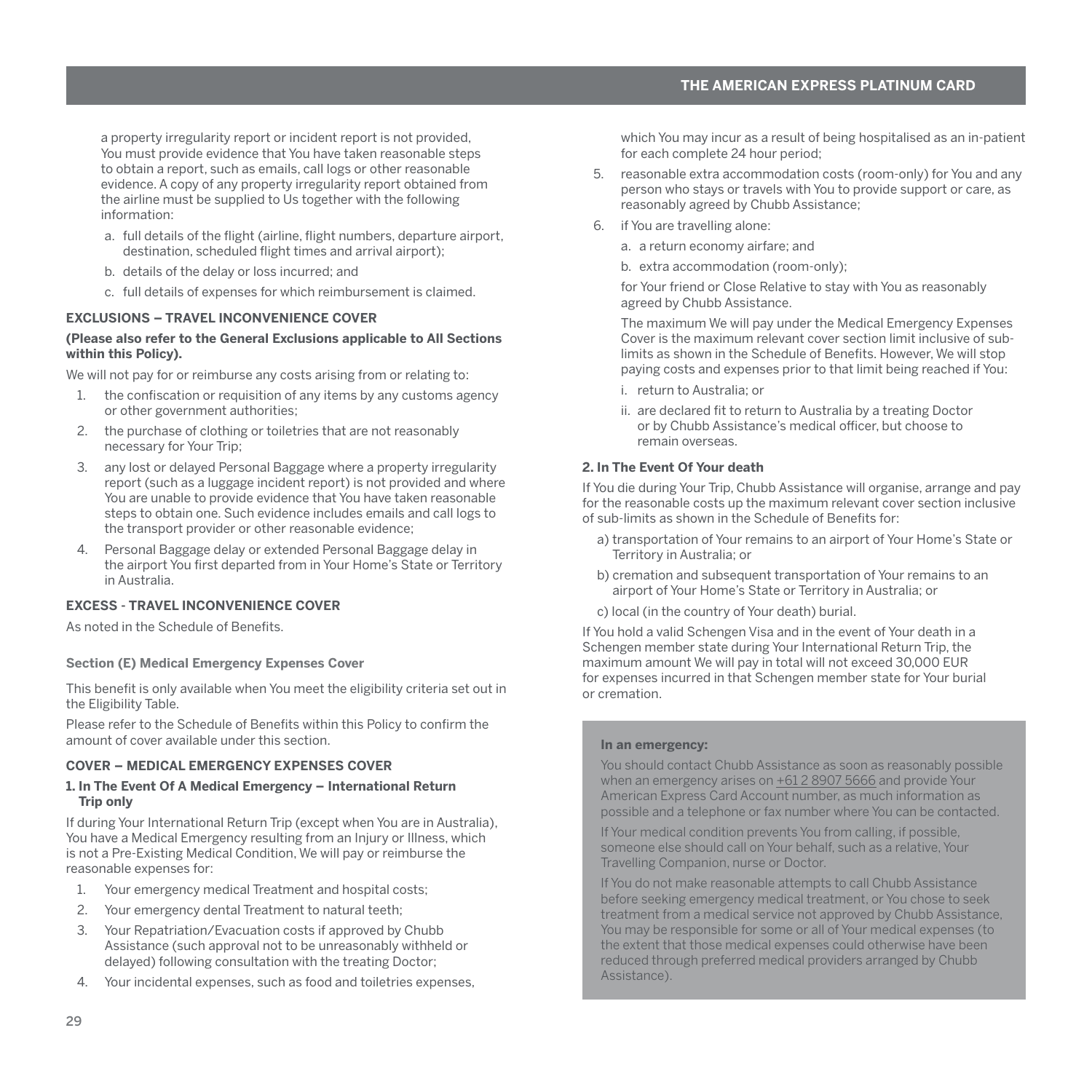#### <span id="page-31-0"></span>**TERMS AND CONDITIONS – MEDICAL EMERGENCY EXPENSES COVER**

#### **(Please also refer to the General Conditions Applicable to all Sections within this Policy).**

- 1. You must be seventy-nine (79) years of age or younger when You make Your Qualifying Travel Purchase.
- 2. We will not be liable to pay or reimburse You for any medical Treatment, hospital costs, dental Treatment or any other ancillary Treatment (i.e. physiotherapy) that are incurred in Australia.
- 3. You must take all reasonable measures to avoid or minimise any claim, to follow all applicable care and safety procedures notified to You by a treating Doctor or Chubb Assistance's medical officer, to obtain help or assistance as soon as reasonably possible and avoid danger, except in an attempt to save human life.
- 4. You must make all reasonable attempts to call Chubb Assistance before seeking overseas emergency medical Treatment. If Your medical condition prevents You from calling, if possible, someone else should call on Your behalf, such as a relative, Travelling Companion, nurse or Doctor. If You do not make reasonable attempts to call Chubb Assistance before seeking emergency medical Treatment, or You chose to seek treatment from a medical service provider not approved by Chubb Assistance, You may be responsible for Your medical expense costs to the extent that those medical expenses could otherwise have been reduced through preferred medical providers arranged by Chubb Assistance. You will need to provide evidence that You have attempted to contact Chubb Assistance, such as call logs or other reasonable evidence.
- 5. In the event of an overseas Medical Emergency, We will arrange Your transportation to the nearest hospital or evacuate You to the nearest adequately equipped hospital in the event that local medical facilities are inadequate (in the opinion of staff at the local medical facility or Chubb Assistance's medical officer).
- 6. If Your original means of transportation cannot be used, We will repatriate You directly to Australia when You are deemed medically fit to travel by the local treating Doctor or by Chubb Assistance's medical officer.
- 7. We will repatriate or evacuate You to Australia by the quickest and most direct route as determined by the treating Doctor or as recommended by Chubb Assistance's medical officer. However, if You chose to be repatriated or evacuated without first discussing this with Chubb Assistance, You may be responsible for any costs to the extent that those Repatriation/Evacuation costs could otherwise have been reduced through preferred medical providers arranged by Chubb.
- 8. To understand the extent of Your Injury or Illness and what treatment or Repatriation/Evacuation, if any, is required, we may seek a second independent Doctor or Dentist to review and confirm what medical treatment, expenses or Repatriation/Evacuation is appropriate.

## **EXCLUSIONS – MEDICAL EMERGENCY EXPENSES COVER**

#### **(Please also refer to the General Exclusions applicable to All Sections within this Policy).**

We will not pay for or reimburse any costs arising from or relating to:

- 1. Your Pre-Existing Medical Condition(s);
- 2. any medical Treatment, hospital costs, dental Treatment, Repatriation/Evacuation costs or any other ancillary Treatment (i.e. physiotherapy) that is incurred in Australia;
- 3. Your failure to make any reasonable attempt to contact Chubb Assistance where You were reasonably able to do so;
- 4. Your participation in Excluded Sports and Activities;
- 5. participation in a sporting event that has an appearance fee, wage, salary or prize money which in total is equal to fifteen percent (15%) or more of Your annual income from all sources. Participation includes training for, coaching or otherwise competing in that sporting event;
- 6. dental treatment caused by or related to the deterioration and/or decay of teeth or associated tissue;
- 7. dentures, crowns and orthodontics;
- 8. routine medical or dental treatment or prenatal visits;
- 9. Treatment or prescription medication (including medication and ongoing immunisations) that started prior to Your International Return Trip;
- 10. Treatment performed by Close Relatives, except in a lifethreatening emergency;
- 11. You remaining overseas after Chubb Assistance confirms, based on medical evidence from the treating Doctor, that You are fit to travel and can return to Australia;
- 12. an International Return Trip involving pre-planned Treatment, or for the purpose of obtaining Treatment, and Treatment for cosmetic reasons, unless Chubb Assistance's medical officer agrees that such Treatment is necessary as a result of any covered accident;
- 13. You engaging in Manual Work;
- 14. any costs incurred in a destination where an Australian State, Territory or the Australian Federal Government or an Australian government agency (such as DFAT) have issued or upgraded a travel advisory warning, advising You to 'Do Not Travel' or that borders are closed, for the destination You planned to travel to and this occurred prior to You starting Your International Return Trip. This exclusion applies even if You have been granted a travel exemption by an Australian State or Territory, the Australian Federal Government or an Australian government agency (such as DFAT) to travel.

## **EXCESS – MEDICAL EMERGENCY EXPENSES COVER**

As noted in the Schedule of Benefits.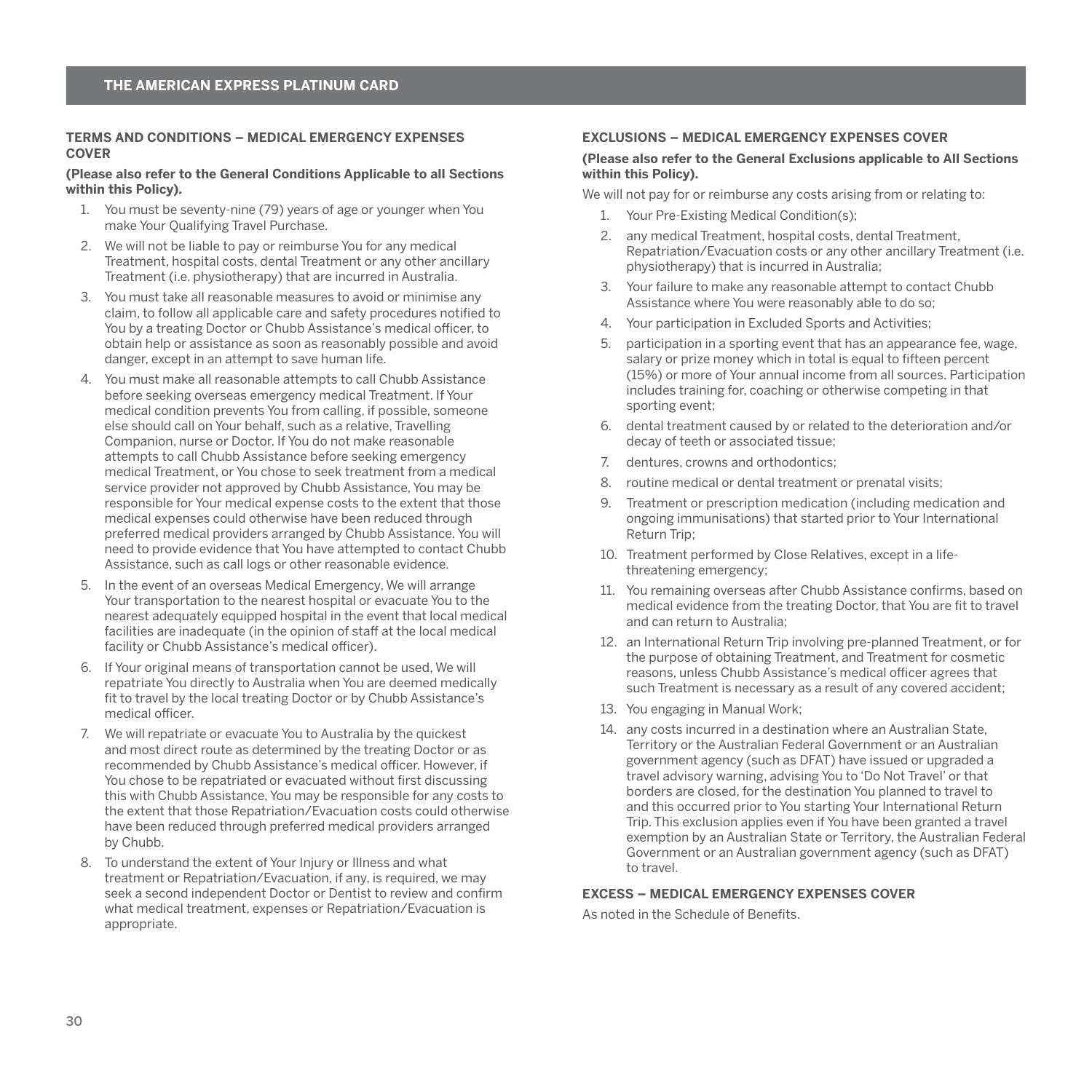#### <span id="page-32-0"></span>**Section (F) Resumption Of Long International Trip Cover**

This benefit is only available when You meet the eligibility criteria set out in the Eligibility Table.

Please refer to the Schedule of Benefits within this Policy to confirm the amount of cover available under this section.

# **COVER – RESUMPTION OF LONG INTERNATIONAL TRIP COVER**

#### **1. Resumption Of Long International Trip Cover**

In the event that You have to interrupt a Long International Trip and return to Australia immediately following the:

- 1. death;
- 2. imminent death;
- 3. Injury;
- 4. unforeseen Illness;

of a Close Relative where the Close Relative is 90 years of age or younger before You make Your Qualifying Travel Purchase;

We will pay for reasonable extra expenses actually and necessarily incurred (less any refund received for the unused prepaid travel accommodation arrangements) to resume Your Long International Trip if:

- i. You resume Your Long International Trip within 30 days of returning to Australia;
- ii. You have more than 14 days remaining on Your Long International Trip; and
- iii. the remaining period constitutes at least 25% of the total duration of Your Long International Trip.

#### **TERMS AND CONDITIONS – RESUMPTION OF LONG INTERNATIONAL TRIP COVER**

#### **(Please also refer to the General Conditions Applicable to all Sections within this Policy).**

- 1. We will deduct any airline refunds or travel credits You receive from the amount We pay or reimburse.
- 2. We will deduct any airfares reimbursed under Section A Trip Cancellation and Amendment Cover.
- 3. We will only pay if the death, imminent death, Injury or unforeseen Illness of a Close Relative occurred after You make Your Qualifying Travel Purchase.

# **EXCLUSIONS – RESUMPTION OF LONG INTERNATIONAL TRIP COVER (Please also refer to the General Exclusions applicable to All Sections within this Policy).**

We will not pay for or reimburse any costs arising from or relating to:

- 1. the death, Injury or unforeseen Illness of any Close Relative:
	- a. who is 91 years of age or older when You make Your Qualifying Travel Purchase; or
	- b. that occurred before You made Your Qualifying Travel Purchase;
- 2. any Terminal Illness of a Close Relative which was diagnosed before You made Your Qualifying Travel Purchase;
- 3. circumstances where there was a reasonable likelihood that a return Home would be necessary before You made Your Qualifying Travel Purchase or where a reasonable person should have foreseen such a likelihood;
- 4. any airfares booked or paid for after the Event that caused the interruption to Your Long International Trip;
- 5. an epidemic, pandemic or outbreak of an infectious disease or virus or any derivative or mutation of such viruses.

# **EXCESS – RESUMPTION OF LONG INTERNATIONAL TRIP COVER**

As noted in the Schedule of Benefits.

**Section (G) Personal Baggage, Valuables, Money And Travel Documents Cover** 

This benefit is only available when You meet the eligibility criteria set out in the Eligibility Table.

Please refer to the Schedule of Benefits within this Policy to confirm the amount of cover available under this section.

#### **COVER – PERSONAL BAGGAGE, VALUABLES, MONEY AND TRAVEL DOCUMENTS COVER**

If during Your Trip, Your:

#### **Accidental Damage**

1. Personal Baggage, Valuables or Travel Documents are accidentally damaged or destroyed; or

#### **Accidentally Lost**

2. Personal Baggage, Valuables, Money or Travel Documents are accidentally lost; or

#### **Stolen from Hold**

3. Personal Baggage or Travel Documents are stolen when they have been checked in or stowed in the luggage hold of an airplane, ship, bus or train, where You had no access to that Personal Baggage until the end of the transport; or

#### **Stolen from Designated Storage Area**

4. Personal Baggage, Valuables, Money or Travel Documents are stolen when they have been stowed in a specially designated area (such as overhead compartment, luggage rack or hotel storage room) on an airplane, ship, bus or train transport or with an accommodation provider; or

#### **Stolen from Locked Accommodation**

5. Personal Baggage, Valuables, Money or Travel Documents are stolen from Your locked accommodation (excluding motor vehicle accommodation) where the accommodation was reasonably able to be locked; or

#### **Stolen from Motor Vehicle**

6. Personal Baggage (excluding Valuables or Money) or Travel Documents left Unattended are stolen from a motor vehicle, where: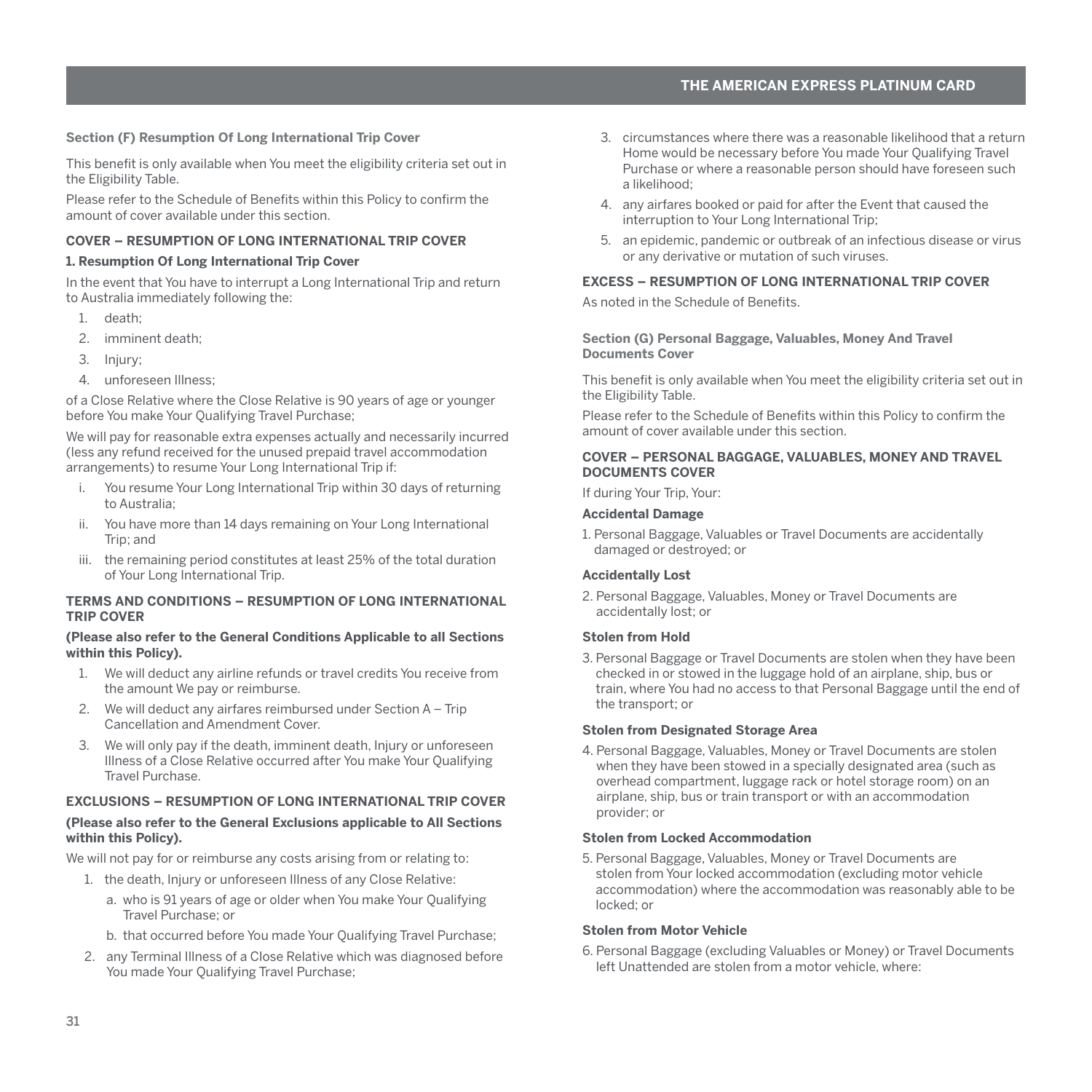- a. items were locked out of sight in a Secure Area; and
- b. Forcible Entry has been used by an unauthorised person to gain entry to the vehicle; and
- c. evidence of such Forcible Entry is available; or

#### **Stolen from You**

- 7. Personal Baggage, Valuables, Money, or Travel Documents which are:
	- a. carried by You; or
	- b. under Your observation and within 3 metres of You,

#### are stolen,

We will, after We deduct the Excess from Your claim, do one of the following:

- pay You the reasonable costs for the item to be repaired if it is practical and economic for the item to be repaired;
- if it is not practical and economic to repair the item, We will pay You to replace the item with the same or nearest type if the item is available (i.e. make and model);
- if the item cannot be repaired or replaced by You, We will pay You the lesser of:
	- i. the depreciated (which includes wear and tear) value of the item; or
	- ii. the current replacement cost of the item;

up to the maximum relevant cover section limit inclusive of sub-limits as shown in the Schedule of Benefits.

# **TERMS AND CONDITIONS – PERSONAL BAGGAGE, VALUABLES, MONEY AND TRAVEL DOCUMENTS COVER**

## **(Please also refer to the General Conditions Applicable to all Sections within this Policy).**

- 1. Any payment will be based on the item's depreciated value, repair cost (to the condition before the loss) or current replacement cost, as outlined directly above.
- 2. You must take all reasonable precautions for the safety and supervision of Your Personal Baggage, Valuables, Money and Travel Documents.
- 3. Any claims to a Pair or Set, if You agree to surrender the undamaged item(s) of the Pair or Set to Us and We agree to accept them, We will pay You the current replacement cost of the entire Pair or Set. If You do not agree to surrender the undamaged items, We will only be liable for the value of that part of a Pair or Set which has been lost, stolen, damaged or destroyed. For example, if one earring is stolen, We will only pay 50% of the cost of replacement earrings.
- 4. If We ask, You must send to Us any damaged or undamaged items and pay for postage.
- 5. Theft of Personal Baggage (excluding Valuables or Money) or Travel Documents left Unattended in a motor vehicle is subject to the following:
	- a. items must be locked out of sight in a Secure Area, and
	- b. Forcible Entry must have been used by an unauthorised person to gain entry to the vehicle, and

c. evidence of such entry is available.

- 6. To support all claims, You must supply a copy of the item's purchase receipt or invoice, or an alternative written or printed proof of the purchase price or value.
- 7. You must report loss, theft or criminal damage to the:
	- a. local police; or
	- b. appropriate issuing authority (in the case of Travel Documents),

and a written report obtained where reasonably possible. If a written report is not provided, You must provide evidence that You have taken reasonable steps to report the loss, theft or criminal damage including details of the time and place You made the report, and the name and contact details of who You reported the loss, theft or criminal damage to (to the extent such details are within Your power to provide).

- 8. Claims for damaged items in transit must be reported to the carrier, tour, transport or accommodation provider and a written report obtained where reasonably possible. If a written report is not provided, You must provide evidence that You have taken reasonable steps to obtain a report, such as emails, call logs or other reasonable evidence to the travel or accommodation provider.
- 9. Benefits will not be payable under more than one section or benefit of this Policy as a result of one Event. We will, however, pay the benefit type with the highest benefit amount.

## **DEPRECIATION – PERSONAL BAGGAGE, VALUABLES, MONEY AND TRAVEL DOCUMENTS COVER**

We will apply depreciation (wear and tear) to determine the value of Your Personal Baggage and Valuables as specified in the table below.

Depreciation considers an item's age, damage or change that is caused to an item when it is used normally. Depreciation will be calculated from the date of purchase of the item until the date of claimable Event, based on the original purchase price.

For example: If You purchased a Smartphone for \$1,000, went on a Trip and the phone was stolen, We will calculate the number of months between the date You purchased Your phone and the claimable Event date. Suppose the number of months is 6, We will calculate the depreciation as follows:

- (-Excess) + purchase price deprecation = amount payable
- $\cdot$  Number of months = 6
- 6 multiplied by depreciation for Smartphone of 2.5% = 15%
- Depreciation: \$1,000 multiplied by 15% = \$150
- Amount payable for Your stolen Smartphone: (-250) + \$1,000 \$150  $= $600$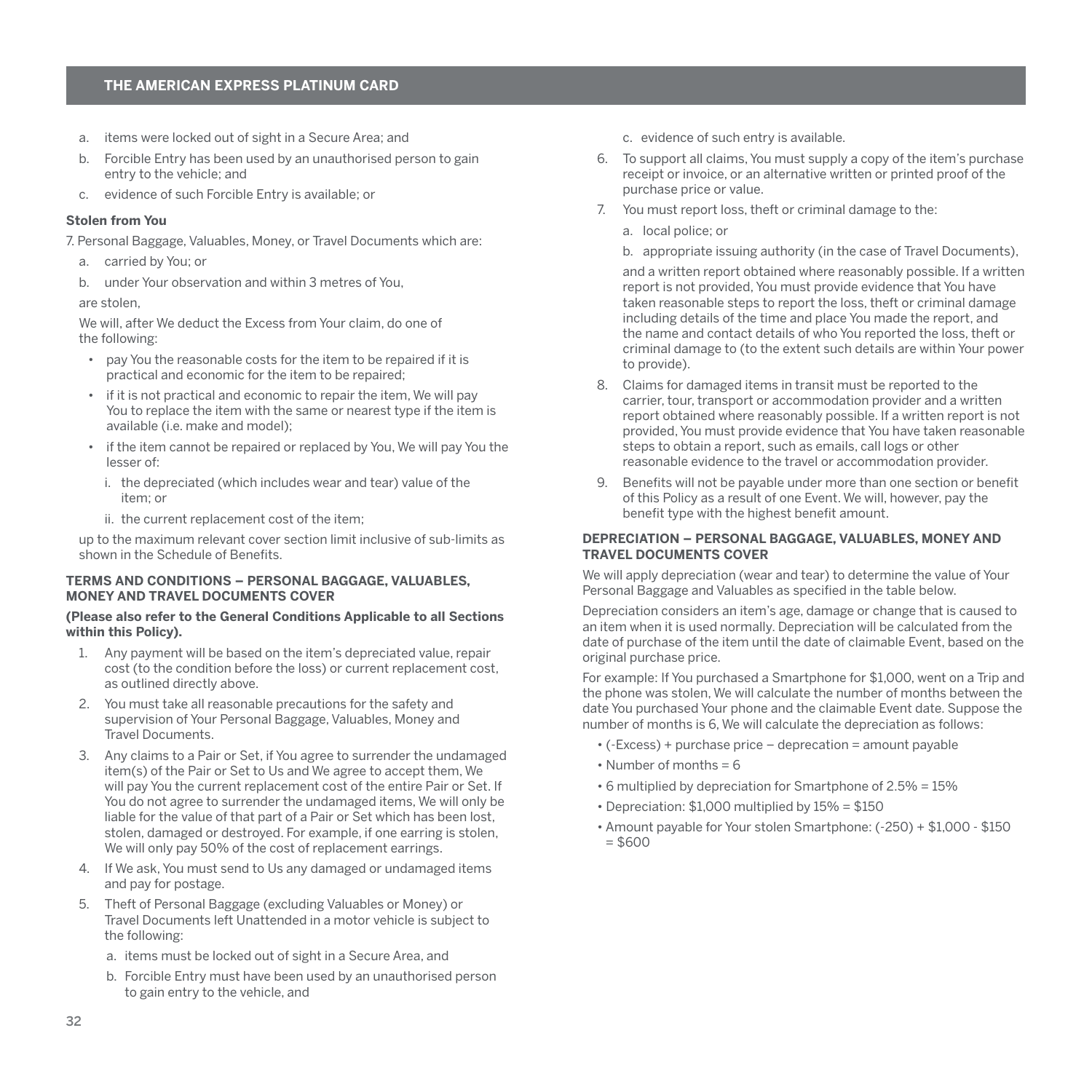#### **Depreciation Table**

| <b>Items</b>                   | Deduction for each month of age of the item<br>at the time of Event | <b>Maximum Applicable Depreciation</b> |
|--------------------------------|---------------------------------------------------------------------|----------------------------------------|
| Electronic equipment           | 2.5%                                                                | 65%                                    |
| Camera (including accessories) | 2.5%                                                                | 65%                                    |
| Sunglasses                     | 1.5%                                                                | 65%                                    |
| Smartphone                     | 2.5%                                                                | 65%                                    |
| Laptop                         | 2.5%                                                                | 65%                                    |
| Jewellery                      | 0%                                                                  | 0%                                     |
| Sports equipment               | 2.0%                                                                | 65%                                    |
| Cosmetics                      | 2.5%                                                                | 65%                                    |
| Clothing                       | 1.9%                                                                | 65%                                    |
| Other personal items           | 1.5%                                                                | 65%                                    |

#### **EXCLUSIONS – PERSONAL BAGGAGE, VALUABLES, MONEY AND TRAVEL DOCUMENTS COVER**

#### **(Please also refer to the General Exclusions Applicable to all Sections within this Policy).**

We will not pay for or reimburse any costs arising from or relating to:

- 1. any items loaned, hired or entrusted to You;
- 2. loss, theft, criminal damage where there is insufficient evidence that You have taken reasonable steps to report the incident to the local police or appropriate issuing authority (in the case of Travel Documents). Such evidence includes details of the time and place You made the report, and the name and contact details of who You reported the loss, theft or criminal damage to (to the extent such details are within Your power to provide);
- 3. damaged items in transit where a written report from the carrier, tour, transport or accommodation provider is not provided and where You are unable to evidence that You have taken reasonable steps to obtain a written report from the carrier, tour, transport or accommodation provider. Such evidence includes emails and call logs to the carrier, tour, transport or accommodation provider or other reasonable evidence;
- 4. electrical or mechanical breakdown of items;
- 5. items left Unattended in a Public Place (unless You have no option other than to leave the items Unattended due to an emergency medical, security or evacuation situation);
- 6. Valuables or Money left Unattended in a motor vehicle (unless You have no option other than to leave the items Unattended due to an emergency medical, security or evacuation situation);
- 7. Personal Baggage or Travel Documents left Unattended and which are stolen from a motor vehicle if the items have not been locked in the Secure Area (unless You have no option other than to leave the Personal Baggage or Travel Documents Unattended due to an emergency medical, security or evacuation situation);
- 8. Valuables or Money within Your Personal Baggage checked in or stowed in the luggage hold of an airplane, ship, bus or train;
- 9. atmospheric or climatic conditions, wear and tear (damage that naturally and inevitably occurs as a result of normal wear or ageing), vermin, insects, rodents or any process of cleaning, repairing, restoring or alteration;
- 10. any business goods or specialised equipment relating to a trade or profession;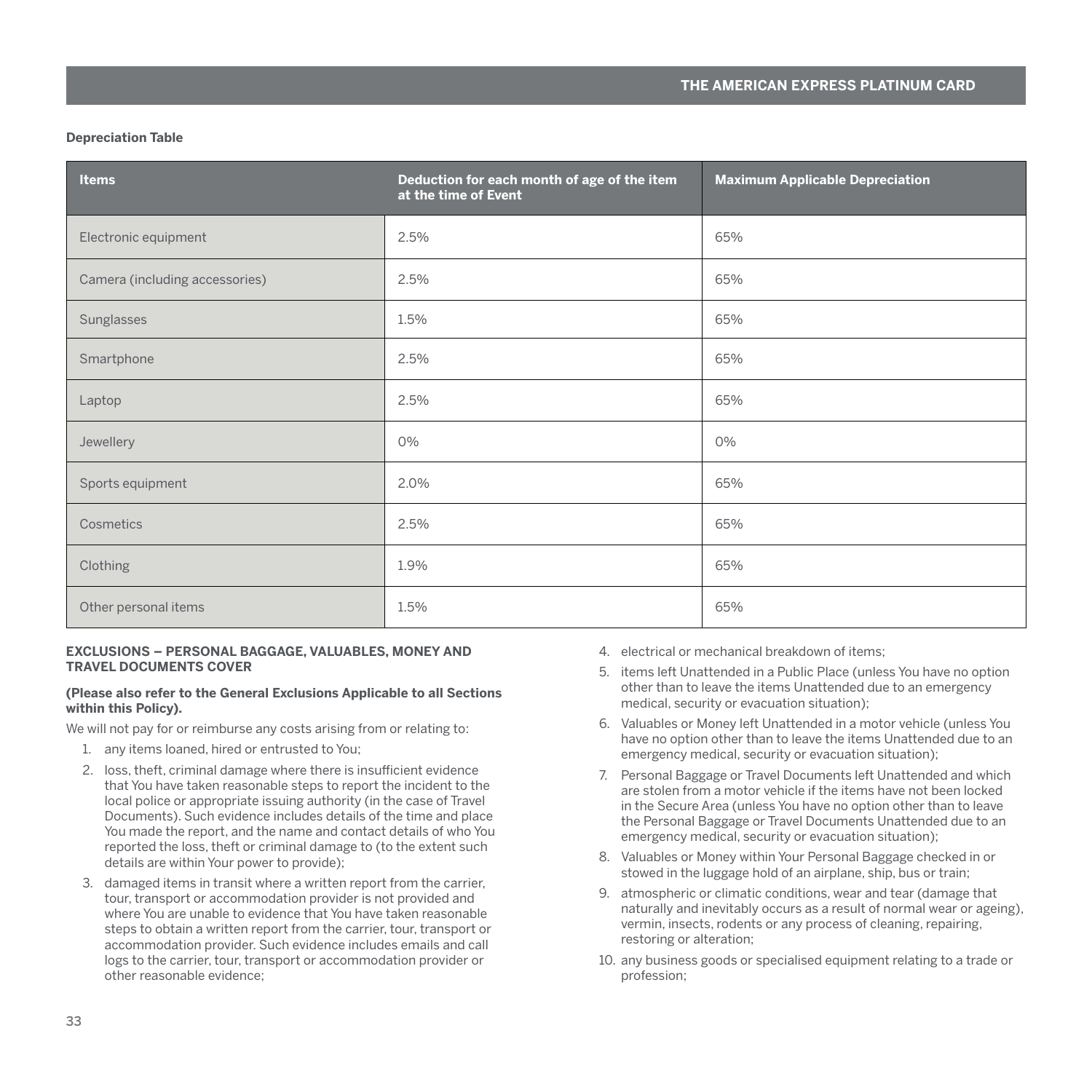- <span id="page-35-0"></span>11. the confiscation or destruction by order of any government or public authority;
- 12. any items sent under the provisions of any freight contract, postal, courier or similar service;
- 13. damage to fragile or brittle items unless caused by fire or resulting from an accident to an aircraft, sea vessel or motor vehicle;
- 14. any drones, sporting equipment, bicycles, surfboards or waterborne craft (including their ancillary equipment) of any description whilst in use;
- 15. any motor vehicle, motor vehicle accessories or parts, motorised or propelled vehicles such as scooters, electric bicycles or golf buggies;
- 16. shortages, errors, omissions, depreciation in value in respect of Money and Travel Documents;
- 17. any bonds, coupons, gift cards, stamps, vouchers, warranties, preloaded or rechargeable cards including but not limited to phone, debit or stored value cards;
- 18. loss of Money or Valuables from Your accommodation unless evidence is available of unauthorised entry to Your accommodation; for example: evidence of Forcible Entry, key entry recording or CCTV footage;
- 19. any of the following: animals or plant life, antiques and historical artefacts, securities, or documents of any kind other than those within the definition of Money and Travel Documents, china, consumable or perishable items, contact or corneal lenses, dentures, glass, hearing aids, keys, musical instruments, pictures, photos;
- 20. lost or stolen cryptocurrency.

#### **EXCESS – PERSONAL BAGGAGE, VALUABLES, MONEY AND TRAVEL DOCUMENTS COVER**

As noted in the Schedule of Benefits.

# **Section (H) Personal Liability Cover**

This benefit is only available when You meet the eligibility criteria set out in the Eligibility Table.

Please refer to the Schedule of Benefits within this Policy to confirm the amount of cover available under this section.

#### **COVER – PERSONAL LIABILITY COVER**

#### **1. Personal Liability Cover**

If during Your Trip, You become unintentionally legally liable to pay compensation to someone (other than a member of Your family or a Close Relative) as a result of:

- 1. an injury or death to that person; or
- 2. accidental physical damage or loss to someone else's tangible property

We will pay or reimburse costs up to the maximum relevant cover section limit inclusive of sub-limits as shown in the Schedule of Benefits for:

a. Your legal costs;

- b. damages that are recoverable from You;
- c. costs that are incurred with Our consent (which will not be unreasonably withheld or delayed);
- d. costs for legal representation at any coroner's inquest or fatal accident inquiry or in a court of summary jurisdiction.

#### **TERMS AND CONDITIONS – PERSONAL LIABLITY COVER**

#### **(Please also refer to the General Conditions Applicable to all Sections within this Policy).**

- 1. You must not admit liability, negotiate, make any promise, payment or settlement without Our prior written consent (which will not be unreasonably withheld, delayed or conditioned).
- 2. You must as soon as reasonably possible once You receive them, send Us every letter, claim, writ, summons, process, notice of any prosecution or inquest that relates to, or may give rise to, liability.
- 3. We may at any time make full and final settlement of any claim at Our cost up to the maximum limit as shown in the Schedule of Benefits pursuant of this Personal Liability Cover. If We do so, We will have no further liability in respect of such Event or Events except for the payment of costs and expenses incurred prior to the date of settlement.
- 4. We may make any investigation We deem necessary.

#### **EXCLUSIONS – PERSONAL LIABILITY COVER**

#### **(Please also refer to the General Exclusions applicable to all Sections within this Policy).**

We will not pay for or reimburse any costs arising from or relating to:

- 1. You intentionally incurring any liability;
- 2. injury to any person who is a member of Your family, a Close Relative or under a contract of service or apprenticeship with You;
- 3. loss of or damage to any material property belonging to You, or in Your care, custody or control, or belonging to a member of Your family, a Close Relative, or anyone under a contract of service or apprenticeship with You. This does not apply to loss of or damage to buildings and their contents temporarily occupied by You during a Trip;
- 4. liability You incur under a contract or agreement which You would not have in the absence of such contract or agreement;
- 5. any unlawful, wilful or malicious act by You and including any assault and/or battery committed by You;
- 6. aggravated, exemplary or punitive damages or the payment of any fine or penalty:
- 7. liability arising out of the transmission of a sexually transmittable disease or passing on an illness, virus or disease to another person;
- 8. liability arising directly or indirectly out of the ownership, possession, control or use by You or on Your behalf of:
	- a. mechanically propelled vehicles, aircraft (including drones), hovercraft or watercraft (other than non-mechanically propelled watercraft less than 10 metres in length);
	- b. firearms; or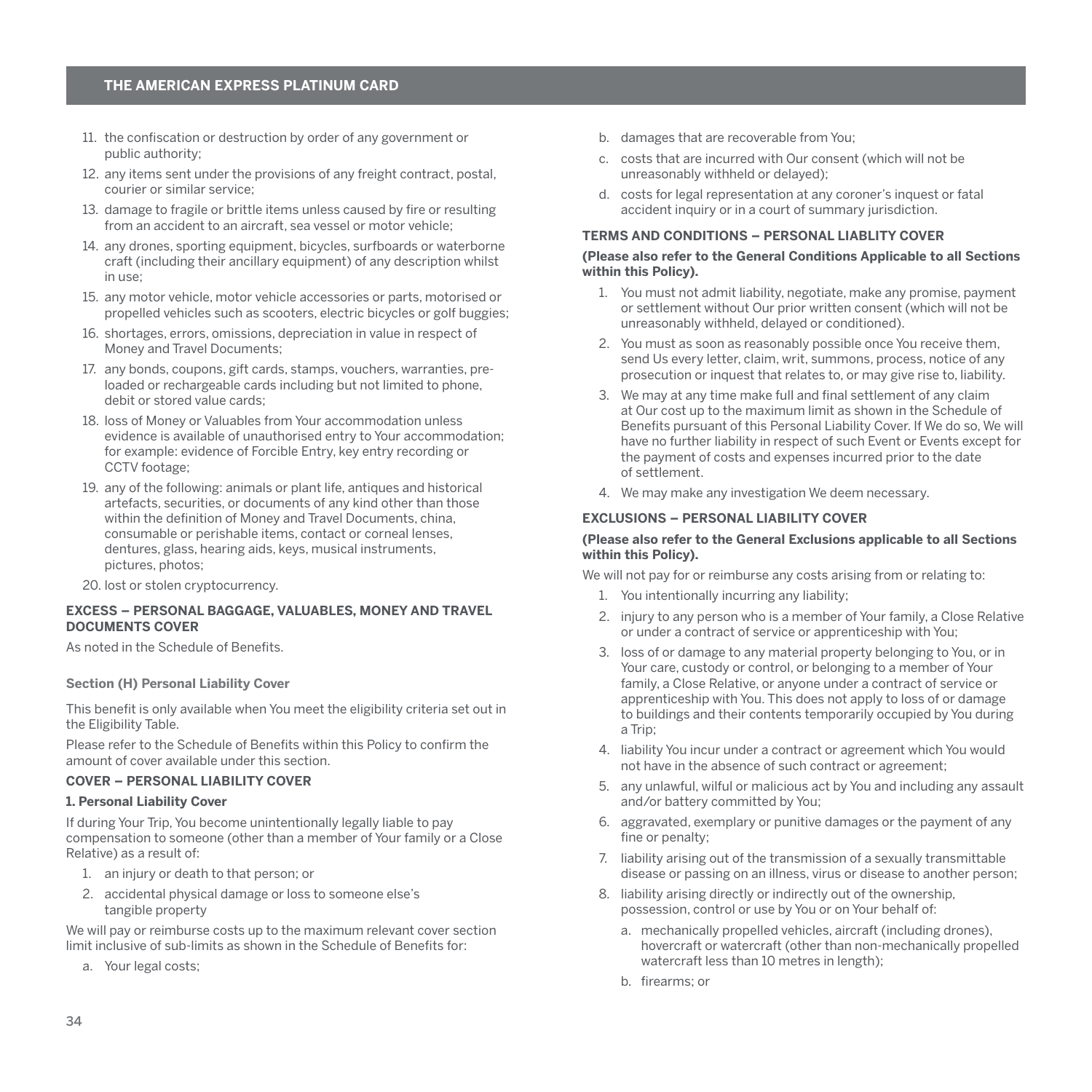- <span id="page-36-0"></span>c. animals (other than horses and domestic pets);
- 9. injury or loss of or damage to material property arising directly or indirectly from:
	- a. the ownership possession or occupation of land, immobile property or caravans other than as temporary accommodation in the course of a Trip;
	- b. the carrying on of any trade, business or profession;
- 10. liability arising directly or indirectly from Excluded Sports and **Activities**

# **EXCESS – PERSONAL LIABILITY COVER**

As noted in the Schedule of Benefits.

#### **Section (I) Loss of Income Cover**

This benefit is only available when You meet the eligibility criteria set out in the Eligibility Table.

Please refer to the Schedule of Benefits within this Policy to confirm the amount of cover available under this section.

# **COVER – LOSS OF INCOME COVER**

#### **1. Temporary Total Disablement – Loss of Income Cover**

If You are employed or self-employed at the time You are on Your Trip, and during the course of the Trip, You suffer an Injury or Illness which:

- a) was not a Pre-Existing Medical Condition; and
- b) leads to Temporary Total Disablement, as confirmed by Your treating Doctor; and
- c) causes the loss of Your entire regular Monthly Salary lasting 30 days or longer,

We will pay for any 1 Injury or Illness, Your Monthly Salary up to the maximum relevant cover section limit inclusive of sub-limits as shown in the Schedule of Benefits for a maximum period of 5 months.

## **TERMS AND CONDITIONS – LOSS OF INCOME COVER**

#### **(Please also refer to the General Conditions Applicable to all Sections within this Policy).**

- 1. You must see a Doctor. The first day of Your Temporary Total Disablement is the date from which Your Doctor confirms You are unable to engage in Your Usual Work.
- 2. You must provide Us with the treating Doctor's certificate confirming Your continuing Temporary Total Disablement at the end of the first 30 days and/or as soon as reasonably possible after 30 days and after every subsequent 30 day period or within a reasonable time of whenever We reasonably request it. Medical certificates must be provided at Your cost.
- 3. We will pay 1 monthly benefit on or after the 31st day and continue to pay for each complete calendar month (subject to the relevant section limits and maximum period), or until You are no longer suffering Temporary Total Disablement as deemed to be medically fit by a treating Doctor or by Chubb Assistance's medical officer.
- 4. After the first 30 days of Temporary Total Disablement, if Temporary Total Disablement is less than a complete calendar month, We will pay a benefit of one-thirtieth (1/30th) of the monthly benefit for each subsequent day of Temporary Total Disablement.
- 5. In the event of claims for separate periods of Temporary Total Disablement resulting from the same or different conditions or causes, We will only pay a Temporary Total Disablement monthly benefit if You have been in employment or self-employed and engaged in Your usual employment duties for 90 consecutive days between each period of Temporary Total Disablement.
- 6. If 2 periods of Temporary Total Disablement resulting from the same condition or cause are separated by less than 90 days, We will treat this as 1 claim. Therefore, the first 30 days will not apply to the second period of Temporary Total Disablement. However, We will not pay for any days when You did not suffer Temporary Total Disablement.

#### **EXCLUSIONS – LOSS OF INCOME COVER**

#### **(Please also refer to the General Exclusions applicable to all Sections within this Policy).**

We will not pay for or reimburse any costs arising from or relating to:

- 1. any future income You expect or could receive as part of any bonus or bonus structure, salary increase, salary sacrifice scheme or employee benefit scheme (such as shares);
- 2. Pre-Existing Medical Conditions.

## **EXCESS – LOSS OF INCOME COVER**

As noted in the Schedule of Benefits.

#### **Section (J) Hijack Cover**

This benefit is only available when You meet the eligibility criteria set out in the Eligibility Table.

Please refer to the Schedule of Benefits within this Policy to confirm the amount of cover available under this section.

# **COVER – HIJACK COVER**

#### **1. In the event of Hijacking**

If during Your Trip, Your Public Transport is Hijacked by persons using violence or threat of violence and You are detained in excess of 24 hours as a result of the Hijack, We will pay costs for:

a) a return economy airfare; and

b) extra accommodation (room-only) for each 24-hour period;

for Your Close Relatives to travel and stay at the location of the Hijacking, up to the maximum relevant cover section limit inclusive of sub-limits as shown in the Schedule of Benefits.

#### **TERMS AND CONDITIONS – HIJACK COVER**

#### **(Please also refer to the General Conditions Applicable to all Sections within this Policy).**

1. Payment and cover start after the first 24 hours from the time a government authority had been notified of the Hijacking.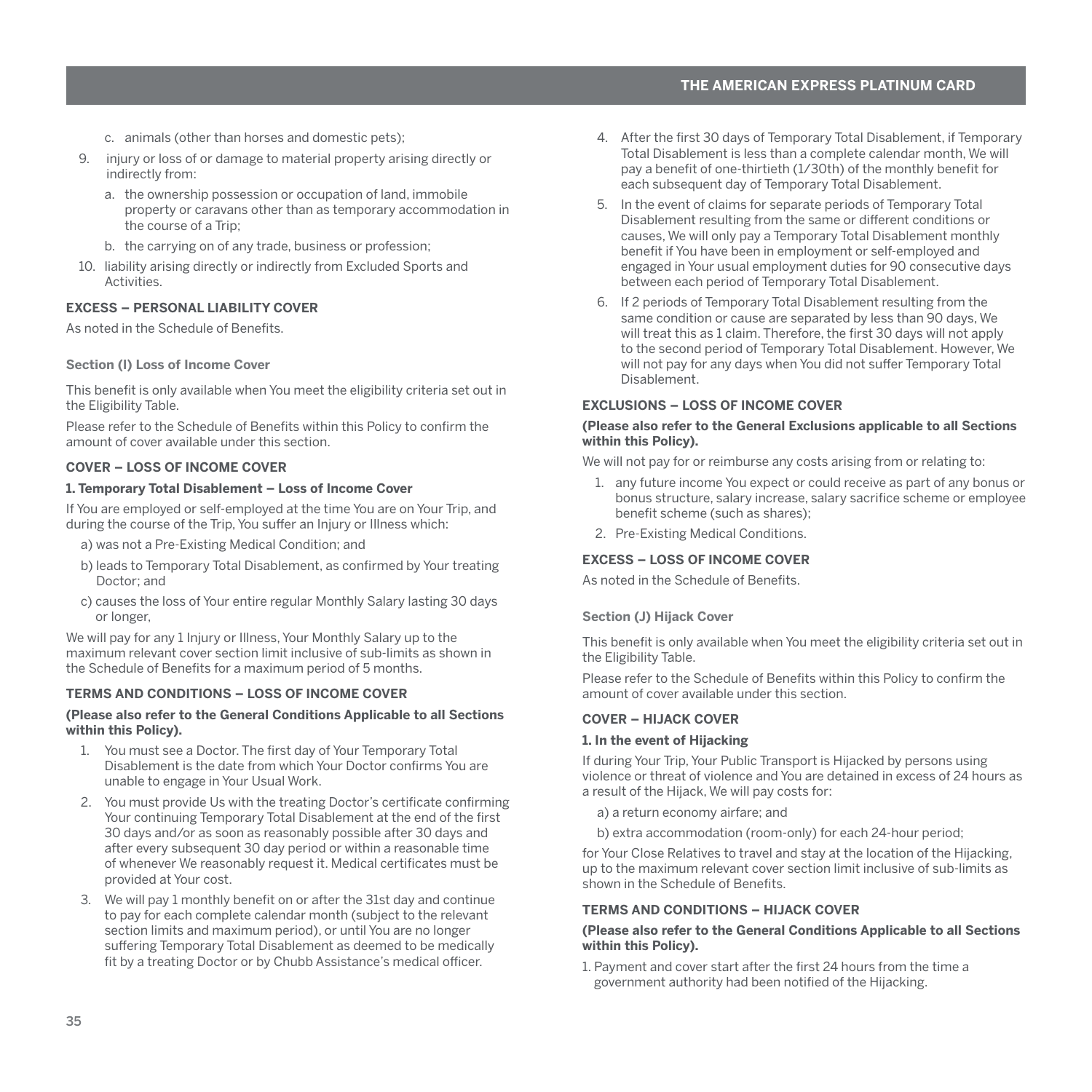<span id="page-37-0"></span>2. We will not act as Your negotiator or intermediary or advise You or any person in dealing with the Hijackers.

#### **EXCESS - HIJACK COVER**

As noted in the Schedule of Benefits.

#### **Section (K) Kidnap Cover**

This benefit is only available when You meet the eligibility criteria set out in the Eligibility Table.

Please refer to the Schedule of Benefits within this Policy to confirm the amount of cover available under this section.

# **COVER – KIDNAP COVER**

#### **1. In the event of Kidnap**

If during Your Trip, You are Kidnapped, We will pay costs for;

a) a return economy airfare; and

b) extra accommodation (room-only) for each 24 hour period;

for Your Close Relatives to travel and stay at the location of the Kidnapping, up to the maximum relevant cover section limit inclusive of sub-limits as shown in the Schedule of Benefits.

# **TERMS AND CONDITIONS – KIDNAP COVER**

#### **(Please also refer to the General Conditions Applicable to all Sections within this Policy).**

- 1. Payment and cover start after the first 24 hours from the time a government authority had been notified of the Kidnapping.
- 2. We will not act as Your negotiator or intermediary or advise You or any person in dealing with the Kidnappers.

#### **EXCESS – KIDNAP COVER**

As noted in the Schedule of Benefits.

#### **Section (L) Loss Damage Waiver Cover**

This benefit is only available when You meet the eligibility criteria set out in the Eligibility Table.

Please refer to the Schedule of Benefits within this Policy to confirm the amount of cover available under this section.

#### **COVER – LOSS DAMAGE WAIVER COVER**

If You hire a Rental Vehicle for 31 days or less from a Rental Company, We will pay the amount You are responsible for under the Rental Agreement, as a result of accidental damage, fire, vandalism or theft of the Rental Vehicle. This will apply whether You are responsible or not for the accident.

#### If You have obtained or purchased insurance (or a waiver cover) for loss or damage to a Rental Vehicle:

We will pay or reimburse You the Rental Vehicle Deductible arising from an Event that You become liable to pay, up to the maximum relevant cover section limit inclusive of sub-limits as shown in the Schedule of Benefits.

#### If You have not obtained or purchased insurance (or a waiver cover) for loss or damage to the Rental Vehicle:

We will pay or reimburse You the lesser of:

- the repair costs to the Rental Vehicle arising from an Event; or
- if not possible or economically practical to repair the Rental Vehicle, the replacement value of the Rental Vehicle,

that You become liable to pay under the Rental Agreement, up to the maximum relevant cover section limit inclusive of sub-limits as shown in the Schedule of Benefits.

## **TERMS AND CONDITIONS – LOSS DAMAGE WAIVER COVER**

#### **(Please also refer to the General Conditions Applicable to all Sections within this Policy).**

- 1. You must be the nominated driver or specified driver under the Rental Agreement.
- 2. You must have a valid international driving licence or a driver's licence that permits You to legally drive the Rental Vehicle in the country You are driving the Rental Vehicle.
- 3. You must be 21 years or older and under 80 years of age before You make Your Qualifying Rental Vehicle Purchase in order to claim under this benefit.
- 4. Cover will take effect from the time You take legal control of the Rental Vehicle and will cease at the time the Rental Company assumes control of the Rental Vehicle whether at its business location or elsewhere.
- 5. Claims will not be paid in respect of expenses to the extent that they are assumed, waived or paid by the Rental Company or its insurers.
- 6. No amount payable under this cover will carry interest unless payment has been unreasonably delayed following Our receipt of all the required information, documents or other evidence necessary to support the claim.
- 7. Losses will not be paid in respect of any property or expenses insured under another policy or any claim which should be recoverable under any other insurance.
- 8. We may at Our own expense take proceedings in Your name to recover compensation from any third party (subject to any restrictions imposed at law, including under the Insurance Contracts Act 1984 (Cth)) in respect of any indemnity provided under this cover and any amounts so recovered will belong to Us and You will provide reasonable assistance to Us.

# **EXCLUSIONS – LOSS DAMAGE WAIVER COVER**

#### **(Please also refer to the General Exclusions applicable to all Sections within this Policy).**

We will not pay for or reimburse any costs arising from or relating to:

- 1. Rental Vehicle hire for longer than 31 days;
- 2. rental of trucks, buses (except for mini buses hired for recreational purposes), other commercial vehicles, trailers, caravans, campervans, motorcycles, mopeds, motorbikes, motor homes, scooters or bikes;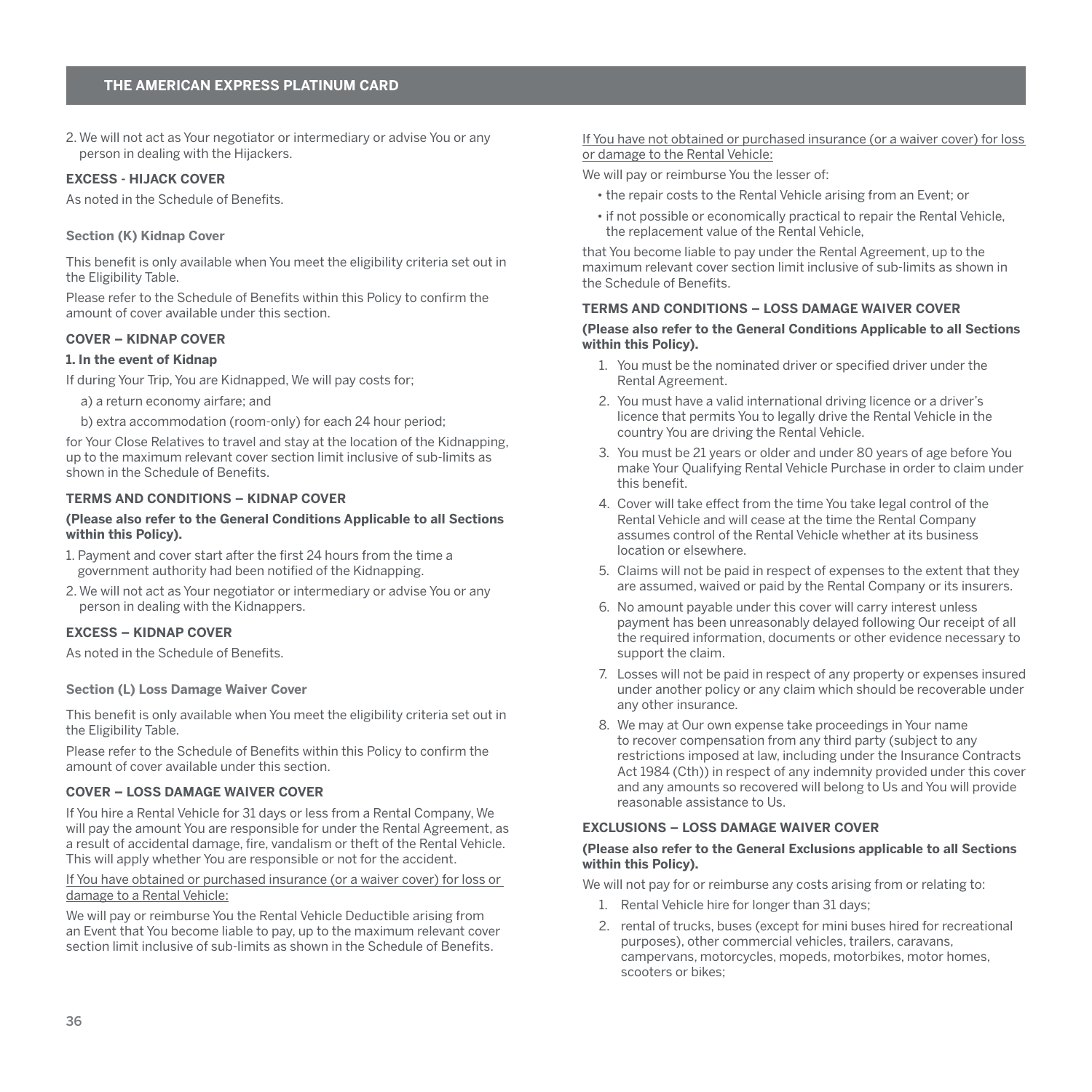- <span id="page-38-0"></span>3. use of the Rental Vehicle in, or in training for, racing competitions, trials, rallies or speed testing;
- 4. operation of the Rental Vehicle in violation of the terms of the Rental Agreement;
- 5. where You are not a nominated driver or specified driver under the Rental Agreement;
- 6. where You do not have an appropriate and a valid driving licence giving You legal rights to drive;
- 7. anyone under the age of 21 years or over the age of 79 years before You make Your Qualifying Rental Vehicle Purchase;
- 8. Rental Vehicles with a retail purchase price in excess of \$125,000;
- 9. vehicles over 20 years old;
- 10. petrol, loss of use, penalties or fines;
- 11. any process of cleaning, repairing, restoring or alteration;
- 12. Any damage that results in You filling the vehicle with inappropriate petrol or diesel that is not specified by the manufacturer;
- 13. Any pre-existing damage.

# **EXCESS – LOSS DAMAGE WAIVER COVER**

As noted in the Schedule of Benefits.

#### **Section (M) Card Purchase Cover**

This benefit is only available when You meet the eligibility criteria set out in the Eligibility Table.

#### **COVER – CARD PURCHASE COVER**

#### **1. Theft Or Damage Of an Eligible Item**

If Your Eligible Item is stolen or damaged within 90 days of purchase, We will:

- pay You the reasonable costs for the Eligible Item to be repaired if it is practical and economic for the Eligible Item to be repaired;
- If it is not practical and economic for You to have the Eligible Item repaired, We will reimburse You with the replacement amount not exceeding the original purchase price of the Eligible Item;

up to the maximum relevant cover section limit inclusive of sub-limits as shown in the Schedule of Benefits.

# **TERMS AND CONDITIONS – CARD PURCHASE COVER**

#### **(Please also refer to the General Conditions Applicable to all Sections within this Policy).**

- 1. If an Eligible Item has been partially paid for with either Your American Express Card Account or by using Your corresponding American Express Membership Rewards points, then We will only pay such percentage of the purchase price that was paid with Your American Express Card Account or Your corresponding American Express Membership Rewards points.
- 2. Any claims to a Pair or Set, if You agree to surrender the undamaged item(s) of the Pair or Set to Us and We agree to accept them, We will pay You the current replacement cost of the entire Pair or Set. If

You do not agree to surrender the undamaged items, We will only be liable for the value of that part of a Pair or Set which has been lost, stolen, damaged or destroyed. For example, if one earring is stolen, We will only pay 50% of the cost of replacement earrings

- 3. An Eligible Item which is left Unattended in a Public Place and which is not subsequently recovered will not constitute theft unless You have no option other than to leave the Eligible Item Unattended due to an emergency medical, security or evacuation situation.
- 4. If You purchase the Eligible Item as a gift for someone else, You may request for Us to pay a valid claim directly to the recipient of the gift.
- 5. You must provide Us with copies of invoices and/or receipts relating to the Eligible Item purchase. Upon request, You must also provide Us with the damaged Eligible Item or receipt as proof of mailing/ shipping.
- 6. Claims for theft or criminal damage must be reported to the local police and a written report obtained where reasonably possible. If a written report is not provided, You must provide evidence that You have taken reasonable steps to report the theft or criminal damage including details of the time and place You made the report, and the name and contact details of who You reported the theft or criminal damage to (to the extent such details are within Your power to provide).

# **EXCLUSIONS – CARD PURCHASE COVER**

#### **(Please also refer to the General Exclusions applicable to all Sections within this Policy).**

We will not pay for or reimburse any costs arising from or relating to:

- 1. damage to an Eligible Item wilfully damaged by You;
- 2. claims for theft or criminal damage where there is insufficient evidence that You have taken reasonable steps to report the incident to the local police. Such evidence includes details of the time and place You made the report, and the name and contact details of who You reported the theft or criminal damage to (to the extent such details are within Your power to provide);
- 3. an Eligible Item which is left Unattended in a Public Place unless You have no option other than to leave the Eligible Item Unattended due to an emergency medical, security or evacuation situation;
- 4. normal wear and tear (damage that naturally and inevitably occurs as a result of normal wear or ageing) to Eligible Items;
- 5. damage to an Eligible Item caused by product defects;
- 6. theft of or damage to an Eligible Item left Unattended in a motor vehicle, except when:
	- i. the Eligible Item is locked out of sight in a Secure Area and Forcible Entry has been used by an unauthorised person to gain entry to the vehicle, and evidence of such Forcible Entry is available; or
	- ii. You have no option other than to leave the Eligible Item Unattended due to an emergency medical, security or evacuation situation.
- 7. theft of or damage to jewellery, watches, precious metals and gemstones in baggage unless carried by hand and under Your personal supervision or under the supervision of a Travelling Companion;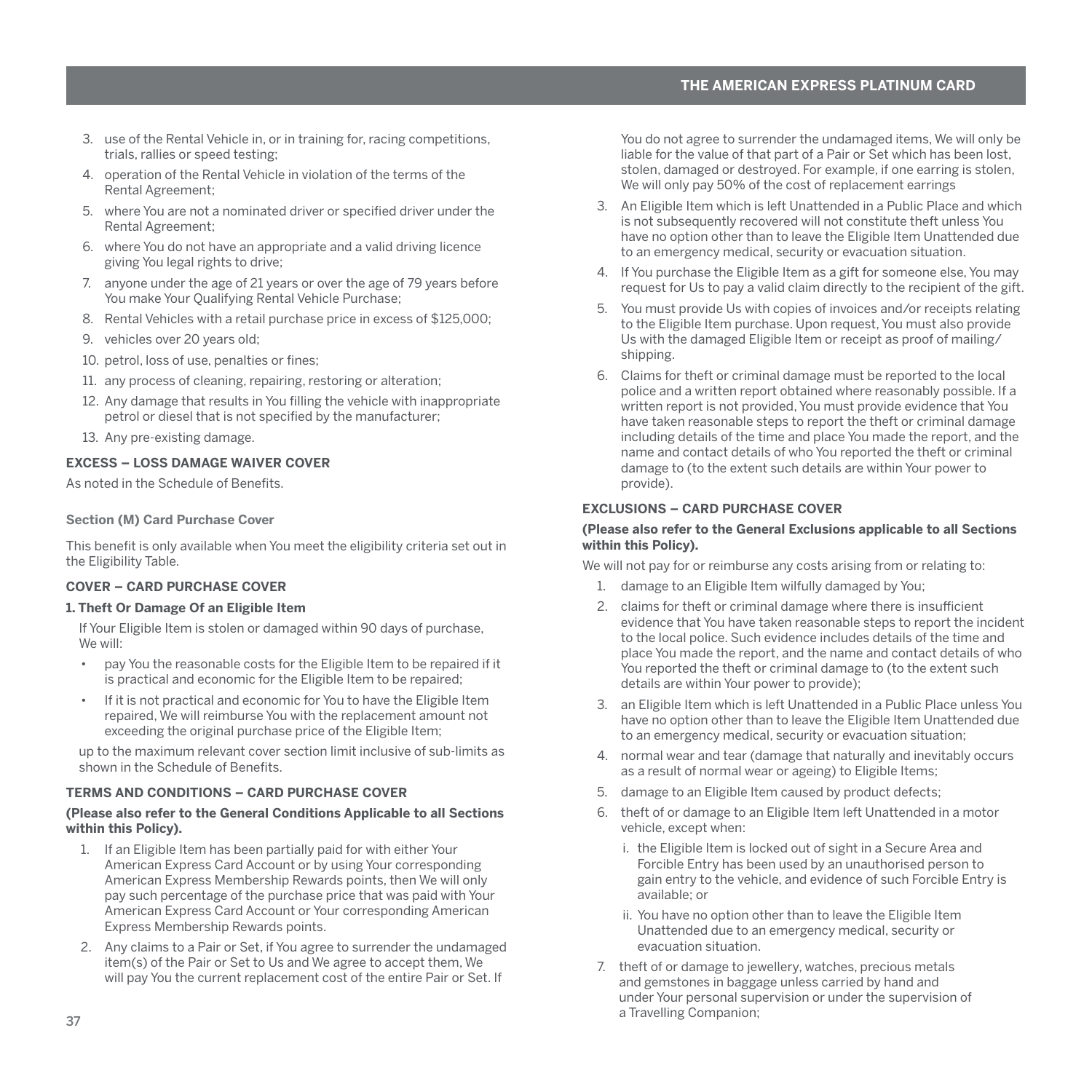- <span id="page-39-0"></span>8. theft of or damage to:
	- a. animal or plant life, perishable goods (including but not limited to food, drugs, fuel or oil);
	- b. software, operating systems or firmware;
	- c. cash, its equivalents, traveller's cheques, tickets or negotiable instruments;
	- d. a boat, automobiles, motorboats, airplanes or any other motorised vehicles and their integral parts and installed accessories;
	- e. second-hand items, including antiques.

#### **EXCESS – CARD PURCHASE COVER**

As noted in the Schedule of Benefits.

#### **Section (N) Card Refund Cover**

This benefit is only available when You meet the eligibility criteria set out in the Eligibility Table.

# **COVER – CARD REFUND COVER**

#### **1. Card Refund Cover For an unused Eligible Item**

If You purchase an Eligible Item from a retailer operating in Australia and with an Australian address,

and within 90 days from the date You purchased the Eligible Item You try to return it, and the retailer will not take it back, provided the Eligible Item is unused, You can return it to Us and We will reimburse You with the replacement amount not exceeding the original purchase price of the Eligible Item.

However, We will only pay up to the maximum relevant cover section limit inclusive of sub-limits as shown in the Schedule of Benefits.

# **TERMS AND CONDITIONS – CARD REFUND COVER**

#### **(Please also refer to the General Conditions Applicable to all Sections within this Policy).**

1. You must provide to Us copies of invoices and/or receipts relating to the Eligible Item. Upon request, You must also provide Us with the unused Eligible Item.

#### **EXCLUSIONS – CARD REFUND COVER**

#### **(Please also refer to the General Exclusions applicable to All Sections within this Policy).**

We will not pay for or reimburse any costs arising from or relating to:

- 1. an Eligible Item that is faulty;
- 2. an Eligible Item with a purchase price of \$50 or less;
- 3. an Eligible Item purchased from the retailer where the retailer has an established return policy which provides the same or a better benefit than this benefit;
- 4. Items purchased from a retailer outside of Australia;
- 5. an Eligible Item that can be returned to the retailer in accordance with

rights provided by existing legislation;

6. jewellery; precious stones; rare and precious coins or stamps, one-of-a-kind items including antiques, artwork and furs, cash or its equivalents, travellers' cheques, tickets, services, PDAs, Smartphones and accessories, recorded media (including but not limited to CDs) DVDs, computer software, video and audio tapes); books; animal and plant life; consumable and perishable goods (i.e. food items); healthcare items; used or rebuilt and refurbished items; sale or discounted items; motorised vehicles and their parts; land and buildings; items permanently affixed to home, office or vehicles.

## **EXCESS – CARD REFUND COVER**

As noted in the Schedule of Benefits.

#### **Section (O) Buyer's Advantage Cover**

This benefit is only available when You meet the eligibility criteria set out in the Eligibility Table.

# **SPECIFIC DEFINITIONS – BUYER'S ADVANTAGE COVER**

**Original Warranty** means a manufacturer's written warranty that does not exceed 5 years and is applicable within Australia to the Eligible Item.

# **COVER – BUYER'S ADVANTAGE COVER**

You will receive cover for the breakdown or defect of an Eligible Item purchased, provided that such breakdown or defect would have been covered by the Original Warranty and occurs between the date that the Original Warranty expired and the end of the Buyer's Advantage Period (see table below).

Buyer's advantage commences on expiry of the original manufacturer's warranty.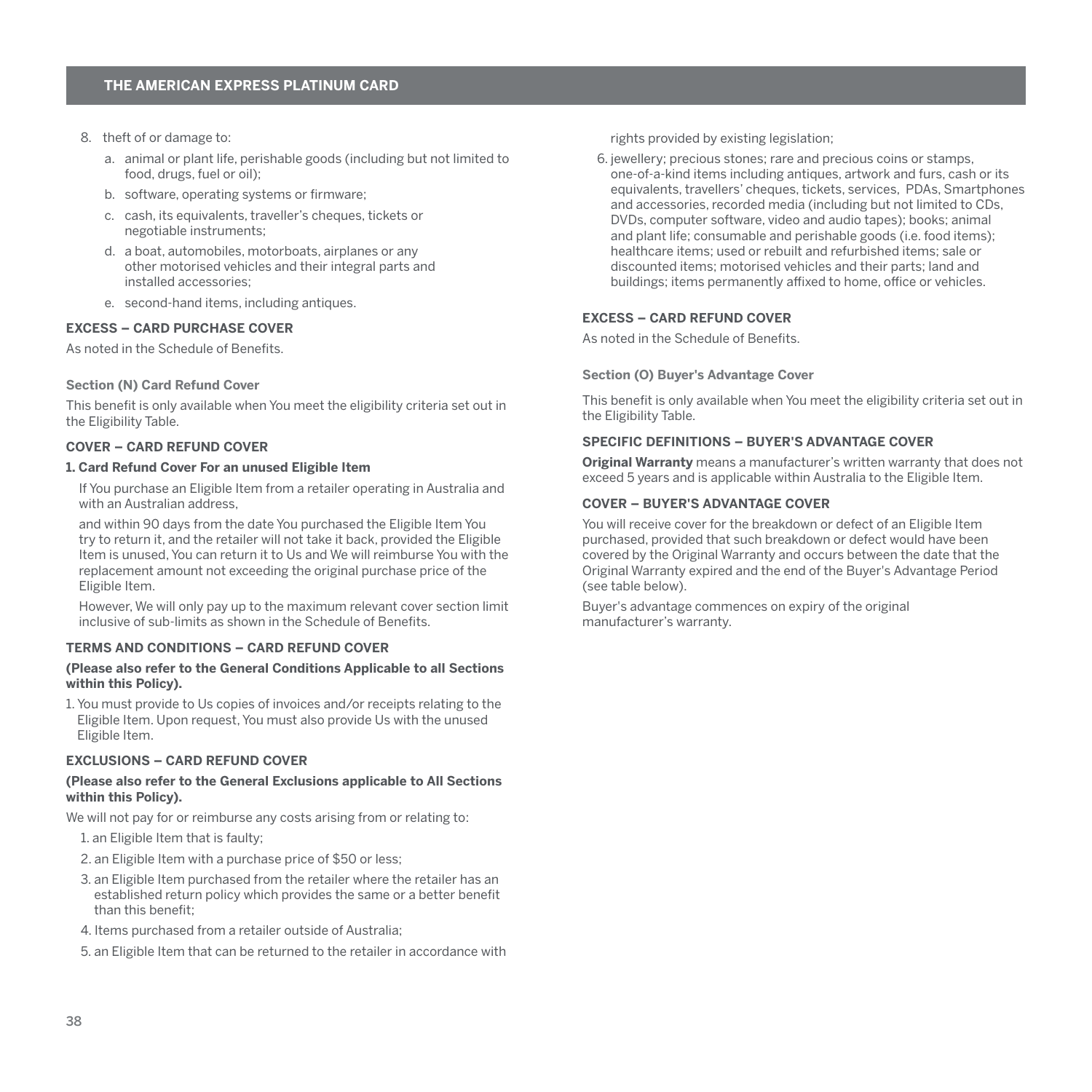<span id="page-40-0"></span>

| <b>Where the Original Warranty</b><br>period is: | The Buyer's Advantage Period is:                                                                              |
|--------------------------------------------------|---------------------------------------------------------------------------------------------------------------|
| 1 month                                          | 1 month commencing at the end of the Original Warranty Period (i.e. a combined warranty period of 2 months)   |
| 6 months                                         | 6 months commencing at the end of the Original Warranty Period (i.e. a combined warranty period of 12 months) |
| $1 - 5$ years                                    | 1 Year commencing at the end of the Original Warranty Period (i.e. a combined warranty period of 2-6 years)   |
| $5+$ years                                       | No Cover                                                                                                      |

We will, after We first deduct the applicable Excess from Your claim, do one of the following:

- pay You the reasonable costs to repair or rebuild the Eligible Item if it is practical and economic for the item to be repaired;
- if it is not practical and economic for You to have the Eligible Item repaired or rebuilt, We will pay You the lesser of the original purchase price or the replacement cost of the Eligible Item;

up to the maximum relevant cover section limit inclusive of sub-limits as shown in the Schedule of Benefits.

# **TERMS AND CONDITIONS – BUYER'S ADVANTAGE COVER**

#### **(Please also refer to the General Conditions Applicable to all Sections within this Policy).**

- 1. You will need to provide a copy of the Original Warranty, the sales receipt and account statement showing the purchases as You need these in order to make a claim.
- 2. Claims to a Pair or Set, if You agree to surrender the undamaged item(s) of the Pair or Set to Us and We agree to accept them, We will pay You the current replacement cost of the entire Pair or Set. If You do not agree to surrender the undamaged items, We will only be liable for the value of that part of a Pair or Set which has been lost, stolen, damaged or destroyed. For example, if one earring is stolen, We will only pay 50% of the cost of replacement earrings.

# **EXCLUSIONS – BUYER'S ADVANTAGE COVER**

#### **(Please also refer to the General Exclusions applicable to all Sections within this Policy).**

We will not pay for or reimburse any costs arising from or relating to:

- 1. any loss or damage caused by a failure to take reasonable care to protect and maintain an Eligible Item against loss or damage or mitigate any loss or damage to the property;
- 2. any obligations, costs or losses beyond those set out in the Original Warranty;
- 3. any payments, costs, expenses or claims for bodily injury, property damage, consequential loss or damage, loss of profit, punitive damages or legal costs associated in any way with the product other

than for parts or labour costs resulting from a covered breakdown or defect;

- 4. any costs for:
	- a. an Eligible Item purchased in a business name or business owned or business related;
	- b. a boat, automobiles, motorboats, airplanes or any other motorised vehicles and their integral parts and installed accessories;
	- c. second-hand items, including antiques;
	- d. real estate or immovable fixtures or fittings (including but not limited to integrated stove tops, integrated ovens and fixed air conditioners) which are, or are intended to form part of any residential home.

#### **Excess Applicable To Buyer's Advantage Cover**

As noted in the Schedule of Benefits.

#### **Section (P) Smartphone Screen Cover**

This benefit is only available when You meet the eligibility criteria set out in the Eligibility Table.

# **COVER – SMARTPHONE SCREEN COVER**

#### **1. Smartphone Screen Cover**

Where You make a Qualifying Smartphone Screen Purchase, You are eligible to receive reimbursement of the repair cost when Your Smartphone suffers front screen breakage resulting from an accidental drop or impact.

We will only pay up to the maximum relevant cover section limit inclusive of sub-limits as shown in the Schedule of Benefits.

For the purposes of this cover section:

- Smartphone Data Plan does not include pre-paid, top up or add-on plans or purchases;
- Smartphone does not mean tablets or smart watches; and
- Smartphones purchased new more than 3 years before the relevant claim Event are not eligible for cover.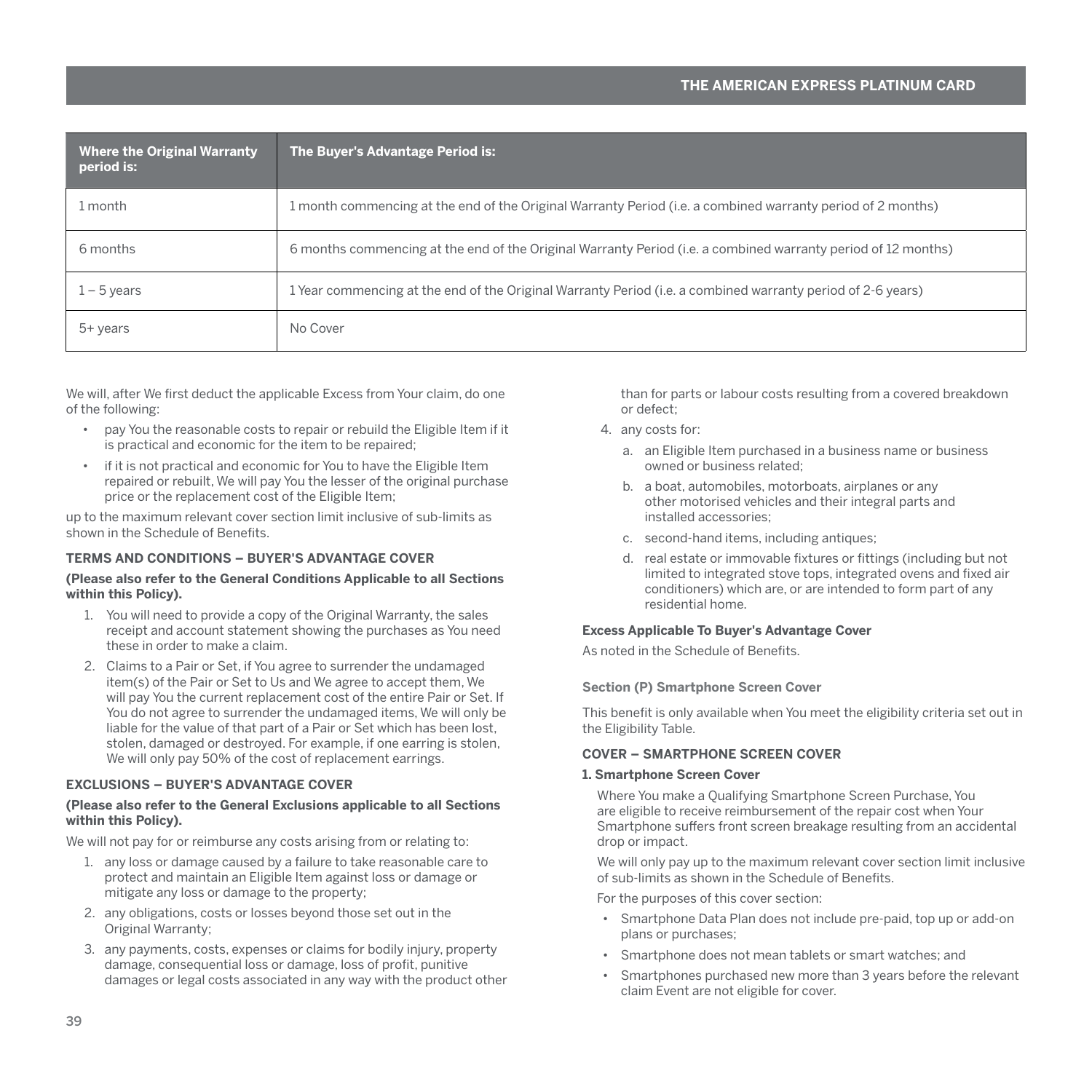#### <span id="page-41-0"></span>**TERMS AND CONDITIONS – SMARTPHONE SCREEN COVER**

#### **(Please also refer to the General Conditions Applicable to all Sections within this Policy).**

1. Reimbursement is restricted to 2 eligible claims in any 365 day period beginning when the first claim Event occurs.

#### **EXCLUSIONS – SMARTPHONE SCREEN COVER**

#### **(Please also refer to the General Exclusions applicable to All Sections within this Policy).**

We will not pay for or reimburse any costs arising from or relating to:

- 1. replacement of any other parts of the Smartphone other than the glass or plastic front screen unless the manufacturer's authorised process determines a replacement by way of a like for like refurbished Smartphone of the exact model;
- 2. Smartphone screen breakage resulting from:
	- a. any process of cleaning, servicing, inspection, maintenance, adjustment or repair;
	- b. breach of the manufacturer's operating or guidance instructions;
	- c. wear and tear or gradual deterioration of the equipment, or any damage that cannot be attributed to a single incident;
	- d. corrosion, rust, condensation or evaporation, dampness, dust or change in temperature, unless directly attributed to sudden and unforeseen damage;
	- e. any wilful act, misuse or negligent use of the equipment by You or anyone authorised by You to use the equipment;
	- f. any unlawful act committed or attempted by You or by anyone authorised by You to use the equipment;
- 3. Smartphone screen breakage if You have not made a Qualifying Smartphone Screen Purchase;
- 4. a Smartphone which was purchased new more than 3 years before the relevant claim Event.

# **EXCESS – SMARTPHONE SCREEN COVER**

10% of the repair cost

#### **General Exclusions Applicable To Sections A–P Above**

These exclusions apply to all covers described in this Policy unless specified otherwise. They are listed in no particular order. There are also specific exclusions which You can find under each cover section.

#### Common Exclusions

We will not pay for or reimburse any costs under any section of this Policy arising from or relating to:

- 1. any person who is not a Resident of Australia;
- 2. any costs with respect to Cuba;
- 3. direct or indirect, actual, alleged or threatened discharge, dispersal, seepage, migration, escape, release of or exposure to any hazardous biological, chemical, nuclear or radioactive material, gas, matter or contamination;
- 4. Insolvency of any person, company or organisation, including but not limited to a travel agent, tour operator, accommodation provider, airline or other carrier, vehicle rental agency or any other travel or tourism services provider;
- 5. any loss of enjoyment or any financial loss not specifically covered under this Policy;
- 6. any loss which is recoverable from any other source including another insurance policy covering the same Event or through compensation under any other workers compensation act, transport accident laws or any other applicable similar legislation or by Government sponsored fund, plan, medical benefit scheme required to be effected by or under a law;

# Medical and Health Exclusions

We will not pay for or reimburse any costs under any section of this Policy arising from or relating to:

- 7. any Pre-existing Medical Conditions (except under Section F Resumption of a Long International Trip Cover);
- 8. You, a Travelling Companion's or Close Relative's Terminal Illness which was diagnosed before You made Your Qualifying Travel Purchase;
- 9. any costs arising directly from You being unfit to travel if You knew, or a reasonable person in Your circumstances would have known, that You were unfit to travel (whether or not You had sought medical advice);
- 10. Treatment from, or medical advice given, by a legally registered doctor or a legally registered dentist who is You or Your Close Relative except in a life-threatening emergency;

## Trip Exclusions

We will not pay for or reimburse any costs under any section of this Policy arising from or relating to:

- 11. circumstances when after You made Your Qualifying Travel Purchase, You start a Trip against the following advice:
	- i. for an International Return Trip: when an Australian State or Territory or the Australian Federal Government or an Australian government agency (such as DFAT) have issued a travel advisory warning, advising You to 'Do Not Travel' or that borders are closed, for the destination You planned to travel to. Please refer to who.int, smartraveller.gov.au, dfat.gov.au or other government sites for further information. This exclusion applies even if You have been granted a travel exemption by an Australian State or Territory, the Australian Federal Government or an Australian government agency (such as DFAT) to travel;
	- ii. for a Domestic Return Trip: when an Australian State, Territory, the Australian Federal Government or an Australian government agency (such as DFAT) have issued an official written government statement advising You not to travel to Your destination, or that borders are closed for the destination You had planned to travel to; or
	- iii. when a Doctor has deemed You unfit to travel;
- 12. Trips that do not start and end in Australia;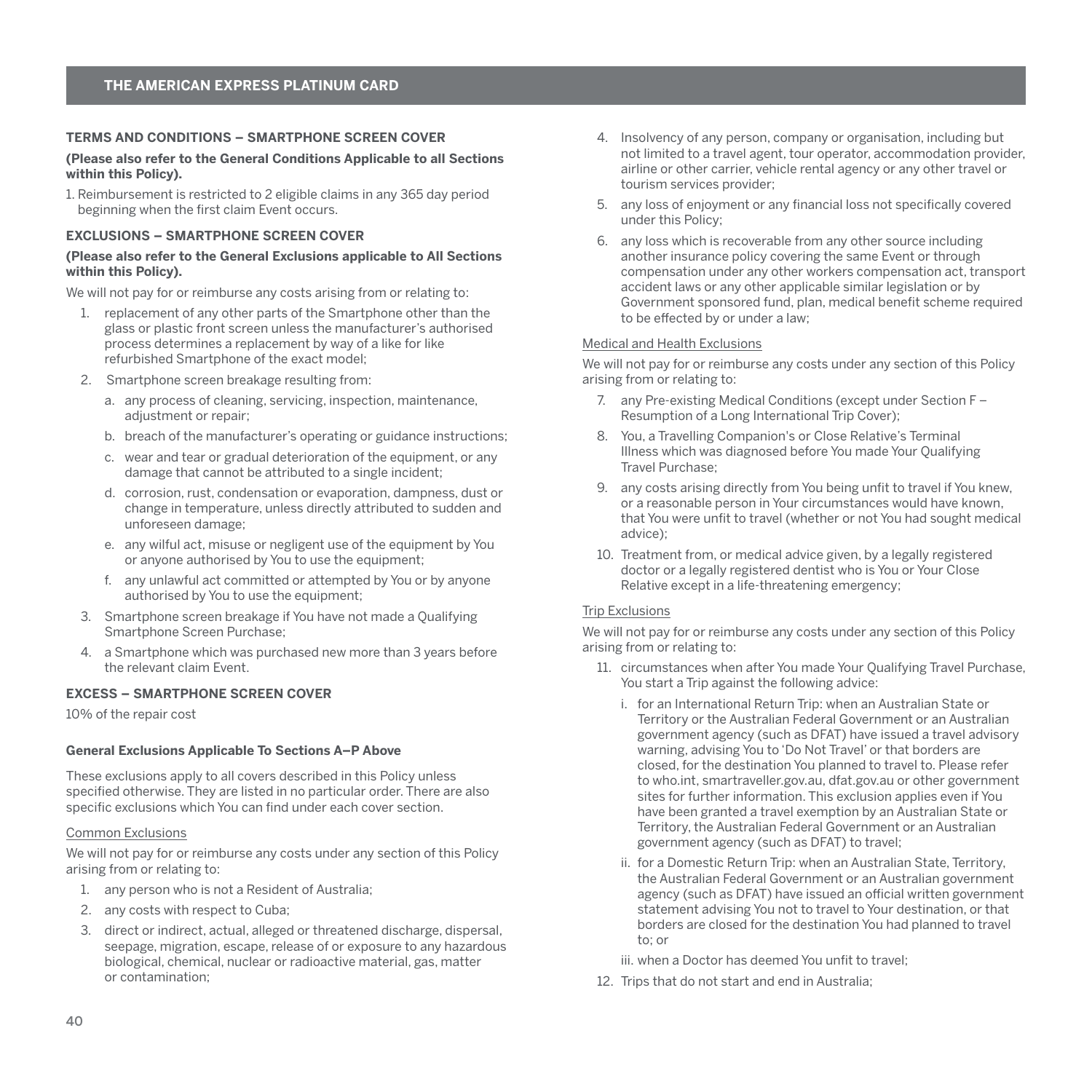- <span id="page-42-0"></span>13. any One-Way Trip where You are unable to provide reasonable evidence of Your intention to return to Your Home or Your Work. Such evidence may include providing copies of a return ticket, itinerary or schedule, return transfer or accommodation bookings, confirmation of return to Work dates;
- 14. Trips you take if You are 80 years of age or older when You made Your Qualifying Travel Purchase;
- 15. a Domestic Return Trip that is less than 150 kilometre radius from Your Home;

#### Conduct Exclusions

We will not pay for or reimburse any costs under any section of this Policy arising from or relating to:

- 16. being under the influence of alcohol whilst operating a motor vehicle, where You have a recorded blood alcohol concentration (BAC) greater than the limit prescribed by the applicable governing authority, or at all other times having a recorded blood alcohol concentration (BAC) greater than 0.10%;
- 17. taking of any drug, medication, narcotic or hallucinogen, unless as prescribed by a Doctor and taken in accordance with the prescription and Doctors' advice but is not for the treatment of addiction to illegal drugs;
- 18. intentionally self-inflicted injury or suicide (or any attempt thereof);
- 19. commission of or attempt to commit an illegal act by or on behalf of You or Your beneficiaries. This exclusion does not apply to any Covered Person who is not the perpetrator of any such illegal act, or who did not know of or condone any such act;

# Activity Exclusions

We will not pay for or reimburse any costs under any section of this Policy arising from or relating to:

- 20. Your participation, involvement or taking part in Excluded Sports and Activities while on a Trip;
- 21. any costs where You are participating in a sporting event with an appearance fee, wage, salary or prize money which in total is an amount equal to 15% of Your annual income from all sources. Participation includes training for, coaching or otherwise competing in that sporting event;
- 22. travel into hazardous work sites (e.g. underwater, mines, construction sites, oilrigs, etc.);
- 23. service in armed forces (military, naval or air service) of any country except Australia where cover applies for Cancellation, Curtailment or Trip Change under Section A – Trip Cancellation and Amendment Cover (specified Event number 4);
- 24. participation in any military or emergency services such as police or fire-fighting;
- 25. activities undertaken as an operator or crew member of any form of transport;
- 26. flying in military aircraft or any aircraft which requires special permits or waivers;
- 27. You are riding a motorcycle:
	- a) without wearing a helmet (either as a driver or passenger);
	- b) as the driver without being licensed in both Australia and the country of travel to drive such a motorcycle; or
	- c) whilst racing or participating in a professional capacity or motocross;

#### World Event Exclusions

We will not pay for or reimburse any costs under any section of this Policy arising from or relating to:

- 28. declared or undeclared war or any act thereof; however, any act committed by an agent of any government, party or faction engaged in war, hostilities or other warlike operations provided such agent is acting secretly and not in connection with any operation of armed forces (whether military, naval or air forces) in the country where the injury occurs will not be deemed an act of war;
- 29. an act of Terrorism except when such Event occurs under the cover in Section C – Personal Accident Cover, Section E – Medical Emergency Expenses Cover, Section J – Hijack Cover or Section K – Kidnap Cover of this Policy;

#### Pregnancy and Childbirth Exclusions

We will not pay for or reimburse any costs under any section of this Policy arising from or relating to:

- 30. childbirth or any newborn child, meaning a newborn (whether premature or otherwise) is not considered a Covered Person under this Policy if the child was born on the Trip;
- 31. pregnancy in the following circumstances:
	- a) any past medical condition(s) relating to a previous pregnancy or if You have experienced pregnancy complications prior to You making Your Qualifying Travel Purchase;
	- b) for any costs under Section E Medical Emergency Expenses Cover or Section A – Trip Cancellation and Amendment Cover within 8 weeks of Your estimated date of delivery;
	- c) for any costs under Section E Medical Emergency Expenses Cover arising from or relating to an abortion, unless an abortion is medically necessary to protect the health and safety of the mother following an Injury or Illness, as determined by a treating Doctor;
	- d) for any costs under Section E Medical Emergency Expenses Cover arising from fertility treatment or treatment associated with an assisted reproduction program including but not limited to, in vitro fertilisation (IVF).

#### **General Conditions Applicable To All Sections**

1. You must not agree to limit or exclude any right of recovery You may have against a third party for loss, damage or liability that is or may be subject to a claim under this cover. You agree that We have the right to pursue Your rights of recovery against a third party (where permitted by law) for loss, damage or liability that is or is likely to be subject to a claim under this cover and You must reasonably assist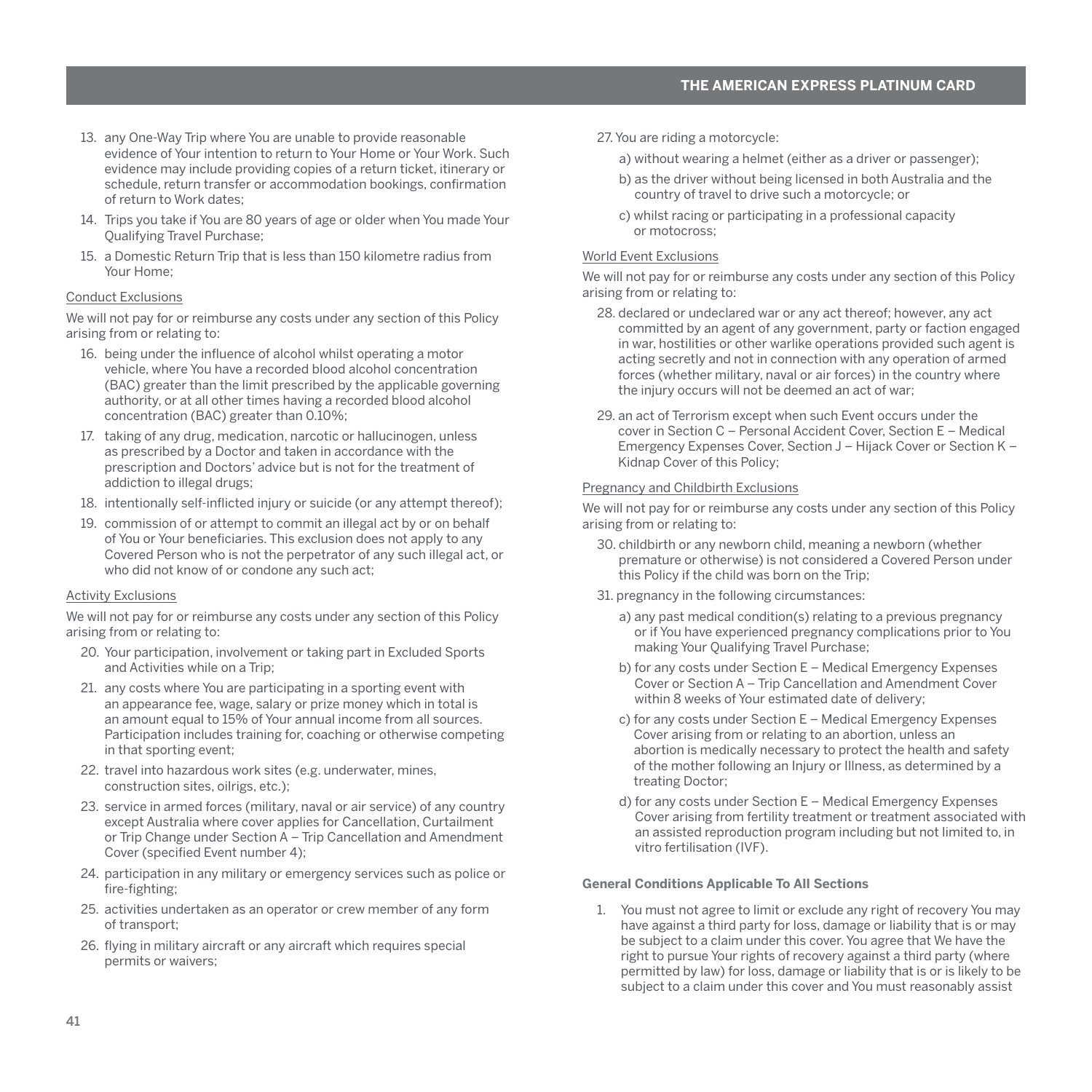<span id="page-43-0"></span>Us to do so.

- 2. If You make a claim under this cover, You must provide Us with details of all other insurances that You are aware of that may cover the loss, damage or liability that is subject to the claim.
- 3. No amount payable under this cover will carry interest unless payment has been unreasonably delayed following Our receipt of all the required information, documents or other evidence necessary to support the claim.
- 4. You must take all reasonable measures to avoid or minimise any claim.

# **Assistance Services**

**Section (Q) Legal Assistance** 

**Available Whilst On An International Return Trip Only**

#### **COVER – LEGAL ASSISTANCE**

#### **1. Referrals And Advance Of Lawyers' Fees**

Chubb Assistance will provide You with the name, address and telephone number of a local lawyer. Wherever Chubb Assistance has sufficient information to do so, it will refer You to two or more lawyers. Although the final selection of a lawyer will be the responsibility of You, Chubb Assistance guarantees that any lawyer to whom it refers You will be admitted to practice in accordance with the laws of the relevant jurisdiction, be of good repute and not have been the subject of any reprimand or malpractice proceedings. Chubb Assistance will advance emergency funds to You to pay for fees and costs associated with such representation. This amount will be billed to Your American Express Card Account within 30 days from the date of advance of the legal fees.

#### **2. Advance Of Bail Bond**

Chubb Assistance will attempt to secure and properly post, where possible, bail bonds for You for incarceration occasioned as a result of a traffic accident or an administrative complication. The bond cost is to be borne in full by You and will be billed to Your American Express Card Account within 30 days from the date of posting of the bond, for repayment.

We will pay or reimburse costs up to the maximum relevant cover section limit inclusive of sub-limits as shown in the Schedule of Benefits.

# **TERMS AND CONDITIONS – LEGAL ASSISTANCE**

#### **(Please also refer to the General Terms and Conditions Applicable to Assistance Services, below).**

- 1. The total advance for legal services and bail bonds per incident is limited to the maximum cover section limit inclusive of sub-limits as shown in the Schedule of Benefits.
- 2. If You do not attend the court hearing at the arranged date, Chubb Assistance may launch immediate action to recover the loss of the bail bond and pursue You for immediate repayment.

#### **EXCESS – LEGAL ASSISTANCE**

As noted in the Schedule of Benefits.

**Section (R) Roadside Assistance** 

#### **Available Within Tasmania And Mainland Australia Only**

#### **SPECIFIC DEFINITIONS – ROADSIDE ASSISTANCE**

**Covered Vehicle** means a sedan, station wagon, hatchback or sport utility vehicle (SUV), that is less than 8 years old, is in good operating condition, is registered, insured and owned in Australia, and is driven in Australia by You or a driver employed by You, at the time of the Event requiring roadside assistance services.

Vehicles are not covered if they:

- a. are being used for hire or reward;
- b. exceed (including any load carried) the following gross vehicle weight and dimensions: 2,000 kg in weight; 7 metres in length; 3 metres in height; 2.25 metres in width; or
- c. are used for motor racing, rallies, speed or duration tests, or practice sessions for such events.

#### **COVER – ROADSIDE ASSISTANCE**

#### **1. Roadside Assistance**

If a Covered Vehicle is immobilised or rendered unroadworthy as a result of accidental damage or breakdown, and You contact Chubb Assistance, Chubb Assistance will arrange and pay for:

- a. on-the-spot roadside assistance, including the call-out charge, labour for minor roadside repairs, up to a maximum of 10 litres of fuel (if needed), but excluding any spare parts; or
- b. towing (valid only when the vehicle is travelling along trafficable gazetted roads) to the nearest suitable repairer. A garage or specialist undertaking repair work, other than at the roadside, will be acting as Your agent for such repair work

up to the maximum relevant cover section limit inclusive of sub-limits as shown in the Schedule of Benefits.

#### **2. Replacement Vehicle**

If a Covered Vehicle is immobilised or rendered unroadworthy as a result of accidental damage or breakdown, and repairs cannot be effected within 48 hours (excluding Sundays and Public Holidays), Chubb Assistance will arrange and pay for the rental of a sedan, station wagon, hatchback or sport utility vehicle (SUV) from an independent car rental company nominated by Chubb Assistance, for use for a maximum of 3 consecutive days by You, providing towing of the Covered Vehicle to the workshop has been arranged by Chubb Assistance. The make and model of the rented vehicle may be determined based on availability of rental vehicles at the independent car rental company. Only You will be registered as the driver of the rented vehicle. You will be responsible for costs of insurance cover, fuel, excess waivers, and other requirements installed by the rental company. You are required to return the rented vehicle to the address designated by the rental company or pay the cost of collection or delivery.

We will pay up to the maximum relevant cover section limit inclusive of sub-limits as shown in the Schedule of Benefits.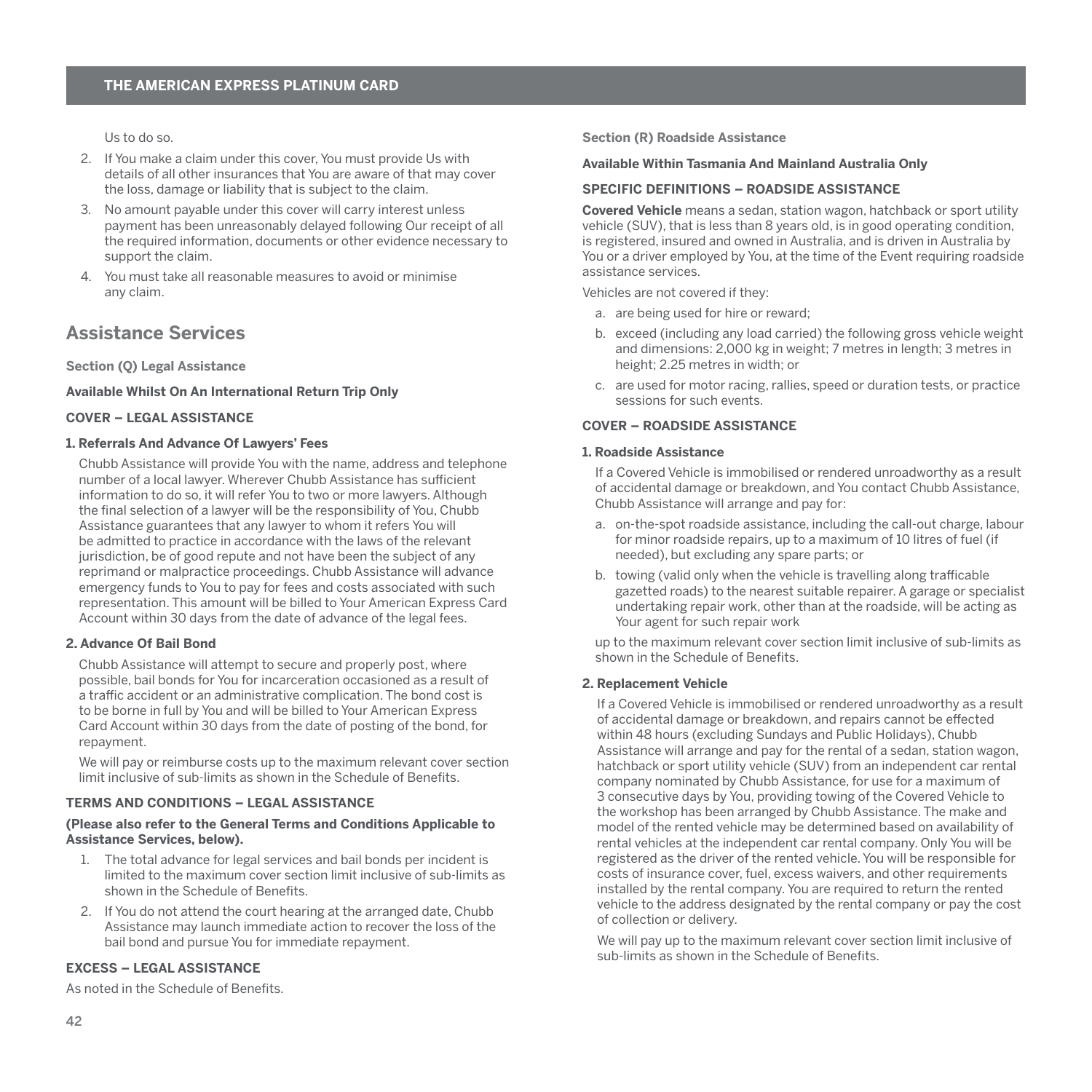#### <span id="page-44-0"></span>**3. Return Of You And Passenger/s To Your Home**

a) Less than 50 kilometres from Your Home

If the immobilised Covered Vehicle is towed to a repair workshop less than 50 kilometres from Your Home, Chubb Assistance will arrange and pay for the transportation of You and up to four passengers back to Your Home.

b) More than 50 kilometres from Your Home

If the immobilised Covered Vehicle is towed to a repair workshop more than 50 kilometres from Your Home, Chubb Assistance will arrange and pay expenses for the transportation of You and up to four passengers back to Your Home.

We will pay up to the maximum relevant cover section limit inclusive of sub limits as shown in the Schedule of Benefits.

# **4. Return Or Collection Of Vehicle After Repair**

a) Less than 50 kilometres from Your Home

If a Covered Vehicle is to be retrieved from a repair workshop located less than 50 kilometres from Your Home, Chubb Assistance will arrange a convenient time, book and pay for a taxi to take You to the workshop to retrieve Your Covered Vehicle.

## b) More than 50 kilometres from Your Home

If a Covered Vehicle is to be retrieved from a repair workshop located more than 50 kilometres from Your Home, Chubb Assistance will arrange and pay for the Covered Vehicle to be delivered by a registered transporter to a depot near Your Home. Providing the depot is located within 50 kilometres from Your Home, Chubb Assistance will arrange a convenient time (but limiting consequential expenses such as parking charges at the depot), book and pay for a taxi to take You to the workshop to retrieve Your Covered Vehicle.

We will pay up to the maximum relevant cover section limit inclusive of sub-limits as shown in the Schedule of Benefits.

#### **TERMS AND CONDITIONS – ROADSIDE ASSISTANCE**

#### **(Please also refer to the General Terms and Conditions Applicable to Assistance Services, below).**

- 1. Roadside assistance and/or towing services for vehicles located at Your Home are not covered, unless You wish to bear the associated costs.
- 2. The following costs will be Your responsibility:
	- a. any labour costs not incurred at the roadside; and
	- b. the cost of replacement parts or other materials.
- 3. The cover will cease automatically should any governmental authority impound the Covered Vehicle.
- 4. Once Chubb Assistance has been called, it is vital that Your Covered Vehicle is attended by You. Should Chubb Assistance arrive at the Covered Vehicle, and it is Unattended, then work cannot be carried out and payment may be required for any subsequent calls-outs to assist with the incident.
- 5. If Chubb Assistance arranges for temporary roadside repairs to be carried out to the Covered Vehicle, You are required to then as soon

as reasonably possible arrange for any permanent repairs that may be necessary.

- 6. You must ensure that any driver of the Covered Vehicle has a fully valid driving licence.
- 7. If You or anyone acting for You uses fraudulent or dishonest means, or makes a false statement to:
	- a. obtain cover; or
	- b. make a false claim,

then all benefits under this Policy will be lost. Any fraudulently obtained benefits must be repaid to Chubb.

8. You will be required to provide Chubb Assistance with Your American Express Card Account number, or any other payment card, to cover any costs or expenses Chubb Assistance has paid out on Your behalf that are not covered under this Policy.

# **EXCLUSIONS – ROADSIDE ASSISTANCE**

#### **(Please also refer to the General Exclusions Applicable to Assistance Services, below).**

We will not pay for or reimburse any costs arising from or relating to:

- 1. claim arising from participation in motor racing, rallies, speed or duration tests or practising for such events;
- 2. previously inadequate repair to the Covered Vehicle:
- 3. claim where the Covered Vehicle has not been maintained or operated in accordance with the manufacturer's recommendations;
- 4. claim where the Covered Vehicle has been used for hire or reward, or for the carriage of commercial goods;
- 5. loss or damage deliberately carried out or deliberately caused by You or a driver employed by You, at the time of an accident;
- 6. loss, damage or expense which at the time of happening is insured by, or would but for the existence of this cover, be insured by any other existing certificate, policy, or any motor organisation's service. If You have any other policy in force that may cover the Event for which You are claiming, You must tell Chubb Assistance.

#### **Excess Applicable To Roadside Assistance**

As noted in the Schedule of Benefits.

**Section (S) Home Assistance** 

#### **Available Within Tasmania and Mainland Australia Only**

#### **SPECIFIC DEFINITIONS – HOME ASSISTANCE**

Emergency means a circumstance that poses an immediate threat to the physical safety of Your Home or contents, which requires service in less than 24 hours (e.g. a burst water pipe or a branch falling through the roof of Your Home during a storm).

# **COVER – HOME ASSISTANCE**

#### **1. Home Assistance**

Chubb Assistance will provide the following Home Assistance services to You:

a. 24-hour referrals to service providers, including plumbers, locksmiths, electricians and air-conditioning service specialists; and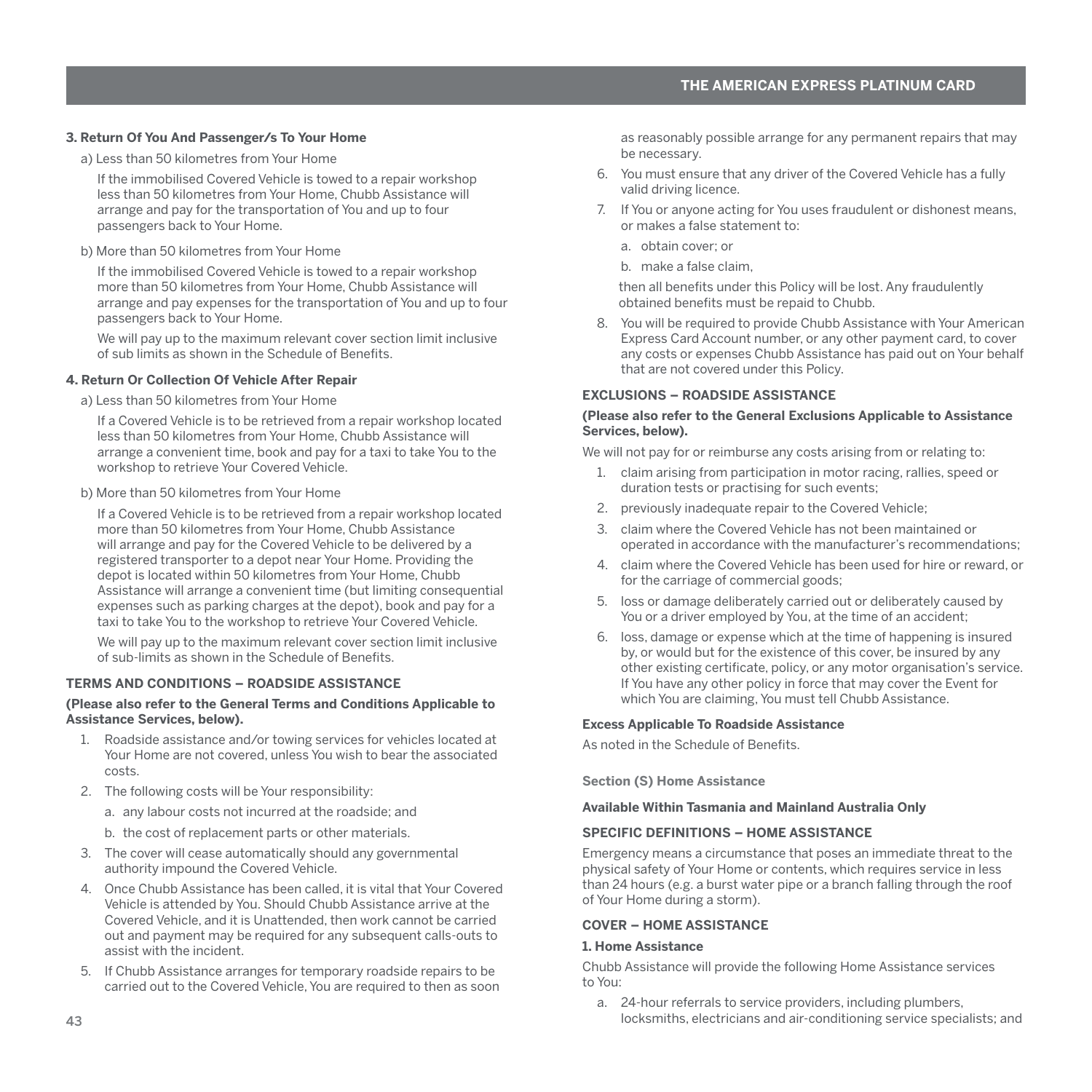<span id="page-45-0"></span>b. organise and pay, up to a maximum of twice per year, the charges for Emergency call-out for the above providers to go to Your Home. All charges relating to labour and spare parts are to be borne by You. In the case of non-Emergency call-outs, arrangements may be made by Chubb Assistance but call-out costs will be the full responsibility of You.

We will pay up to the maximum relevant cover section limit inclusive of sub-limits as shown in the Schedule of Benefits.

# **TERMS AND CONDITIONS – HOME ASSISTANCE**

1. Reimbursement is restricted to 2 eligible claims in any 365-day period beginning when the first claim Event occurs.

#### **EXCESS – HOME ASSISTANCE**

As noted in the Schedule of Benefits.

#### **General Terms And Conditions Applicable To Assistance Services, Sections Q–S Above**

- 1. Any fraud, forgery or false evidence on the part of You will automatically end obligations to provide You with Assistance Services.
- 2. Chubb Assistance Services will use all available means to provide all assistance services as detailed in this Policy. However, Chubb Assistance cannot be held responsible for non-execution or delays resulting from any cause or event not reasonably within its control, including but not limited to Natural Disasters, war, military act of foreign nations, revolution, insurrection, civil war, armed rebellion or other similar disturbance or riot ("riot" meaning the state of affairs in which national or local order is seriously disturbed by the collective action of a group or groups of persons, and in which a serious threat to peace and order is deemed to exist), civil strikes lockouts or other labour disturbance or the refusal of authorities to permit the provision of such services, all acts of sabotage or terrorism committed from concerted actions, radioactivity effects, and all acts of God making impossible the execution of this Policy.
- 3. To the extent it is reasonably practical, You must not attempt to resolve problems encountered without first advising Chubb Assistance. If You cannot demonstrate that You tried to contact Chubb Assistance first (for example, through call logs) when it was practical to do so, You may be responsible for some or all of Your costs (to the extent that those costs could otherwise have been reduced through preferred providers arranged by Chubb Assistance).

#### **General Exclusions Applicable to Assistance Services, Sections Q–S Above**

We will not pay for or reimburse any costs under any section of this Policy arising from or relating to:

1. Events where Chubb Assistance was not contacted about in the first instance, unless it was not reasonably possible under the circumstances to contact us.

# **How To Make A Claim**

In the event of a medical emergency or for travel assistance whilst overseas, or for other Assistance Services (legal assistance, roadside assistance or Home Assistance) call **Chubb Assistance on +61 2 8907 5666**

Non-emergency – Making a claim is quick and easy. You can submit Your claim online by visiting the Chubb Claims Centre for American Express: [www.americanexpress.com/australia/claims](http://www.americanexpress.com/australia/claims)

If You cannot lodge a claim online, please contact Us on **1800 236 023** or **+61 2 9335 3492** for a claim form.

## **What will I need to submit a claim online?**

When making a claim You will need to provide:

- 1. Your American Express Card Account number.
- 2. Your email address or alternative contact information, which allows Us to give You real-time updates on Your claim status or contact You for additional information.
- 3. supporting documents. The documents reasonably required vary based on claim type, but may include any relevant:
	- proof that You have made a Qualifying Purchase;
	- medical or Doctors' reports;
	- receipts or other proof of expenses;
	- proof of earnings that are being claimed;
	- reports that have been obtained by the police; accommodation provider or transport provider about the loss, theft or damage;
	- product warranties or bank statements;
	- photographs or quotes;
	- additional evidence that We may reasonably request to enable Us to assess Your claim; and
	- intended payee information, which allows Us to quickly make approved payments.
- 4. disclose to Us details of any other insurance cover under which You may be entitled to claim.

# **What should I do before I submit a claim?**

- 1. Take all reasonable steps to mitigate any further losses or unreasonable and unnecessary expenses, including notifying Chubb Assistance as soon as practically possible, if You are admitted to hospital or You anticipate medical or additional accommodation or travel expenses.
- 2. Claims for loss, theft or criminal damage must be reported to the local police and a written report obtained where reasonably possible. If a written report is not provided, You must provide evidence that You have taken reasonable steps to report the loss, theft or criminal damage including details of the time and place You made the report, and the name and contact details of who You reported the loss, theft or criminal damage to (to the extent such details are within your power to provide).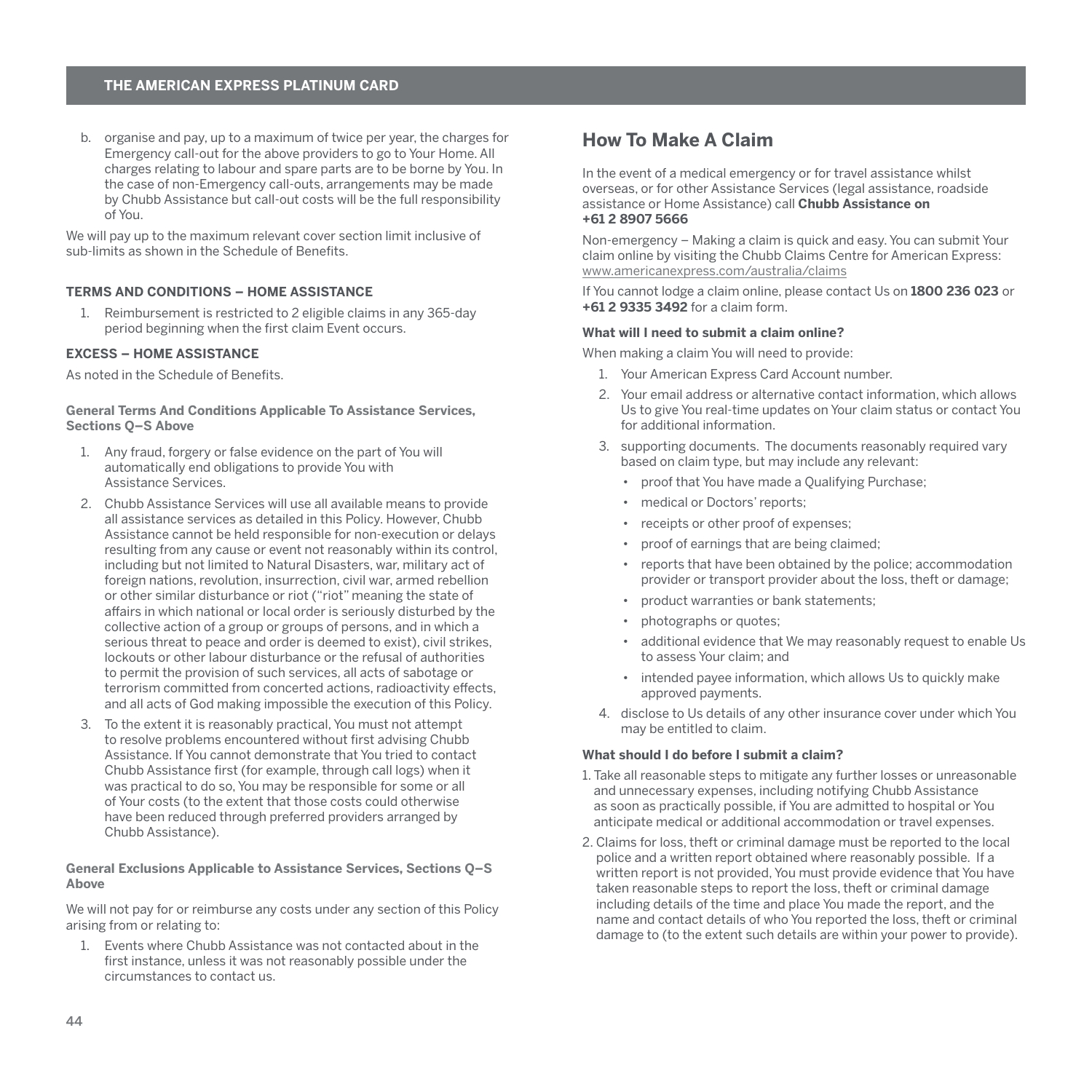#### <span id="page-46-0"></span>**When should I notify Chubb of my claim?**

You should advise Us as soon as possible of an occurrence or an Event which could lead to a claim, or within 30 days of the Event taking place which gives rise to a claim, or as soon as reasonably practical.

#### **Will I need to undertake a medical examination?**

If required and to enable Us to confirm if some of the benefits sections under this Policy respond or continue to respond to an Event, We may need to arrange for You to undertake a medical examination at Our expense when and as often as We may reasonably require.

#### **Can I claim under this Policy if I can claim for the same expense under another insurance Policy e.g. my private health insurance?**

If You wish to submit Your claim under this Policy, please advise Us if You have already made a claim under any other insurance policies or tell Us if You have any insurance policies in place which might respond to Your loss. As a general rule, the amount You can recover for Your expenses under this Policy or any other policies cannot exceed Your expenses.

#### **Can I claim expenses that I have incurred in obtaining evidence to submit with my claim?**

No, expenses incurred by You in obtaining evidence for Us to assess Your claim cannot be claimed as an expense under this Policy. These expenses are payable by You.

#### **Can I admit liability if an Event occurs under the Personal Liability cover section which may give rise to a claim?**

No, You (or Your legal representative) should not make any offer, promise of payment or admit any liability without written consent from Us (where such consent will not be unreasonably withheld or delayed). You should request the claim against You be put in writing.

#### **Do I need to help Chubb make recoveries for any amounts paid under this Policy?**

Yes, You may need to help Us to make recoveries of any amounts that We pay You under this Policy. We have the right to sue any other party in Your name to recover money payable or paid under this Policy, or to choose to defend any action brought against You. You must provide reasonable assistance to Us in this regard.

#### **How long will it take for my claim to be assessed?**

Once all evidence to support Your claim has been submitted, if We approve Your claim, We will settle Your claim within 10 business days.

#### **If my claim is approved, how long will it take for me to receive payment?**

Once We have approved Your claim, if there is an associated payment due to You, We will issue the payment within 5 business days.

#### **If I die, will my estate be able to claim under this Policy?**

Yes, if Your Policy provides cover in the event of Your death, Your estate will be able to make a claim under this Policy.

#### **I don't have internet access / an email address to submit my claim online; can I still submit a claim?**

Yes, however this may increase the time taken to assess Your claim. You can call Us on **1800 236 023** to request a claim form to be mailed out to You which can then be mailed back to Us. Hours of operation: 8:30am to 5pm Monday to Friday.

# **General Information About This Policy**

The cover provided is subject to the terms, conditions and exclusions outlined in this Policy. If You make a claim, You are bound by them and must follow the claims procedures of this Policy.

#### **Group Policy with Chubb**

American Express Australia Limited (ABN 92 108 952 085, AFS Licence No. 291313) of 12 Shelley Street, Sydney NSW 2000 ("American Express") is the insured under the Group Policy.

Under the Group Policy entered into between American Express and Chubb, You get access to a range of insurance benefits detailed in this document. American Express has the right to terminate the Group Policy, cancel or suspend any insurance benefits, in which case You will no longer receive the insurance benefits. We will notify You as soon as reasonably possible if We take any of these actions.

Under the Group Policy entered into between American Express and Chubb, You get automatic access where You have met the eligibility requirements set out in the Eligibility Table, to the benefits detailed in this Policy provided by Chubb as the insurer. You are not charged by Chubb for these benefits and can access the relevant benefits if You are a Card Member.

This Policy replaces and supersedes any Policy previously issued prior to the effective date.

# **Section 48 of the Insurance Contracts Act**

Access to this insurance is provided to You solely by reason of the statutory operation of section 48 of the Insurance Contracts Act 1984 (Cth). You are not a contracting insured (i.e. You cannot vary or cancel the cover – only American Express can do this) and You do not enter into any agreement with Us. American Express is not the insurer, does not guarantee or hold this right on trust for You and does not act as Chubb's agent (that is, on behalf of Chubb). Neither American Express nor any of its related corporations are Authorised Representatives (under the Corporations Act 2001 (Cth)) of Chubb or any of its related companies.

#### **No Advice**

American Express is not authorised to provide any advice, recommendations or opinions about this insurance on behalf of Chubb. No advice is provided by Chubb on whether this insurance is appropriate for Your needs, financial situation or objectives. You should read these terms and conditions carefully and contact Chubb if assistance is required.

Any general advice that may be contained within this Policy does not take into account Your individual objectives, financial situation or needs. You need to decide if the limits, type and level of cover are appropriate for You.

#### **Updating this Policy**

Information in this Policy may be updated where necessary. A copy of any updated information is available to You at no cost by visiting the website at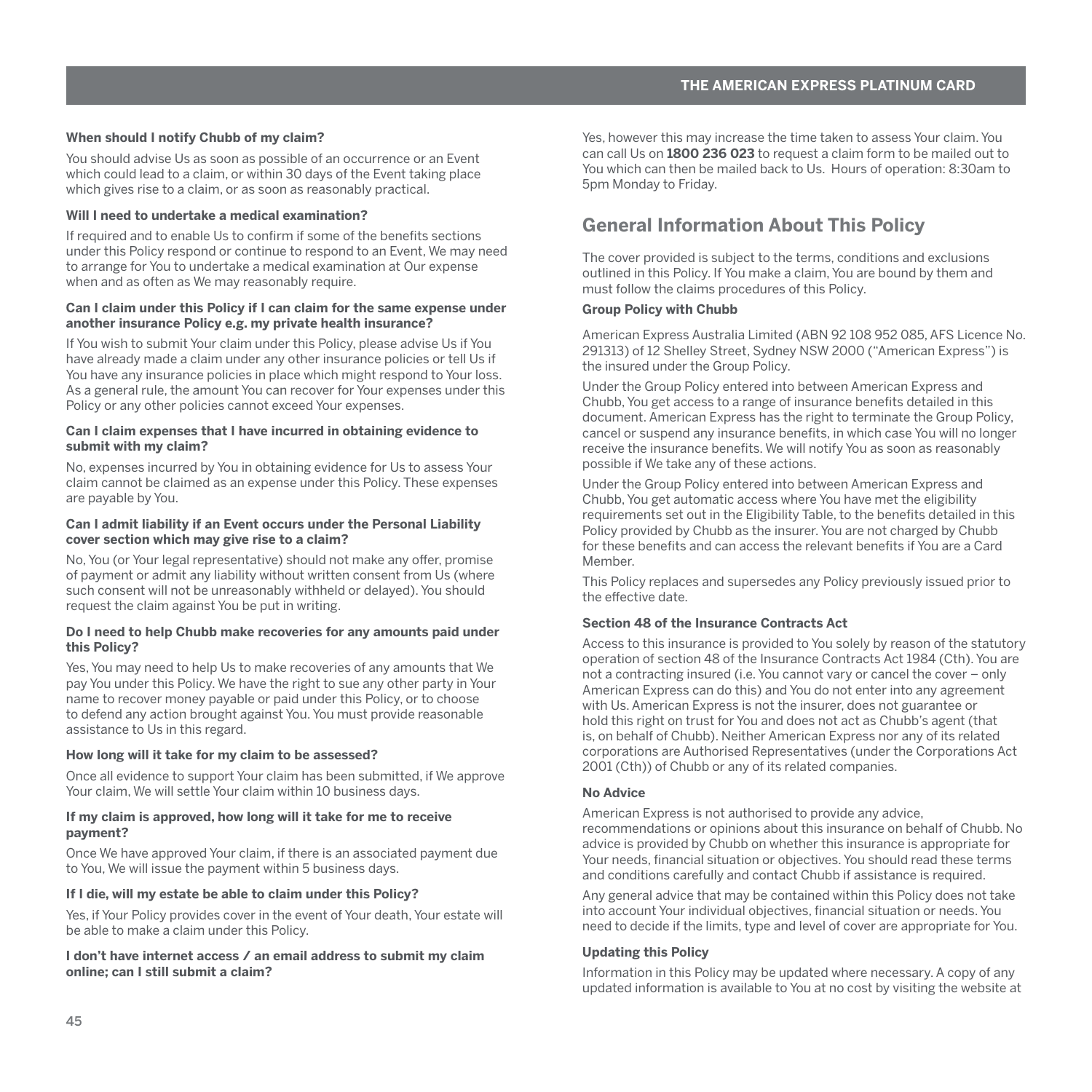<span id="page-47-0"></span>[https://www.americanexpress.com/au/insurance/insurance-with-your](https://www.americanexpress.com/au/insurance/insurance-with-your-card/)[card/.](https://www.americanexpress.com/au/insurance/insurance-with-your-card/) Chubb will issue a new document or a supplementary document to American Express to advise of a change to the existing terms and conditions or to make any necessary corrections.

#### **Other Insurance**

If You are entitled to receive a benefit or make a claim under another insurance policy in respect of the same loss as Your claim under this Policy (for example a home and contents policy, an alternative mobile phone policy or the American Express Travel Insurance Policy Wording and Product Disclosure Statement), then Chubb is not liable to provide indemnity under this Policy until the amount of any indemnity under the other policy is exhausted. Therefore, any insurance cover under this Policy in respect of the same loss will only be excess insurance cover over and above the applicable policy.

# **Privacy Statement**

In this Statement "We", "Our" and "Us" means Chubb Insurance Australia Limited (**Chubb**).

"American Express" means American Express Australia Limited, its subsidiaries and affiliates.

"You" and "Your" refers to Our customers and prospective customers as well as those who use Our website.

This Statement is a summary of Our Privacy Policy and provides an overview of how We collect, disclose and handle Your Personal Information. It also tells you about how we exchange Personal Information with American Express. Our Privacy Policy may change from time to time and where this occurs, the updated Privacy Policy will be posted to [Our website](https://www.chubb.com/au-en/footer/privacy.html) at<https://www.chubb.com/au-en/footer/privacy.html>.

Chubb is committed to protecting Your privacy. Chubb collects, uses and retains Your Personal Information in accordance with the requirement of the Privacy Act 1988 (Cth) and the Australian Privacy Principles (APPs), as amended or replaced from time-to-time.

#### **Why We collect Your Personal Information**

The primary purpose for Our collection and use of Your Personal Information is to enable Us to provide insurance services to You.

Sometimes, We may use Your Personal Information for Our marketing campaigns and research, in relation to new products, services or information that may be of interest to You.

#### **How We obtain Your Personal Information**

We collect Your Personal Information (which may include sensitive information) at various points including, but not limited to, when You are applying for, changing or renewing an insurance policy with Us or when We are processing a claim. Personal Information is usually obtained directly from You, but sometimes via a third party such an insurance intermediary or Your employer (e.g. in the case of a group insurance policy). Please refer to Our Privacy Policy for further details.

When information is provided to Us via a third party We use that information on the basis that You have consented or would reasonably expect Us to collect Your Personal Information in this way. We take reasonable steps to ensure that You have been made aware of how We handle Your Personal Information.

#### **When do We disclose Your Personal Information?**

We may disclose the information We collect to third parties, including:

- the policyholder (where the insured person is not the policyholder, i.e., group policies);
- service providers engaged by Us to carry out certain business activities on Our behalf (such as claims assessors, call centres in Australia, online marketing agency, etc);
- intermediaries and service providers engaged by You (such as current or previous brokers, travel agencies and airlines);
- government agencies (where We are required to by law);
- other entities within the Chubb group of companies such as the regional head offices of Chubb located in Singapore, UK or USA (Chubb Group of Companies); and
- third parties with whom We (or the Chubb Group of Companies) have sub-contracted to provide a specific service for Us, which may be located outside of Australia (such as in the Philippines or USA). These entities and their locations may change from time-to-time. Please contact Us, if You would like a full list of the countries in which these third parties are located.

In the circumstances where We disclose Personal Information to the Chubb Group of Companies, third parties or third parties outside Australia We take steps to protect Personal Information against unauthorised disclosure, misuse or loss.

#### **Exchanging Personal Information with American Express**

American Express is the holder of the Group Policy under which Your Card insurance benefits are provided. We may share and receive Personal Information from American Express in order to manage and administer the Group Policy and insurance benefits, manage and pay claims, resolve complaints, manage litigation, respond to requests from third parties (including regulators and media), and to develop and improve our products and customer service. American Express handles all Personal Information strictly in accordance with the Terms & Conditions and Privacy Statement applicable to your Card.

#### **Your decision to provide Your Personal Information**

In dealing with Us, You agree to Us using and disclosing Your Personal Information, which will be stored, used and disclosed by Us as set out in this Privacy Statement and Our Privacy Policy.

#### **Access to and correction of Your Personal Information**

Please contact Our customer relations team on **1800 815 675** or email [CustomerService.AUNZ@chubb.com](mailto:CustomerService.AUNZ%40chubb.com?subject=) if You would like:

- a copy of Our Privacy Policy, or
- to cease to receive marketing offers from Us or persons with whom We have an association.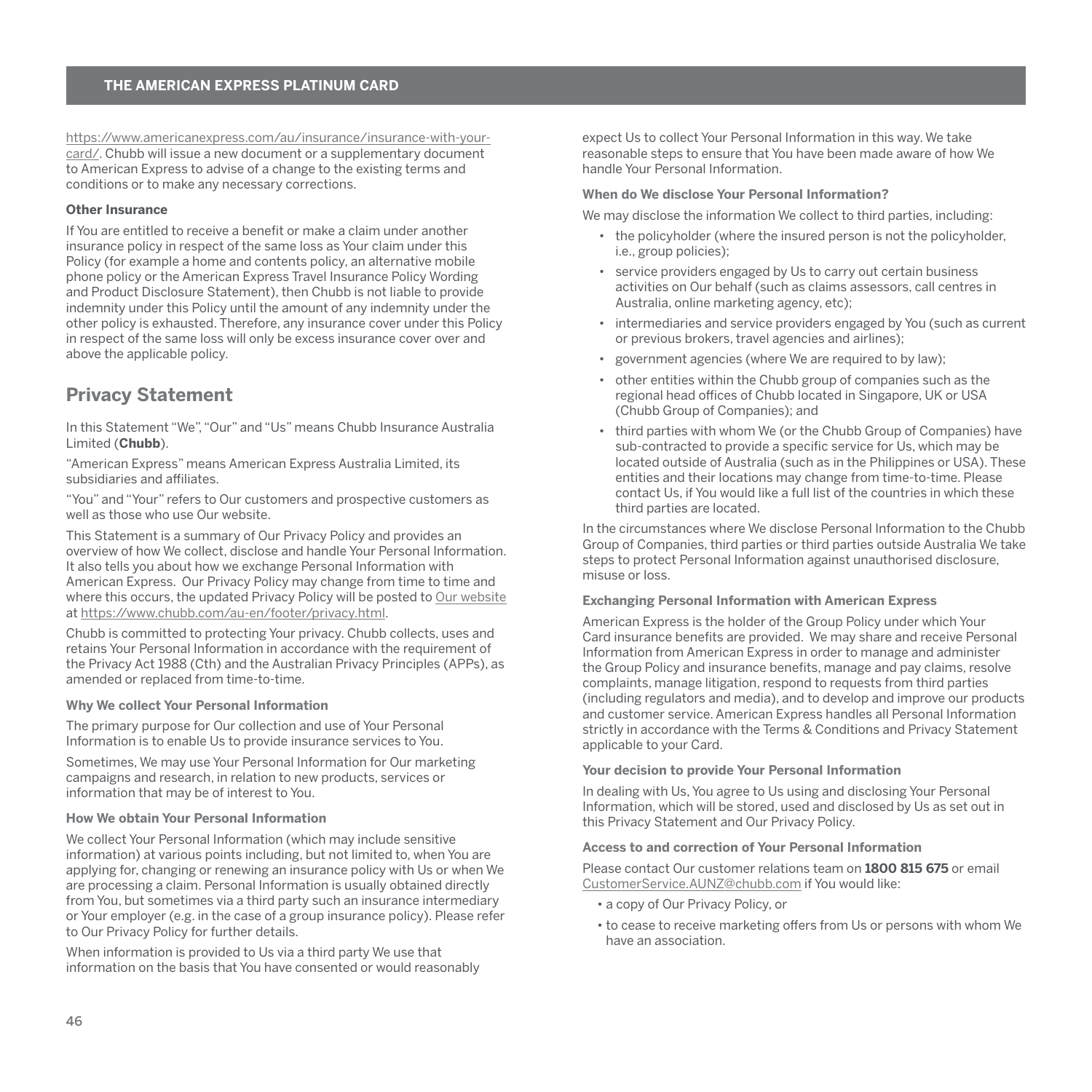<span id="page-48-0"></span>To request access to, update or correct Your Personal Information held by Chubb, please complete this [Personal Information request form](https://www.chubb.com/content/dam/chubb-sites/chubb-com/au-en/footer/privacy/documents/pdf/2014-03-05-personal-information-request-form.pdf) and return to:

Email: [CustomerService.AUNZ@chubb.com](mailto:CustomerService.AUNZ%40chubb.com?subject=)

Address: GPO Box 4907 Sydney NSW 2001

#### **How to Make a Complaint**

If You have a complaint or would like more information about how We manage Your Personal Information, please review Our [Privacy Policy](https://www.chubb.com/au-en/footer/privacy.html) at <https://www.chubb.com/au-en/footer/privacy.html>for more details, or contact:

Privacy Officer

Chubb Insurance Australia Limited

GPO Box 4907 Sydney NSW 2001

+61 2 9335 3200

[Privacy.AU@chubb.com](mailto:Privacy.AU%40chubb.com?subject=)

# **Complaints And Dispute Resolution Process**

We understand that You could be dissatisfied with Our organisation, Our products and services, or the complaints handling process itself. We take all Our customers' concerns seriously and have detailed below the complaints process that You can access.

#### **Complaints and Customer Resolution Service**

# **Contact Details**

If You are dissatisfied with any aspect of Your relationship with Chubb including Our products or services and wish to make a complaint, please contact Our Complaints and Customer Resolution Service (CCR Service) by post, phone or email (as below):

Complaints and Customer Resolution Service

Chubb Insurance Australia Limited

GPO Box 4065

Sydney NSW 2001

P +61 2 9335 3200

E [complaints.AU@chubb.com](mailto:complaints.AU%40chubb.com?subject=)

Our CCR Service is committed to reviewing complaints objectively, fairly and efficiently.

#### **Process**

Please provide Us with Your claim or policy number (if applicable) and as much information as You can about the reason for Your complaint.

#### **Our response**

We will acknowledge receipt of Your complaint within one (1) business day of receiving it from You, or as soon as possible. Following acknowledgement, within two (2) business days We will provide You with the name and relevant contact details of the CCR Service team member

who will be assigned to liaise with You regarding Your complaint.

We will investigate Your complaint and keep You informed of the progress of Our investigation at least every ten (10) business days and will make a decision in relation to Your complaint in writing within thirty (30) calendar days. If We are unable to make this decision within this timeframe, We will provide You with a reason for the delay and advise of Your right to take Your complaint to the Australian Financial Complaints Authority (AFCA) as detailed below, subject to its Rules. If Your complaint falls outside the AFCA Rules, You can seek independent legal advice or access any other external dispute resolution options that may be available to You.

To the extent allowable at law, if You request copies of the information We relied on to make a decision about Your complaint. We must provide it within ten (10) business days of Your request. Please see the General Insurance Code of Practice 2020 (<https://insurancecouncil.com.au/cop/>) or contact Us for further details.

Please note that if We have resolved Your complaint to Your satisfaction by the end of the fifth (5th) business day after We have received it, and You have not requested that We provide You a response in writing, We are not required to provide a written response. However, this exemption does not apply to complaints regarding a declined claim, the value of a claim, or about financial hardship.

#### **External Dispute Resolution**

If You are dissatisfied with Our complaint determination, or We are unable to resolve Your complaint to Your satisfaction within thirty (30) days, You may refer Your complaint to AFCA, subject to its Rules.

AFCA is an independent external dispute resolution scheme approved by the Australian Securities and Investments Commission (**ASIC**). We are a member of this scheme and We agree to be bound by its determinations about a dispute. AFCA provides fair and independent financial services complaint resolution that is free to consumers.

You may contact AFCA at any time at:

Australian Financial Complaints Authority GPO Box 3 Melbourne VIC 3001 P 1800 931 678 (free call) F +61 3 9613 6399 E [info@afca.org.au](mailto:info%40afca.org.au?subject=) W [www.afca.org.au](http://www.afca.org.au)

Time limits may apply to complain to AFCA and so You should act promptly or otherwise consult the AFCA website to find out if or when the time limit relevant to Your circumstances expires.

# **Financial Claims Scheme**

We are an insurance company authorised under the Insurance Act 1973 (Cth) (**Insurance Act**) to carry on general insurance business in Australia by the Australian Prudential Regulation Authority (**APRA**) and are subject to the prudential requirements of the Insurance Act.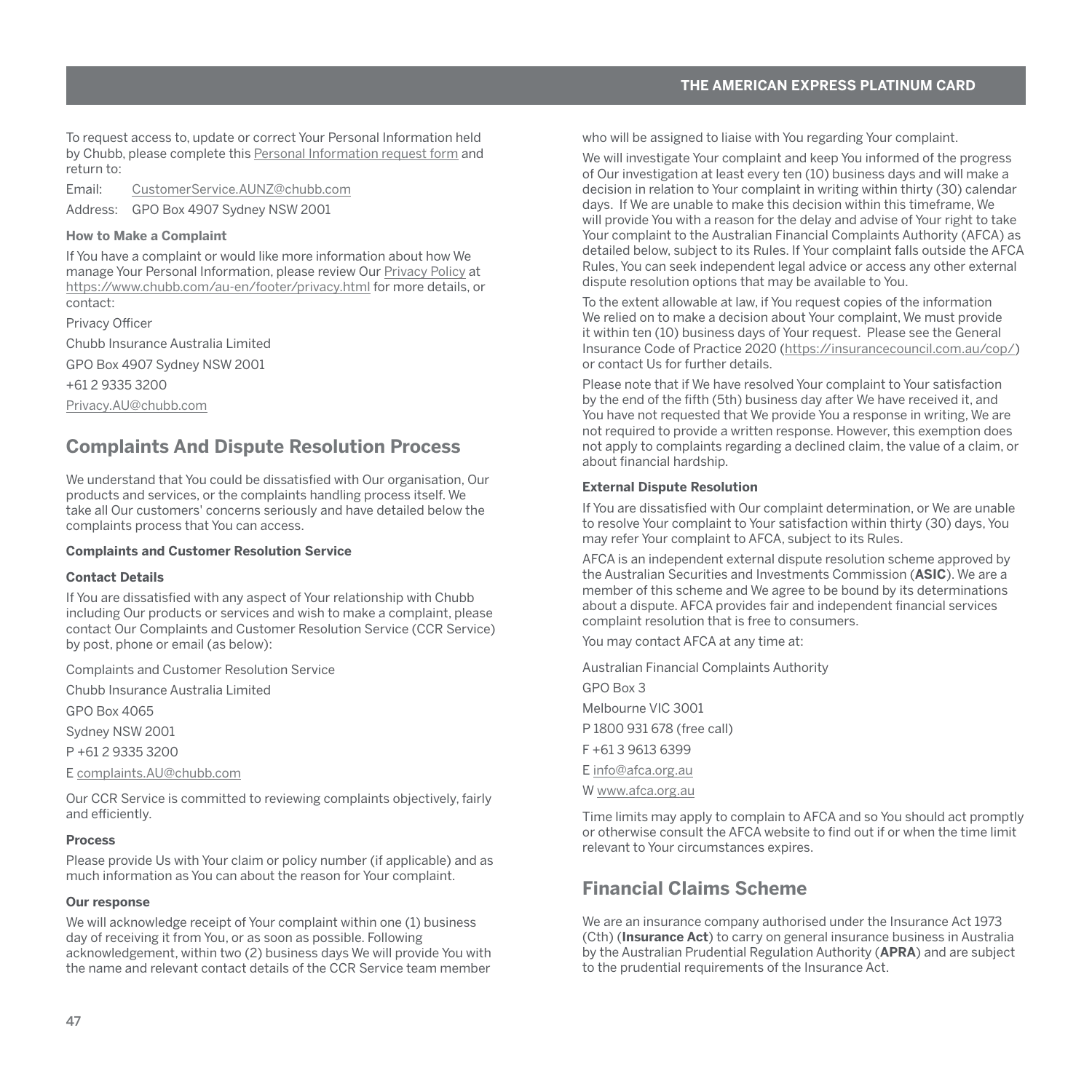<span id="page-49-0"></span>The Insurance Act is designed to ensure that, under all reasonable circumstances, financial promises made by Us are met within a stable, efficient and competitive financial system.

Because of this We are exempted from the requirement to meet the compensation arrangements Australian financial services licensees must have in place to compensate retail clients for loss or damage suffered because of breaches by the licensee or its representatives of Chapter 7 of the Corporations Act 2001 (Cth). We have compensation arrangements in place that are in accordance with the Insurance Act.

In the unlikely event that We were to become insolvent and were unable to meet Our obligations under the Policy, a person entitled to claim may be entitled to payment under the Financial Claims Scheme. Access to the Scheme is subject to eligibility criteria. Please refer to [www.fcs.gov.au](http://www.fcs.gov.au) for more information.

# **General Insurance Code Of Practice**

We are a signatory to the General Insurance Code of Practice (Code). The objectives of the Code are to further raise standards of service and promote consumer confidence in the general insurance industry. Further information about the Code and Your rights under it is available at [https://](https://insurancecouncil.com.au/cop/) [insurancecouncil.com.au/cop/](https://insurancecouncil.com.au/cop/) and on request. As a signatory to the Code, We are bound to comply with its terms. As part of Our obligations under Parts 9 and 10 of the Code, Chubb has a [Customers Experiencing](https://www.chubb.com/au-en/customer-service/support-for-customers-in-need.html)  [Vulnerability & Family Violence Policy](https://www.chubb.com/au-en/customer-service/support-for-customers-in-need.html) (Part 9) and a [Financial Hardship](https://www.chubb.com/au-en/customer-service/financial-hardship-policy.html)  [Policy](https://www.chubb.com/au-en/customer-service/financial-hardship-policy.html) (Part 10) at [https://www.chubb.com/au-en/customer-service/](https://www.chubb.com/au-en/customer-service/support-for-customers-in-need.html) [support-for-customers-in-need.html.](https://www.chubb.com/au-en/customer-service/support-for-customers-in-need.html) The Code is monitored and enforced by the Code Governance Committee.

# **Sanctions**

This insurance does not apply to the extent that trade or economic sanctions or other laws or regulations prohibit us from providing insurance, including, but not limited to, the payment of claims. All other terms and conditions of this policy remain unchanged.

Chubb is a subsidiary of a US company and Chubb Limited, a NYSE listed company. Consequently, Chubb is subject to certain US laws and regulations in addition to EU, UN and national sanctions restrictions which may prohibit it from providing cover or paying claims to certain individuals or entities or insuring certain types of activities related to certain countries such as but not limited to Iran, Syria, North Korea, North Sudan, Crimea and Cuba.